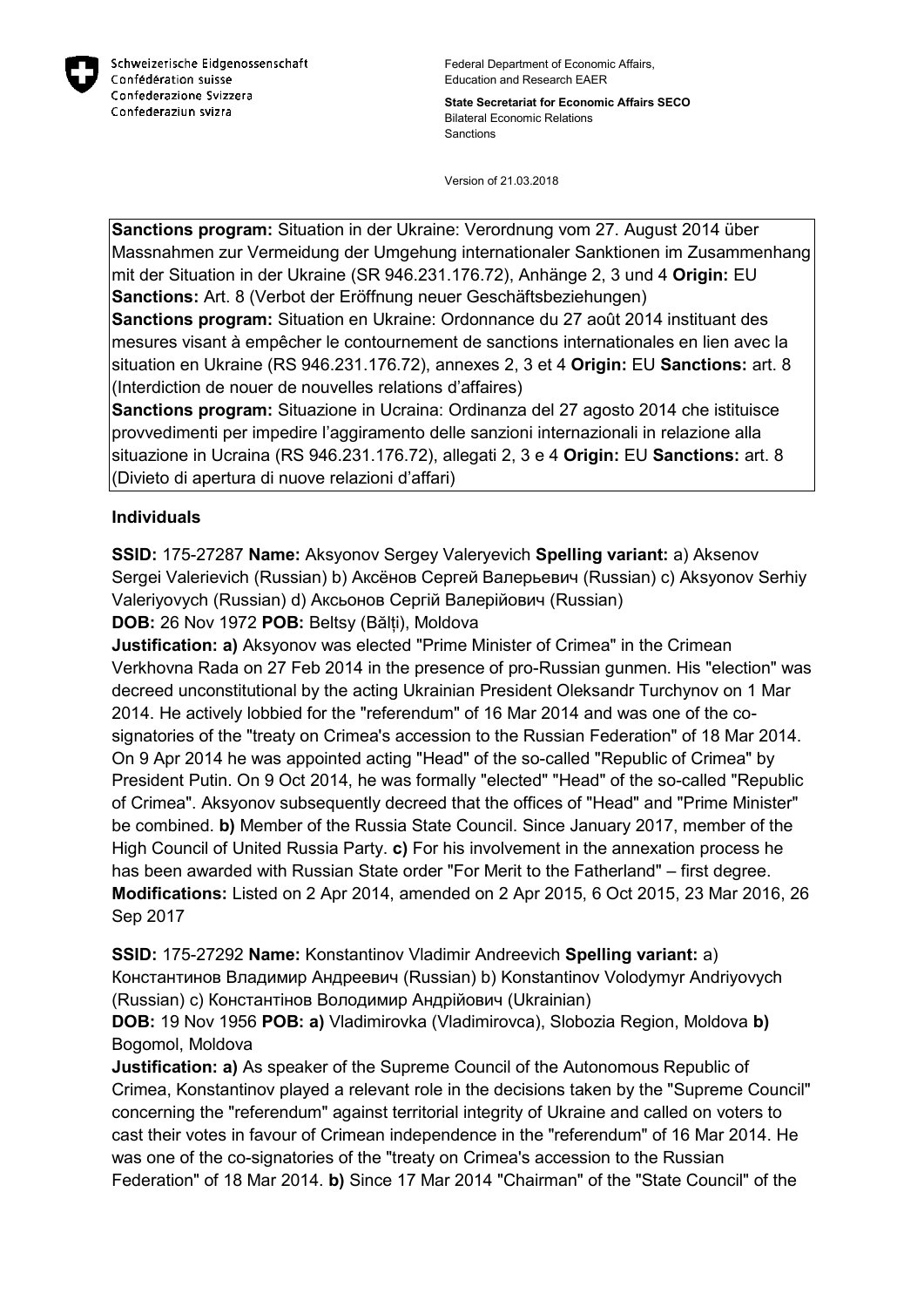so-called "Republic of Crimea". **Modifications:** Listed on 2 Apr 2014, amended on 6 Oct 2015, 23 Mar 2016, 11 Oct 2016, 24 Mar 2017, 15 Aug 2017

**SSID:** 175-27297 **Name:** Temirgaliev Rustam Ilmirovich **Spelling variant:** a) Темиргалиев Рустам Ильмирович (Russian) b) Temirhaliiev Rustam Ilmyrovych (Russian) c) Темiргалiєв Рустам Iльмирович (Ukrainian)

**DOB:** 15 Aug 1976 **POB:** Ulan-Ude, Buryat ASSR, Russian Federation **Justification: a)** As former Deputy Prime Minister of Crimea, Temirgaliev played a relevant role in the decisions taken by the "Supreme Council" concerning the "referendum" of 16 Mar 2014 against the territorial integrity of Ukraine. He lobbied actively for the integration of Crimea into the Russian Federation. **b)** On 11 Jun 2014, he resigned from his function as "First Deputy Prime Minister" of the so-called "Republic of Crimea". Currently General Director of the Managing Company of the Russian-Chinese Investment Fund for Regional Development. **c)** Remains active in supporting separatist actions or policies. **Modifications:**  Listed on 2 Apr 2014, amended on 6 Oct 2015, 23 Mar 2016, 11 Oct 2016, 24 Mar 2017, 15 Aug 2017, 26 Sep 2017, 21 Mar 2018

**SSID:** 175-27302 **Name:** Berezovskiy Denis Valentinovich **Spelling variant:** a) Березовский Денис Валентинович (Russian) b) Berezovskyy Denys Valentynovych (Russian) c) Березовський Денис Валентинович (Russian)

**DOB:** 15 Jul 1974 **POB:** Kharkiv, Ukraine

**Justification: a)** Berezovskiy was appointed commander of the Ukrainian Navy on 1 Mar 2014 but thereafter swore an oath to the Crimean armed forces, thereby breaking his oath to the Ukrainian Navy. **b)** He was then appointed Deputy Commander of the Black Sea Fleet of the Russian Federation. **Modifications:** Listed on 2 Apr 2014, amended on 6 Oct 2015, 24 Mar 2017

**SSID:** 175-27307 **Name:** Chaliy Aleksei Mikhailovich **Spelling variant:** a) Чалый Алексей Михайлович (Russian) b) Chalyy Oleksiy Mykhaylovych (Russian) c) Чалий Олексій Михайлович (Ukrainian)

**DOB:** 13 Jun 1961 **POB: a)** Moscow **b)** Sevastopol

**Justification: a)** Chaliy became "People's Mayor of Sevastopol" by popular acclamation on 23 Feb 2014 and accepted this "vote". He actively campaigned for Sevastopol to become a separate entity of the Russian Federation following a referendum on 16 Mar 2014. He was one of the co-signatories of the "treaty on Crimea's accession to the Russian Federation" of 18 Mar 2014. He was acting "governor" of Sevastopol from 1 to 14 Apr 2014 and is a former "elected" Chairman of the "Legislative Assembly" of the City of Sevastopol. Member of the "Legislative Assembly" of the City of Sevastopol. **b)** For his involvement in the annexation process he has been awarded with Russian State order "For Merit to the Fatherland" – first degree. **Modifications:** Listed on 2 Apr 2014, amended on 6 Oct 2015, 23 Mar 2016, 24 Mar 2017, 15 Aug 2017, 26 Sep 2017

**SSID:** 175-27312 **Name:** Zima Pyotr Anatoliyovych **Spelling variant:** a) Зима Пётр Анатольевич (Russian) b) Zyma Petro Anatoliyovych (Russian) c) Зима Петро Анатолійович (Ukrainian)

**DOB: a)** 18 Jan 1970 **b)** 29 Mar 1965 **POB:** Artemivsk (Артемовск), Donetsk Oblast, Ukraine

**Justification:** Zima was appointed as the new head of the Crimean Security Service (SBU) on 3 Mar 2014 by "Prime Minister" Aksyonov and accepted this appointment. He has given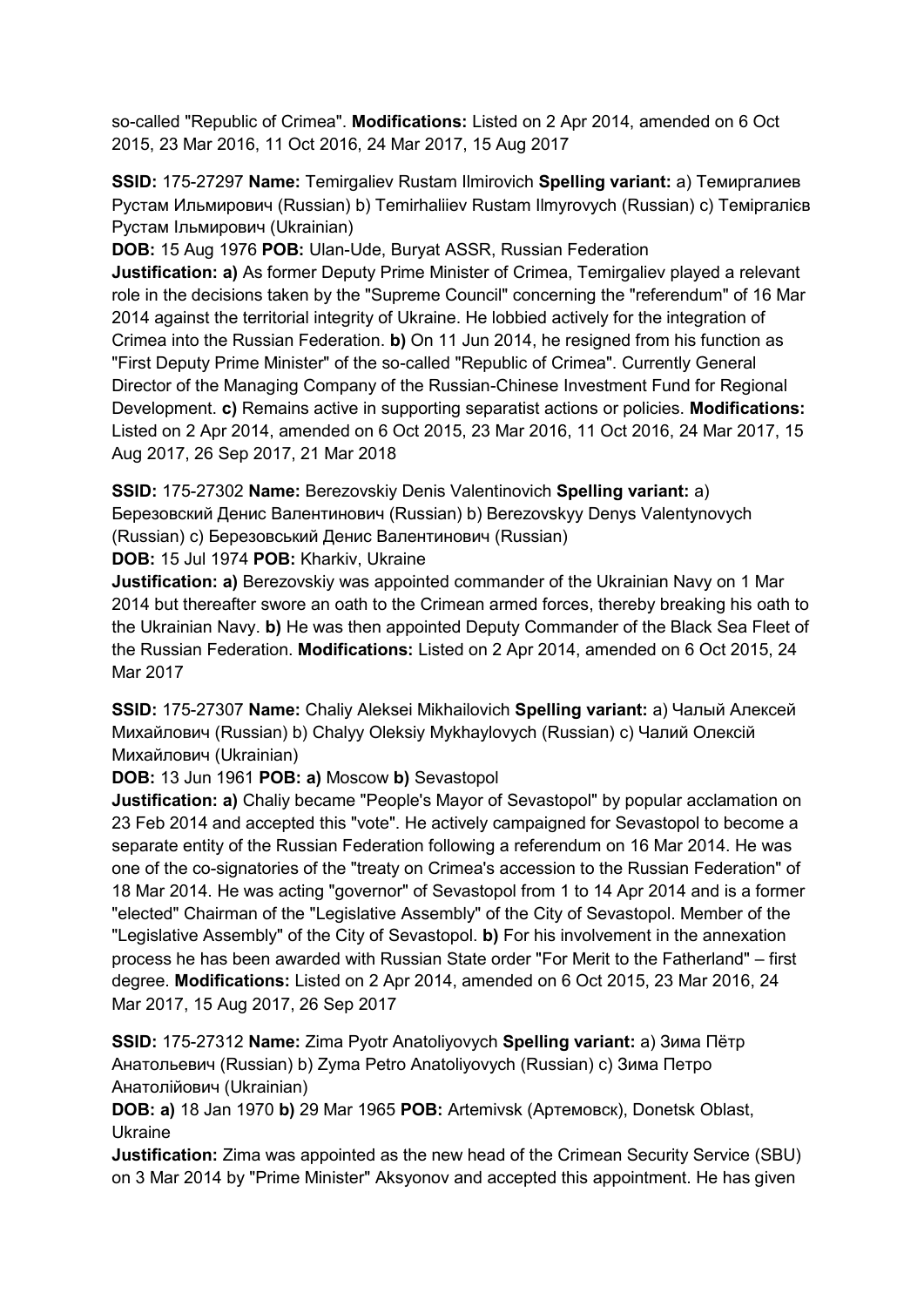relevant information including a database to the Russian Intelligence Service (FSB). This included information on Euro-Maidan activists and human rights defenders of Crimea. He played a relevant role in preventing Ukraine's authorities from controlling the territory of Crimea. On 11 Mar 2014, the formation of an independent Security Service of Crimea was proclaimed by former SBU officers of Crimea. **Other information:** POB: 2016 renamed back to Bakhmut/Бахмут). **Modifications:** Listed on 2 Apr 2014, amended on 6 Oct 2015, 11 Oct 2016, 24 Mar 2017, 15 Aug 2017, 21 Mar 2018

**SSID:** 175-27320 **Name:** Tsekov Sergey Pavlovych **Spelling variant:** a) Цеков Сергей Павлович (Russian) b) Tsekov Serhiy Pavlovych (Russian) c) Цеков Сергій Павлович (Ukrainian)

**DOB: a)** 28 Sep 1953 **b)** 28 Aug 1953 **POB:** Simferopol

**Justification: a)** As Vice Speaker of the Verkhovna Rada of Crimea, Tsekov initiated, together with Sergey Aksyonov, the unlawful dismissal of the government of the Autonomous Republic of Crimea (ARC). He drew Vladimir Konstantinov into this endeavour, threatening him with dismissal. He publicly recognized that the MPs from Crimea were the initiators of inviting Russian soldiers to take over the Verkhovna Rada of Crimea. He was one of the first Crimean Leaders to ask in public for the annexation of Crimea to Russia. **b)**  Member of the Federation Council of the Russian Federation from the so-called "Republic of Crimea". **Modifications:** Listed on 2 Apr 2014, amended on 6 Oct 2015, 23 Mar 2016, 24 Mar 2017, 15 Aug 2017

**SSID:** 175-27325 **Name:** Ozerov Viktor Alekseevich **Spelling variant:** Озеров Виктор Алексеевич (Russian)

**DOB:** 5 Jan 1958 **POB:** Abakan, Khakassia, Russian Federation

**Justification: a)** Former Chairman of the Security and Defence Committee of the Federation Council of the Russian Federation. **b)** On 1 Mar 2014, Ozerov, on behalf of the Security and Defence Committee of the Federation Council, publicly supported, in the Federation Council, the deployment of Russian forces in Ukraine. **c)** In July 2017, he filed his resignation as the Chairman of the Security and Defence Committee. He continues to be a member of the Council and is a member of the Committee on internal regulation and parliamentary affairs. **d)** On 10 Oct 2017, with a decree N 372-SF, Ozerov was included in the temporary commission of the Federation Council on protection of state sovereignty and prevention of interference in the internal affairs of the Russian Federation. **Modifications:**  Listed on 2 Apr 2014, amended on 6 Oct 2015, 11 Oct 2016, 21 Mar 2018

**SSID:** 175-27332 **Name:** Dzhabarov Vladimir Michailovich **Spelling variant:** Джабаров Владимир Михайлович (Russian)

**DOB:** 29 Sep 1952

**Justification: a)** First Deputy-Chairman of the International Affairs Committee of the Federation Council of the Russian Federation. **b)** On 1 Mar 2014 Dzhabarov, on behalf of the International Affairs Committee of the Federation Council, publicly supported, in the Federation Council, the deployment of Russian forces in Ukraine. **Modifications:** Listed on 2 Apr 2014, amended on 6 Oct 2015

**SSID:** 175-27339 **Name:** Klishas Andrei Aleksandrovich **Spelling variant:** Клишас Андрей Александрович (Russian)

**DOB:** 9 Nov 1972 **POB:** Sverdlovsk, Russian Federation

**Justification: a)** Chairman of the Committee on Constitutional Law of the Federation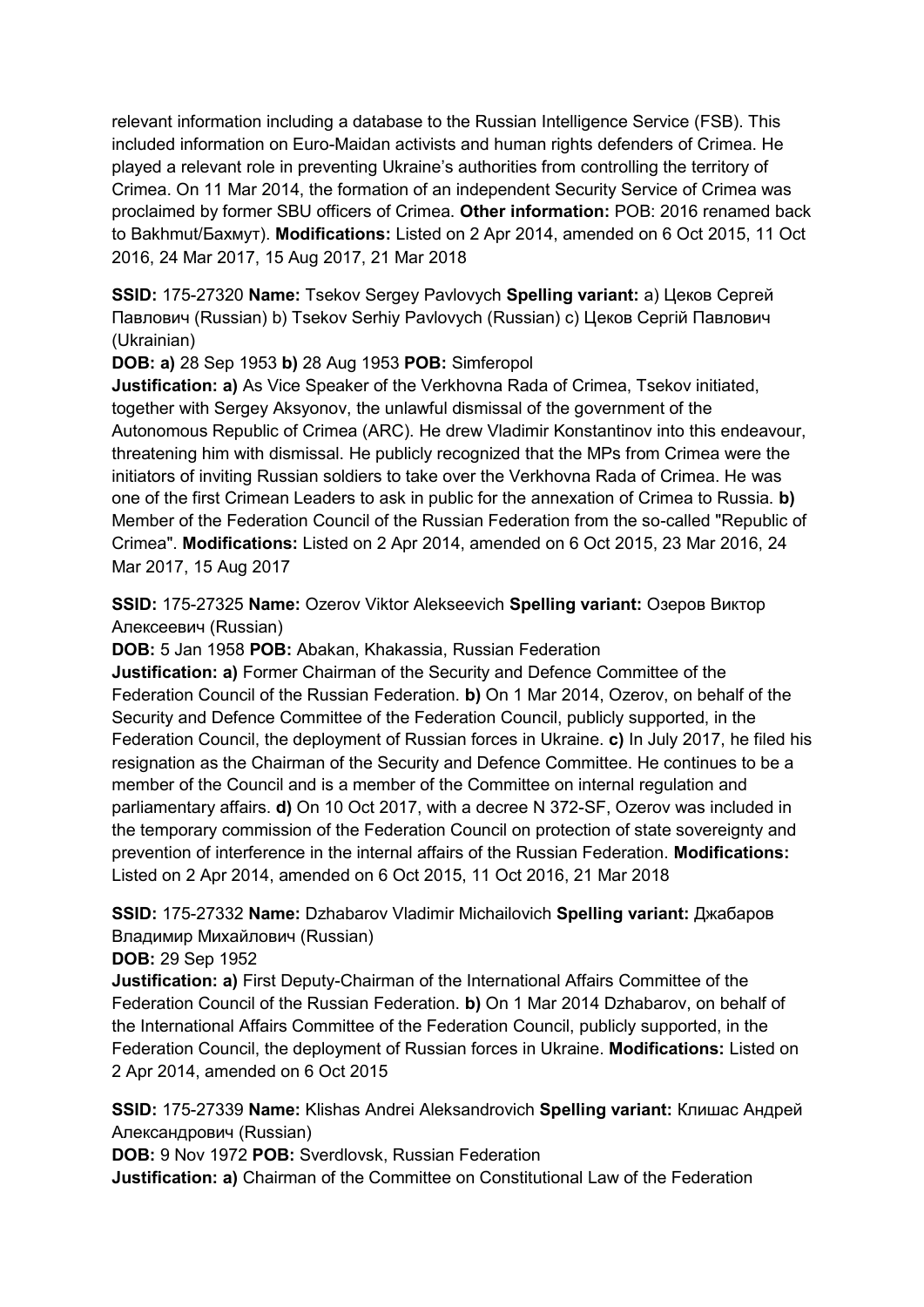Council of the Russian Federation. **b)** On 1 Mar 2014 Klishas publicly supported, in the Federation Council, the deployment of Russian forces in Ukraine. In public statements Klishas sought to justify a Russian military intervention in Ukraine by claiming that "the Ukrainian President supports the appeal of the Crimean authorities to the President of the Russian Federation on landing an all-encompassing assistance in defence of the citizens of Crimea". **Modifications:** Listed on 2 Apr 2014, amended on 6 Oct 2015, 11 Oct 2016

**SSID:** 175-27347 **Name:** Ryzhkov Nikolai Ivanovich **Spelling variant:** Рыжков Николай Иванович (Russian)

**DOB:** 28 Sep 1929 **POB:** Dyleevka, Donetsk Region, Ukraine

**Justification: a)** Member of the Committee for federal issues, regional politics and the North of the Federation Council of the Russian Federation. **b)** On 1 Mar 2014 Ryzhkov publicly supported, in the Federation Council, the deployment of Russian forces in Ukraine. **Modifications:** Listed on 2 Apr 2014, amended on 6 Oct 2015

**SSID:** 175-27355 **Name:** Bushmin Evgeni Viktorovich **Spelling variant:** Бушмин Евгений Викторович (Russian)

**DOB:** 4 Oct 1958 **POB:** Lopatino, Sergachiisky Region, Russian Federation **Justification: a)** Deputy Speaker of the Federation Council of the Russian Federation. **b)**  On 1 Mar 2014 Bushmin publicly supported, in the Federation Council, the deployment of Russian forces in Ukraine. **Modifications:** Listed on 2 Apr 2014, amended on 6 Oct 2015, 11 Oct 2016

**SSID:** 175-27363 **Name:** Totoonov Aleksandr Borisovich **Spelling variant:** Тотоонов Александр Борисович (Russian)

**DOB:** 3 Apr 1957 **POB:** Ordzhonikidze, North Ossetia, Russian Federation **Justification: a)** Former Member of the Committee of International Affairs of the Federation Council of the Russian Federation. His duties as a Member of the Council of the Russian Federation ended in September 2017. **b)** He is currently a member of the parliament of North Ossetia. **c)** On 1 Mar 2014, Totoonov publicly supported, in the Federation Council, the deployment of Russian forces in Ukraine. **Modifications:** Listed on 2 Apr 2014, amended on 6 Oct 2015, 23 Mar 2016, 21 Mar 2018

**SSID:** 175-27377 **Name:** Mironov Sergei Mikhailovich **Spelling variant:** Миронов Сергей Михайлович (Russian)

**DOB:** 14 Feb 1953 **POB:** Pushkin, Leningrad Region, Russian Federation **Justification: a)** Member of the Council of the State Duma; Leader of Fair Russia faction in the Duma of the Russian Federation. **b)** Initiator of the bill allowing Russian Federation to admit in its composition, under the pretext of protection of Russian citizens, territories of a foreign country without the consent of that country or an international treaty. **Modifications:**  Listed on 2 Apr 2014, amended on 6 Oct 2015, 11 Oct 2016

**SSID:** 175-27385 **Name:** Zheleznyak Sergei Vladimirovich **Spelling variant:** Железняк Сергей Владимирович (Russian)

**DOB:** 30 Jul 1970 **POB:** St. Petersburg (f.k.a. Leningrad), Russian Federation **Justification: a)** Former Deputy Speaker of the State Duma of the Russian Federation. **b)**  Actively supported use of Russian Armed Forces in Ukraine and annexation of Crimea. He led personally the demonstration in support of the use of Russian Armed Forces in Ukraine. **c)** Currently Deputy Chairperson of the Foreign Affairs Committee of the State Duma of the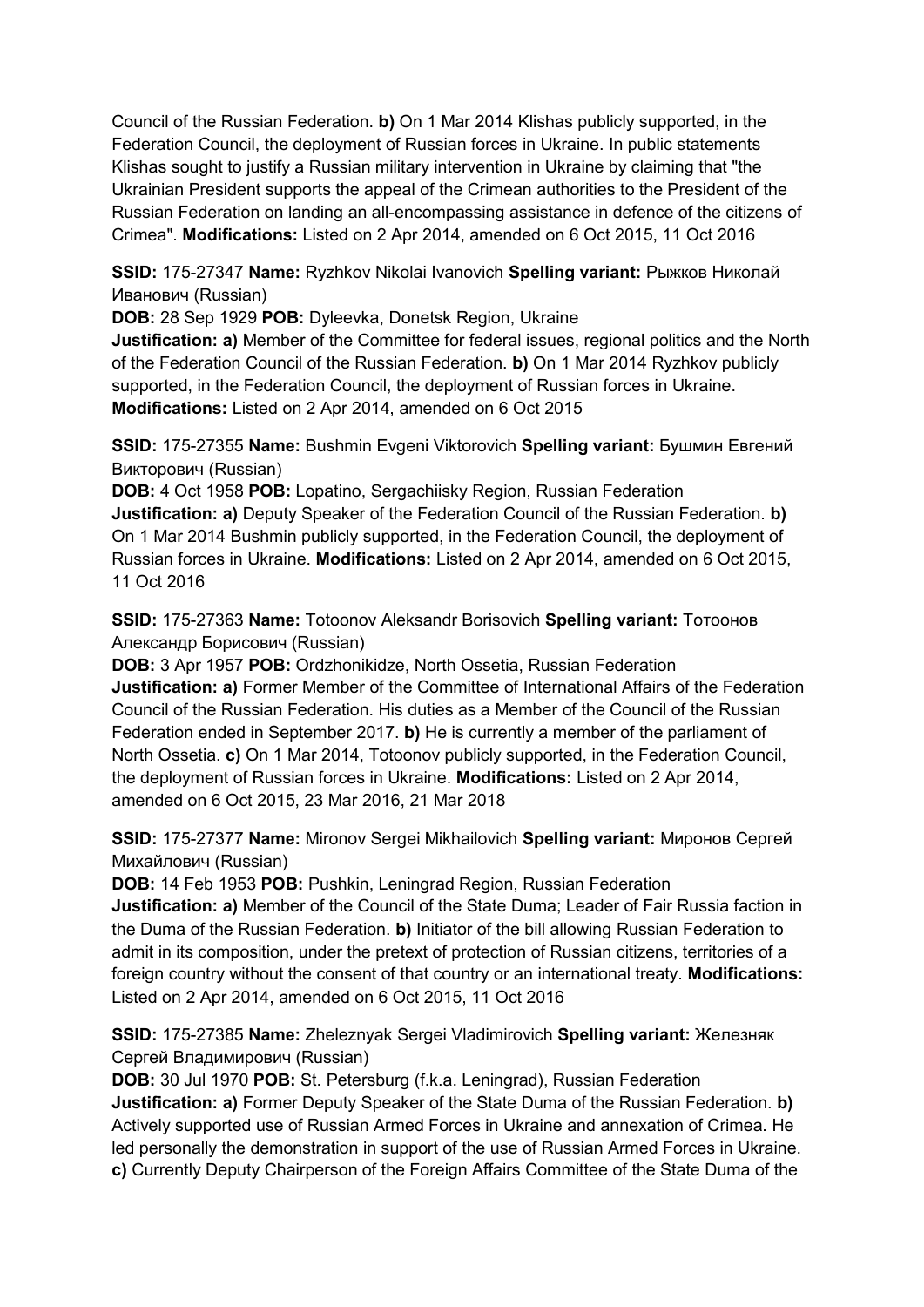Russian Federation. **Modifications:** Listed on 2 Apr 2014, amended on 6 Oct 2015, 24 Mar 2017

**SSID:** 175-27393 **Name:** Slutski Leonid Eduardovich **Spelling variant:** Слуцкий Леонид Эдуардович (Russian)

**DOB:** 4 Jan 1968 **POB:** Moscow, Russian Federation

**Justification: a)** Former Chairman of the Commonwealth of Independent States (CIS) Committee of the State Duma of the Russian Federation (member of the LDPR). **b)** Actively supported use of Russian Armed Forces in Ukraine and the annexation of Crimea. **c)**  Currently Chairperson of the Foreign Affairs Committee of the State Duma of the Russian Federation. **Modifications:** Listed on 2 Apr 2014, amended on 6 Oct 2015, 11 Oct 2016, 24 Mar 2017

**SSID:** 175-27400 **Name:** Vitko Aleksandr Viktorovich **Spelling variant:** Витко Александр Викторович (Russian)

**DOB:** 13 Sep 1961 **POB:** Vitebsk, Belarus

**Justification: a)** Commander of the Black Sea Fleet, Admiral. **b)** Responsible for commanding Russian forces that have occupied Ukrainian sovereign territory. **Modifications:** Listed on 2 Apr 2014, amended on 6 Oct 2015, 23 Mar 2016

**SSID:** 175-27408 **Name:** Sidorov Anatoliy Alekseevich **Spelling variant:** Сидоров Анатолий Алексеевич (Russian)

**DOB:** 2 Jul 1958 **POB:** Siva, Perm Region, Russian Federation

**Justification:** Former Commander, Russia's Western Military District, units of which are deployed in Crimea. He was responsible for part of the Russian military presence in Crimea which is undermining the sovereignty of the Ukraine and assisted the Crimean authorities in preventing public demonstrations against moves towards a referendum and incorporation into Russia. Since Nov 2015 Chief of the Joint Staff of the Collective Security Treaty Organisation (CSTO). **Modifications:** Listed on 2 Apr 2014, amended on 6 Oct 2015, 11 Oct 2016

**SSID:** 175-27413 **Name:** Galkin Aleksandr Viktorovich **Spelling variant:** Галкин Александр Викторович (Russian)

**DOB:** 22 Mar 1958 **POB:** Ordzhonikidze, North Ossetia, Russian Federation **Justification: a)** Former Commander of Russia's Southern Military District ("SMD"), the forces of which are in Crimea; the Black Sea Fleet comes under Galkin's command; much of the force movement into Crimea has come through the SMD. **b)** SMD forces are deployed in Crimea. He is responsible for part of the Russian military presence in Crimea which is undermining the sovereignty of the Ukraine and assisted the Crimean authorities in preventing public demonstrations against moves towards a referendum and incorporation into Russia. Additionally the Black Sea Fleet falls within the District's control. **c)** Currently employed by the Central apparatus of the Russian Ministry of Defence. Aide to the Minister of Defence since 19 Jan 2017. **Modifications:** Listed on 2 Apr 2014, amended on 6 Oct 2015, 11 Oct 2016, 24 Mar 2017, 26 Sep 2017

**SSID:** 175-27418 **Name:** Rogozin Dmitry Olegovich **Spelling variant:** Рогозин Дмитрий Олегович (Russian)

**DOB:** 21 Dec 1963 **POB:** Moscow, Russian Federation

**Justification:** Deputy Prime Minister of the Russian Federation. Publicly called for the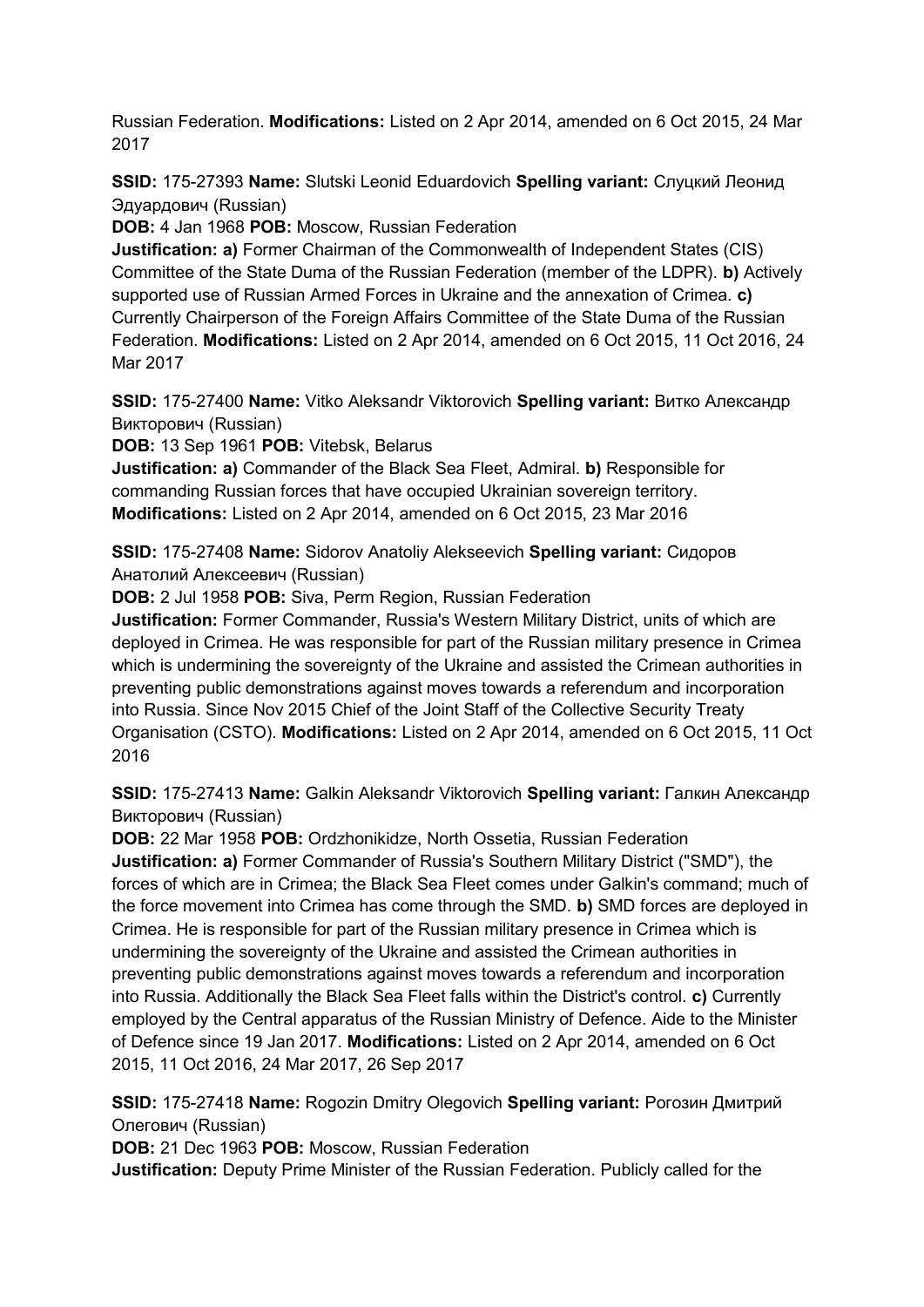annexation of Crimea. **Modifications:** Listed on 2 Apr 2014, amended on 6 Oct 2015, 11 Oct 2016

**SSID:** 175-27425 **Name:** Glazyev Sergey Yurievich **Spelling variant:** Глазьев Сергей Юрьевич (Russian)

**DOB:** 1 Jan 1961 **POB:** Zaporozhye, Ukraine

**Justification:** Adviser to the President of the Russian Federation. Publicly called for the annexation of Crimea. **Modifications:** Listed on 2 Apr 2014, amended on 6 Oct 2015, 11 Oct 2016

**SSID:** 175-27433 **Name:** Matviyenko Valentina Ivanova **Spelling variant:** Матвиенко Валентина Ивановна (Russian)

**DOB:** 7 Apr 1949 **POB:** Shepetovka, Khmelnitskyi (Kamenets-Podolsky) Region, Ukraine **Justification:** Speaker of the Federation Council. On 1 Mar 2014, publicly supported, in the Federation Council, the deployment of Russian forces in Ukraine. **Other information:** Name: born Tyutina/Тютина **Modifications:** Listed on 2 Apr 2014, amended on 6 Oct 2015, 11 Oct 2016

**SSID:** 175-27440 **Name:** Naryshkin Sergei Evgenevich **Spelling variant:** Нарышкин Сергей Евгеньевич (Russian)

**DOB:** 27 Oct 1954 **POB:** St Petersburg (f.k.a. Leningrad), Russian Federation **Justification: a)** Former Speaker of the State Duma. Publicly supported the deployment of Russian forces in Ukraine. Publicly supported the Russia-Crimea reunification treaty and the related federal constitutional law. **b)** Currently Director of the Foreign Intelligence Service of the Russian Federation as of October 2016. Permanent member and Secretary of the Security Council of the Russian Federation. **Modifications:** Listed on 2 Apr 2014, amended on 6 Oct 2015, 24 Mar 2017

**SSID:** 175-27447 **Name:** Kiselyov Dmitry Konstantinovich **Spelling variant:** a) Kiselev Dmitrii Konstantinovich (Russian) b) Киселёв Дмитрий Константинович (Russian) **DOB:** 26 Apr 1954 **POB:** Moscow

**Justification: a)** Appointed by Presidential Decree on 9 Dec 2013 Head of the Russian Federal State news agency "Rossiya Segodnya". **b)** Central figure of the government propaganda supporting the deployment of Russian forces in Ukraine. **Modifications:** Listed on 2 Apr 2014, amended on 2 Apr 2015, 6 Oct 2015

**SSID:** 175-27453 **Name:** Nosatov Alexander Mihailovich **Spelling variant:** Носатов Александр Михайлович (Russian)

**DOB:** 27 Mar 1963 **POB:** Sevastopol, Ukraine

**Justification: a)** Former Deputy-Commander of the Black Sea Fleet, Rear-Admiral. **b)**  Responsible for commanding Russian forces that have occupied Ukrainian sovereign territory. **c)** Currently Vice-Admiral, Acting Commander of the Russian Baltic fleet. **Modifications:** Listed on 2 Apr 2014, amended on 6 Oct 2015, 24 Mar 2017

**SSID:** 175-27461 **Name:** Kulikov Valery Vladimirovich **Spelling variant:** Куликов Валерий Владимирович (Russian)

**DOB:** 1 Sep 1956 **POB:** Zaporozhye, Ukraine

**Justification: a)** Former Deputy-Commander of the Black Sea Fleet, Rear Admiral. **b)**  Responsible for commanding Russian forces that have occupied Ukrainian sovereign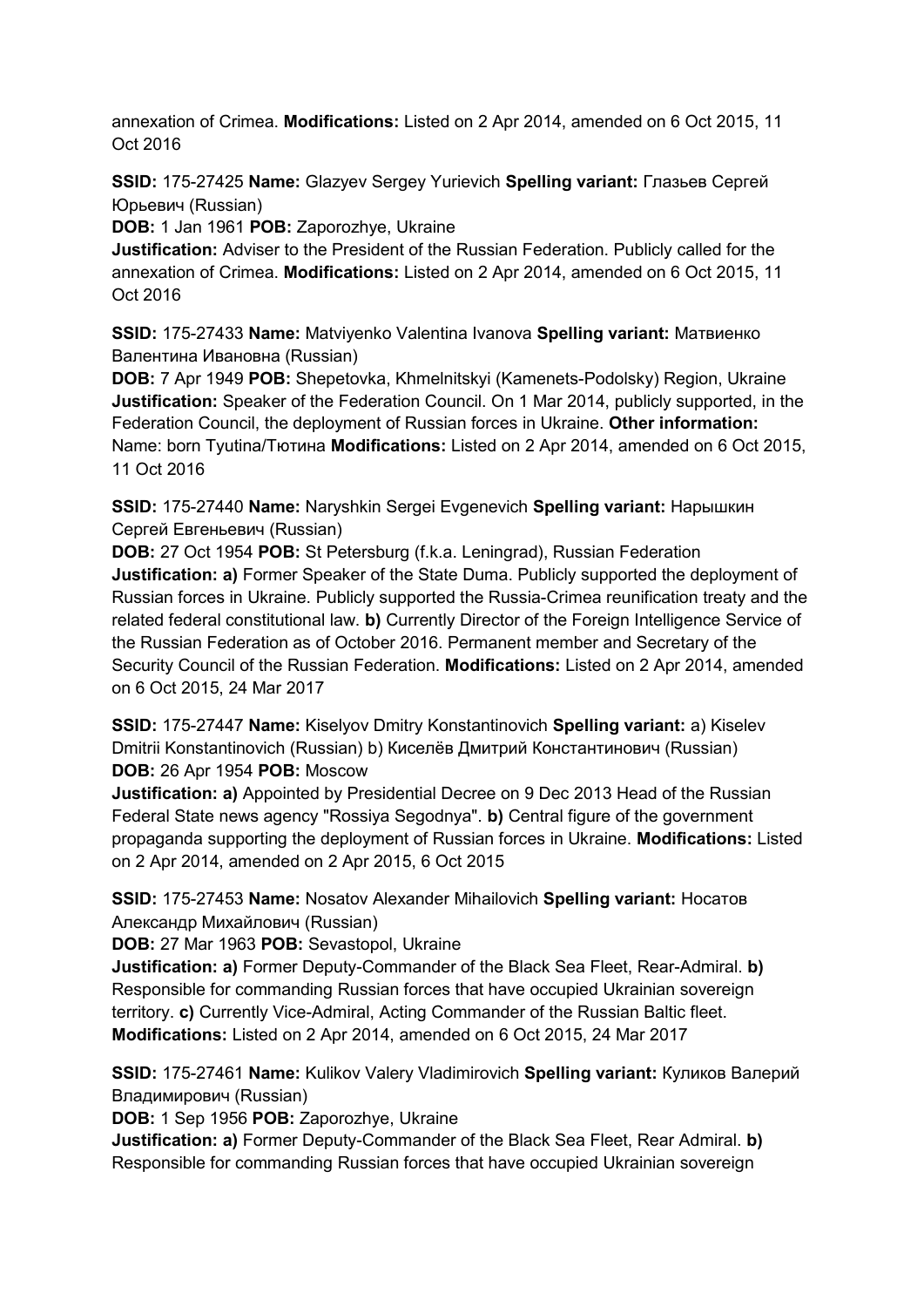territory. **c)** On 26 Sep 2017, with a Decree of the President of Russian Federation, he was dismissed from this post and from military service. **Modifications:** Listed on 2 Apr 2014, amended on 6 Oct 2015, 21 Mar 2018

**SSID:** 175-27468 **Name:** Surkov Vladislav Yurievich **Spelling variant:** Сурков Владислав Юрьевич (Russian)

**DOB:** 21 Sep 1964 **POB:** Solntsevo, Lipetsk Region, Russian Federation **Justification:** Aide to the President of the Russian Federation. He was an organiser of the process in Crimea by which local Crimean communities were mobilised to stage actions undermining the Ukrainian authorities in Crimea. **Modifications:** Listed on 2 Apr 2014, amended on 6 Oct 2015

**SSID:** 175-27475 **Name:** Malyshev Mikhail Grigorievich **Spelling variant:** a) Малышев Михаил Григорьевич (Russian) b) Malyshev Mykhaylo Hryhorovych (Russian) c) Малишев Михайло Григорович (Russian)

**DOB:** 10 Oct 1955 **POB:** Simferopol, Crimea

**Justification:** Chair of the Crimea Electoral Commission. Responsible for administering the Crimean referendum. Responsible under the Russian system for signing referendum results. **Modifications:** Listed on 2 Apr 2014, amended on 6 Oct 2015, 24 Mar 2017

**SSID:** 175-27480 **Name:** Medvedev Valery Kirillovich **Spelling variant:** a) Медведев Валерий Кириллович (Russian) b) Medvediev Valeriy Kyrylovych (Russian) c) Медведєв Валерій Кирилович (Ukrainian)

**DOB:** 21 Aug 1946 **POB:** Shmakovka, Primorsky region

**Justification:** Former Chair of Sevastopol Electoral Commission (until 26 May 2017). Responsible for administering the Crimean referendum. Responsible under the Russian system for signing referendum results. **Modifications:** Listed on 2 Apr 2014, amended on 6 Oct 2015, 24 Mar 2017, 15 Aug 2017, 21 Mar 2018

**SSID:** 175-27485 **Name:** Turchenyuk Igor Nikolaevich **Spelling variant:** a) Турченюк Игорь Николаевич (Russian) b) Turchenyuk Igor Mykolayovich (Russian)

**Title:** Lt. Gen. **DOB:** 5 Dec 1959 **POB:** Osh, Kyrgyzstan

**Justification:** The de facto Commander of Russian troops deployed on the ground in Crimea (whom Russia continues to refer to officially as "local self-defence militias"). Deputy Commander of the Southern Military District. **Modifications:** Listed on 2 Apr 2014, amended on 6 Oct 2015

**SSID:** 175-27490 **Name:** Mizulina (Maiden name: Dmitriyeva) Elena Borisovna **Spelling variant:** Мизулина (Maiden name: Дмитриева) Елена Борисовна (Russian) **DOB:** 9 Dec 1954 **POB:** Bui, Kostroma Region

**Justification: a)** Former Deputy in the State Duma. Originator and co-sponsor of recent legislative proposals in Russia that would have allowed regions of other countries to join Russia without their central authorities' prior agreement. **b)** As of September 2015, a Member of the Federation Council from Omsk region. Currently Deputy Chairman of the Federation Council Committee on Constitutional Legislation and State Building. **Modifications:** Listed on 2 Apr 2014, amended on 6 Oct 2015, 23 Mar 2016, 21 Mar 2018

**SSID:** 175-27524 **Name:** Kozak Dmitry Nikolayevich **Spelling variant:** Козак Дмитрий Николаевич (Russian)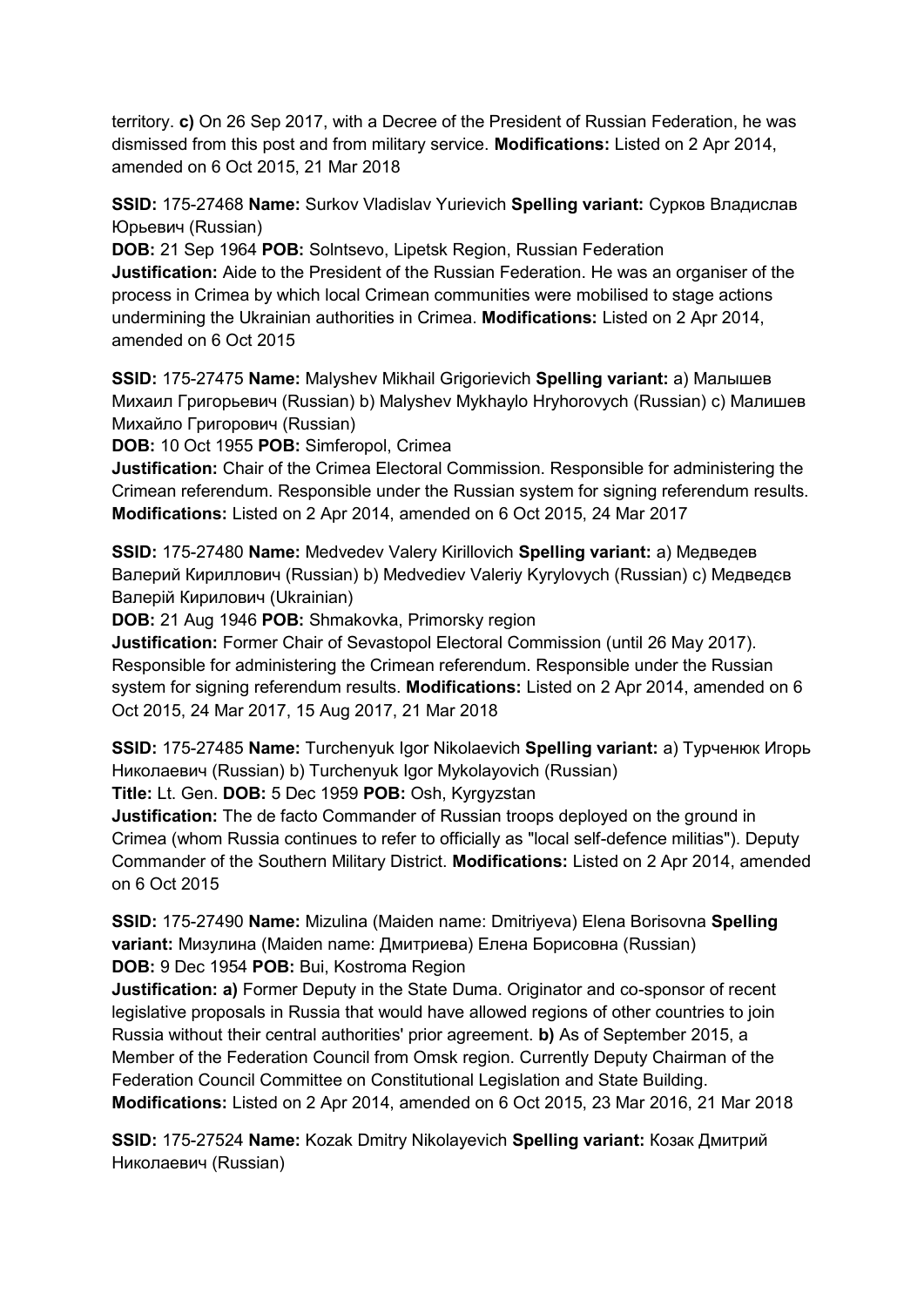**DOB:** 7 Nov 1958 **POB:** Bandurovo, Kirovograd Region, Ukraine

**Justification:** Deputy Prime Minister. Responsible for overseeing the integration of the annexed Autonomous Republic of Crimea into the Russian Federation. **Modifications:**  Listed on 2 May 2014, amended on 6 Oct 2015

# **SSID:** 175-27531 **Name:** Belaventsev Oleg Yevgenyvich **Spelling variant:** Белавенцев Олег Евгеньевич (Russian)

**DOB:** 15 Sep 1949 **POB:** Moscow

**Justification: a)** Former Plenipotentiary Representative of the President of the Russian Federation into the so-called "Crimean Federal District", Non-permanent member of the Russian Security Council. Responsible for the implementation of the constitutional prerogatives of the Russian Head of State on the territory of the annexed Autonomous Republic of Crimea. **b)** Currently Plenipotentiary Representative of the President of the Russian Federation into the North Caucasus Federal District. **Modifications:** Listed on 2 May 2014, amended on 6 Oct 2015, 24 Mar 2017

**SSID:** 175-27538 **Name:** Savelyev Oleg Genrikhovich **Spelling variant:** Савельев Олег Генрихович (Russian)

#### **DOB:** 27 Oct 1965 **POB:** Leningrad

**Justification: a)** Former Minister for Crimean Affairs. Responsible for the integration of the annexed Autonomous Republic of Crimea into the Russian Federation. **b)** Currently Deputy Chief of Staff of the Russian Government, responsible for the organisation of the work of the Governmental Commission on the socio-economic development of the so-called "Republic of Crimea". **Modifications:** Listed on 2 May 2014, amended on 6 Oct 2015, 23 Mar 2016

**SSID:** 175-27545 **Name:** Menyailo Sergei Ivanovich **Spelling variant:** Меняйло Сергей Иванович (Russian)

**DOB:** 22 Aug 1960 **POB:** Alagir, North-Ossetian Autonomous SSR, Russian Federation **Justification: a)** Former Governor of the Ukrainian annexed city of Sevastopol. **b)** Currently Plenipotentiary Representative of the President of the Russian Federation to the Siberian Federal District. Member of the Security Council of the Russian Federation. **Modifications:**  Listed on 2 May 2014, amended on 6 Oct 2015, 24 Mar 2017

**SSID:** 175-27552 **Name:** Kovitidi Olga Fedorovna **Spelling variant:** Ковитиди Ольга Фёдоровна (Russian)

**DOB:** 7 May 1962 **POB:** Simferopol, Ukraine

**Justification:** Member of the Russian Federation Council from the annexed Autonomous Republic of Crimea. **Modifications:** Listed on 2 May 2014, amended on 6 Oct 2015

**SSID:** 175-27566 **Name:** Neverov Sergei Ivanovich **Spelling variant:** Неверов Сергей Иванович (Russian)

**DOB:** 21 Dec 1961 **POB:** Tashtagol, Russian Federation

**Justification:** Deputy Chairman of State Duma, United Russia. Responsible for initiating legislation to integrate the annexed Autonomous Republic of Crimea into the Russian Federation. **Modifications:** Listed on 2 May 2014, amended on 6 Oct 2015

**SSID:** 175-27578 **Name:** Gerasimov Valery Vasilevich **Spelling variant:** Герасимов Валерий Васильевич (Russian) **DOB:** 8 Sep 1955 **POB:** Kazan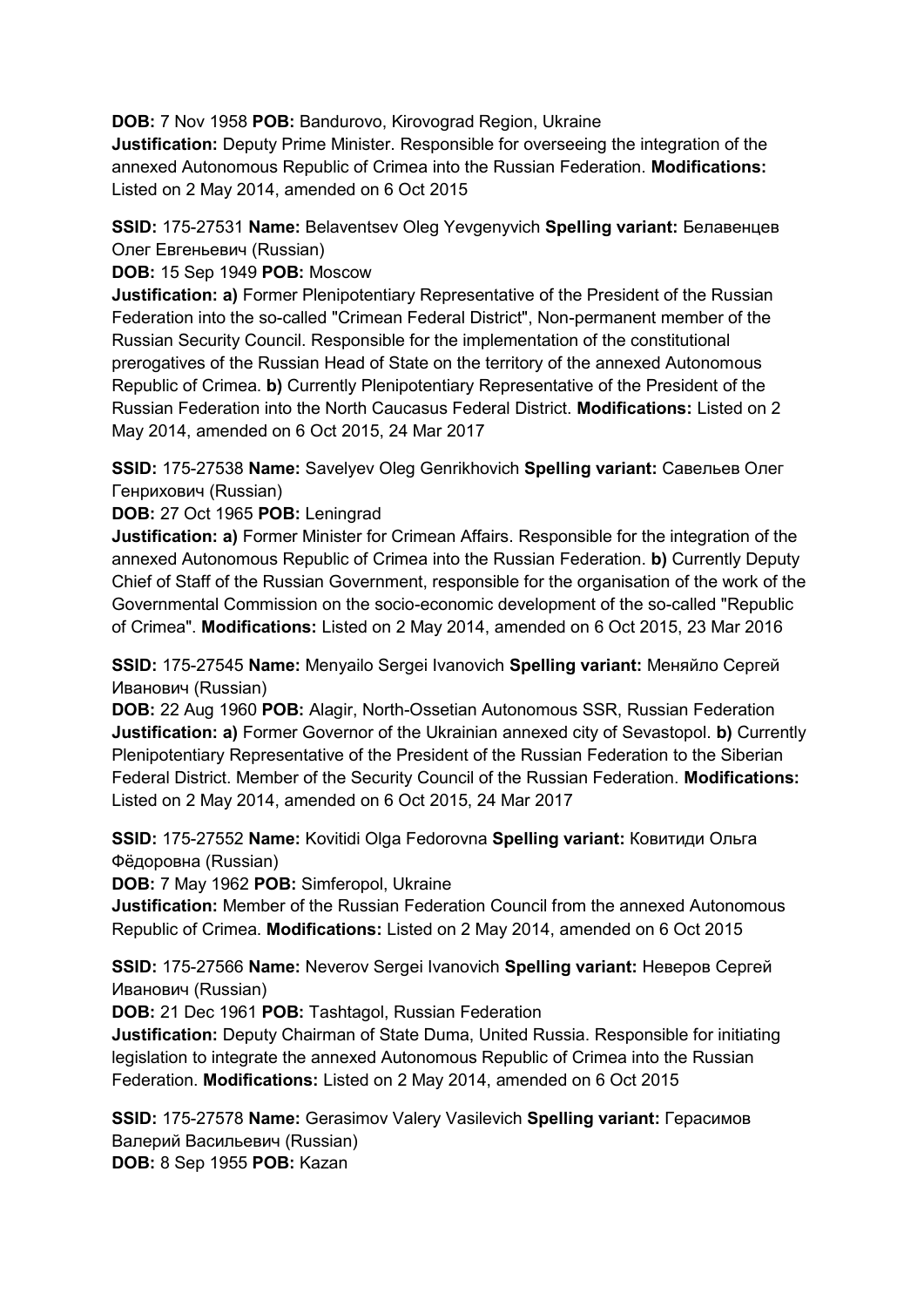**Justification:** Chief of the General Staff of the Armed Forces of the Russian Federation, First Deputy Minister of Defence of the Russian Federation, General of the Army. Responsible for the massive deployment of Russian troops along the border with Ukraine and lack of de-escalation of the situation. **Modifications:** Listed on 2 May 2014, amended on 6 Oct 2015

**SSID:** 175-27585 **Name:** Prokopiv German **Spelling variant:** a) Прокопив Герман (Russian) b) Prokopiv Herman (Russian) c) Прокопiв Герман (Ukrainian) **DOB:** 6 Jul 1993 **POB:** Prague, Czech Republic **Good quality a.k.a.:** Li Van Chol (Ли Ван Чоль)

**Justification: a)** Active member of the "Lugansk Guard". Took part in the seizure of the building of the Lugansk regional office of the Security Service. **b)** Remains an active military fighter of the LNR. **Modifications:** Listed on 2 May 2014, amended on 6 Oct 2015, 11 Oct 2016, 24 Mar 2017, 15 Aug 2017

**SSID:** 175-27593 **Name:** Purhin Andriy Yevhenovych **Spelling variant:** a) Пургін Андрій Eвгенович (Ukrainian) b) Purgin Andrei Evgenevich (Russian) c) Пургин Андрей Евгеньевич (Russian)

## **DOB:** 26 Jan 1972 **POB:** Donetsk

**Justification: a)** Active participant and organiser of separatist actions, coordinator of actions of the "Russian tourists" in Donetsk. Co-founder of a "Civic Initiative of Donbass for the Eurasian Union". Former "First Deputy Chairman of the Council of Ministers". Until 4 Sep 2015 "Chairman" of the "People's Council of the Donetsk People's Republic". **b)** As of February 2017 deprived from his mandate of member of the "People's Council of the Donetsk People's Republic" upon decision of the so-called "People's Council". **c)** Remains active in supporting separatist actions or policies. **Modifications:** Listed on 2 May 2014, amended on 2 Apr 2015, 6 Oct 2015, 23 Mar 2016, 11 Oct 2016, 24 Mar 2017, 15 Aug 2017, 26 Sep 2017

**SSID:** 175-27597 **Name:** Pushylin Denys Volodymyrovych **Spelling variant:** a) Пушилін Денис Володимирович (Russian) b) Pushilin Denis Vladimirovich (Russian) c) Пушилин Денис Владимирович (Russian)

**DOB: a)** 9 May 1981 **b)** 9 May 1982 **POB:** Makiivka, Donetsk Oblast

**Justification:** One of the leaders of the "Donetsk People's Republic". Participated in the seizure and occupation of the regional administration. Active spokesperson for the separatists. Until 4 Sep 2015 so-called "Deputy Chairman" of the "People's Council" of the so-called "Donetsk People's Republic". Since 4 Sep 2015 "Chairman" of the "People's Council of the Donetsk People's Republic". **Modifications:** Listed on 2 May 2014, amended on 2 Apr 2015, 6 Oct 2015, 23 Mar 2016

**SSID:** 175-27603 **Name:** Tsyplakov Sergey Gennadevich **Spelling variant:** a) Цыплаков Сергей Геннадьевич (Russian) b) Tsyplakov Serhiy Hennadiyovych (Russian) c) Циплаков Сергій Геннадійович (Ukrainian)

**DOB:** 1 May 1983 **POB:** Khartsyzsk, Donetsk Oblast

**Justification: a)** One of the leaders of ideologically radical organisation "People's Militia of Donbas". He took active part in the seizure of a number of state buildings in Donetsk region. **b)** Member of the "People's Council of the Donetsk People's Republic", Chair of the "People's Council Committee on Information Policy and Information Technology".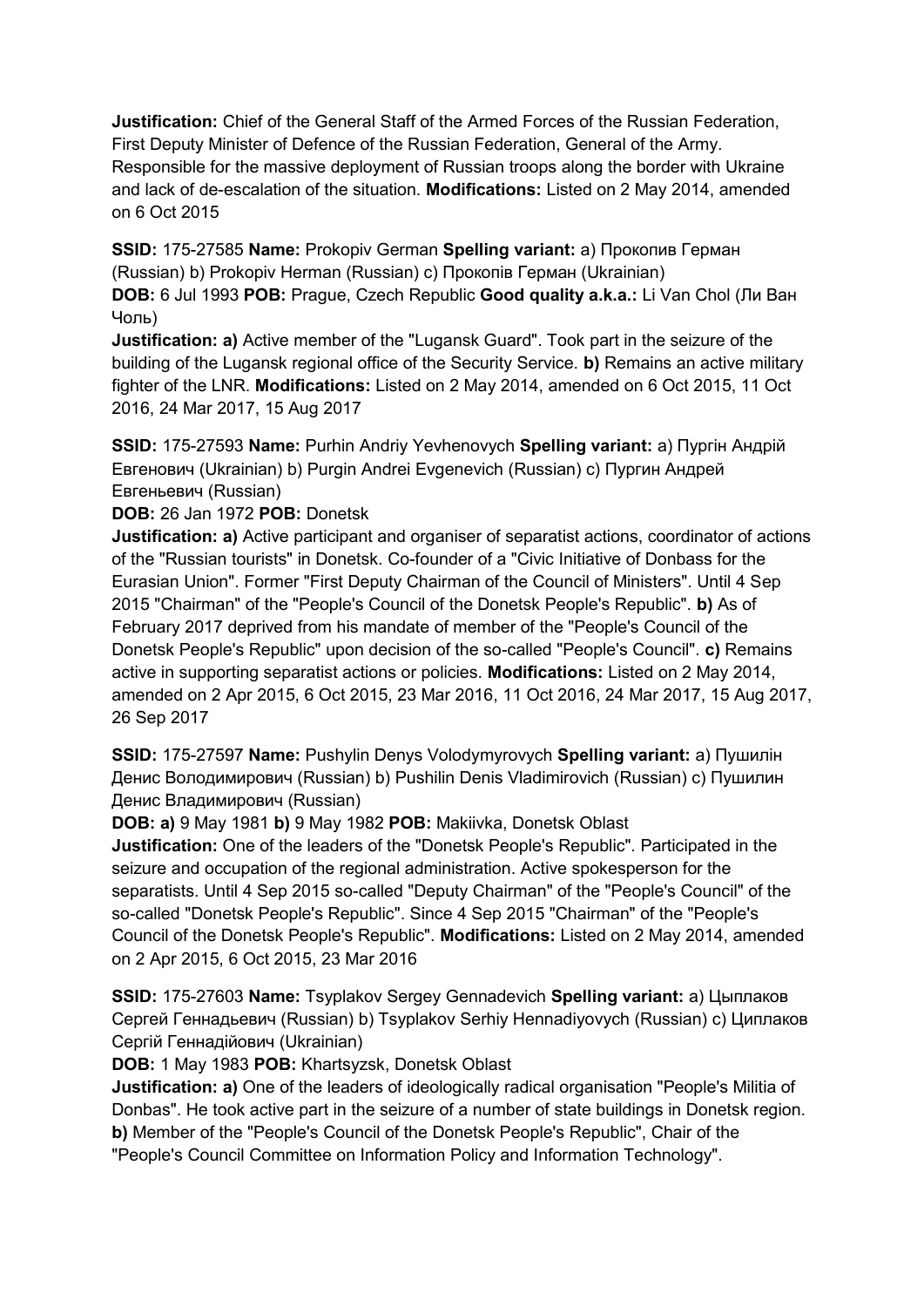**Modifications:** Listed on 2 May 2014, amended on 6 Oct 2015, 23 Mar 2016, 24 Mar 2017, 15 Aug 2017, 26 Sep 2017

**SSID:** 175-27607 **Name:** Girkin Igor Vsevolodovich **Spelling variant:** Гиркин Игорь Всеволодович (Russian)

**DOB:** 17 Dec 1970 **POB:** Moscow **Good quality a.k.a.:** Igor Strelkov (Ihor Strielkov) **Justification: a)** Identified as staff of Main Intelligence Directorate of the General Staff of the Armed Forces of the Russian Federation (GRU). He was involved in incidents in Sloviansk. Head of "Novorossia" public movement. Former "Minister of Defence" of the so-called "Donetsk People's Republic". **b)** Organised, on 4 Nov 2016, a Russian March in Moscow for Russian nationalists who support the separatists in eastern Ukraine. **c)** Remains active in supporting separatist activity in eastern Ukraine. One of the organisers of the "Russian March" in November 2016. **Modifications:** Listed on 2 May 2014, amended on 6 Oct 2015, 23 Mar 2016, 24 Mar 2017

**SSID:** 175-27685 **Name:** Volodin Vyacheslav Viktorovich **Spelling variant:** Володин Вячеслав Викторович (Russian)

**DOB:** 4 Feb 1964 **POB:** Alekseevka, Saratov region

**Justification: a)** Former First Deputy Chief of Staff of the Presidential Administration of Russia. Responsible for overseeing the political integration of the annexed Ukrainian region of Crimea into the Russian Federation. **b)** Currently Speaker of the State Duma of the Russian Federation since 5 Oct 2016. **Modifications:** Listed on 20 May 2014, amended on 6 Oct 2015, 24 Mar 2017

**SSID:** 175-27692 **Name:** Shamanov Vladimir Anatolievich **Spelling variant:** Шаманов Владимир Анатольевич (Russian)

**DOB:** 15 Feb 1957 **POB:** Barnaul

**Justification: a)** Former Commander of the Russian Airborne Troops, Colonel-General. In his senior position, holds responsibility for the deployment of Russian airborne forces in Crimea. **b)** Currently Chairperson of the Defense Committee of the State Duma of the Russian Federation. **Modifications:** Listed on 20 May 2014, amended on 6 Oct 2015, 24 Mar 2017

**SSID:** 175-27699 **Name:** Pligin Vladimir Nikolaevich **Spelling variant:** Плигин Владимир Николаевич (Russian)

**DOB:** 19 May 1960 **POB:** Ignatovo, Vologodsk Oblast, Russian Federation **Justification: a)** Former member of the State Duma and former Chair of the Duma Constitutional Law Committee. Responsible for facilitating the adoption of legislation on the annexation of Crimea and Sevastopol into the Russian Federation. **b)** Member of the Supreme Council of the United Russia party. **Modifications:** Listed on 20 May 2014, amended on 6 Oct 2015, 24 Mar 2017, 21 Mar 2018

**SSID:** 175-27706 **Name:** Jarosh Petr Grigorievich **Spelling variant:** a) Ярош Петр Григорьевич (Russian) b) Yarosh Petro Hryhorovych (Russian) c) Iarosh Petro Hryhorovych (Russian) d) Ярош Петро Григорович (Ukrainian)

**DOB:** 30 Jan 1971 **POB:** Skvortsovo village, Simferopol Region, Crimea

**Justification:** Former Head of the Federal Migration Service office for Crimea. Responsible for the systematic and expedited issuance of Russian passports for the residents of Crimea.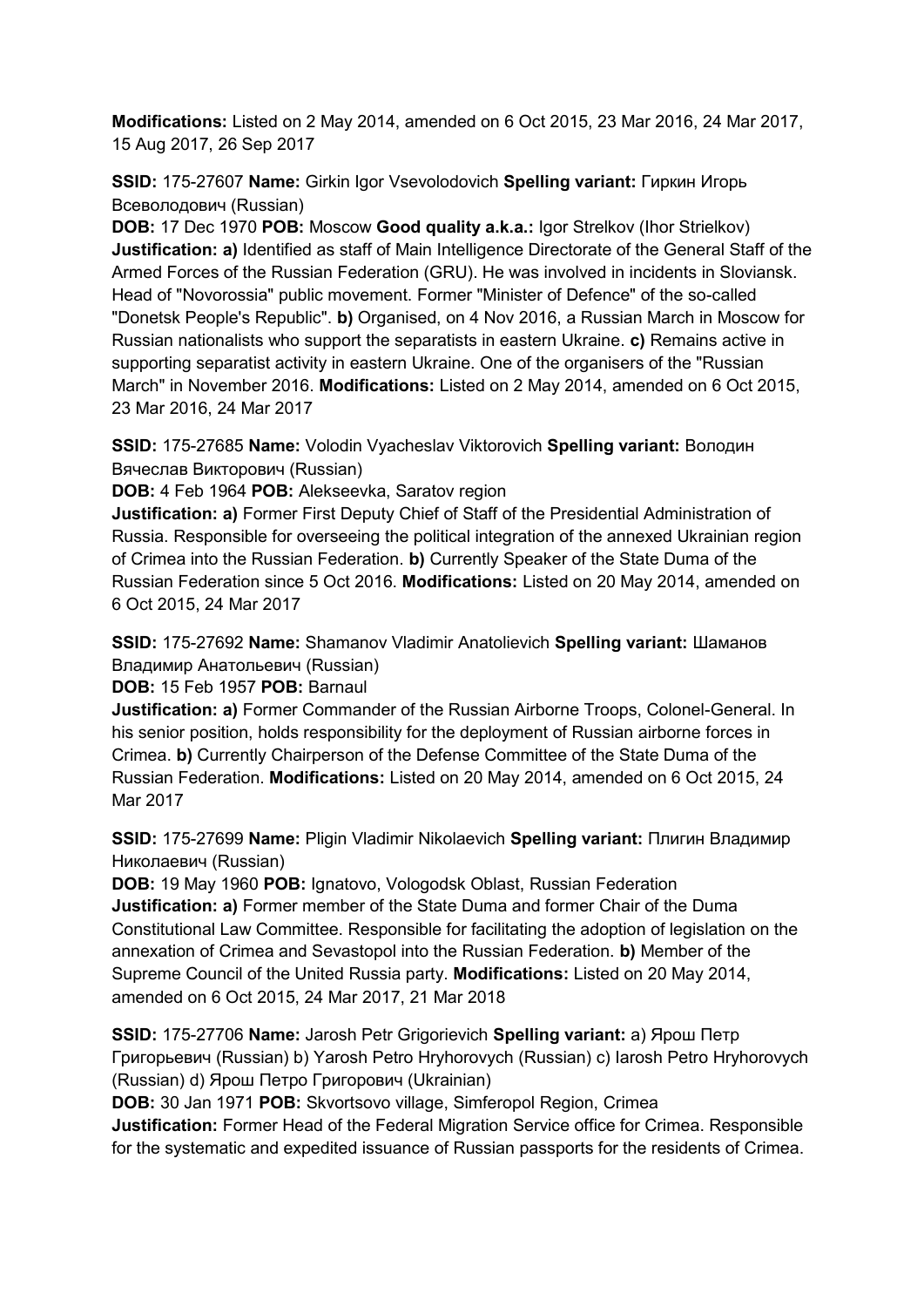**Modifications:** Listed on 20 May 2014, amended on 2 Apr 2015, 6 Oct 2015, 24 Mar 2017, 15 Aug 2017

**SSID:** 175-27710 **Name:** Kozyura Oleg Grigorievich **Spelling variant:** a) Козюра Олег Григорьевич (Russian) b) Kozyura Oleh Hryhorovych (Russian) c) Козюра Олег Григорович (Russian)

**DOB: a)** 30 Dec 1965 **b)** 19 Dec 1962 **POB: a)** Zaporizhia **b)** Crimea **c)** Simferopol **Justification: a)** Former Head of the Federal Migration Service office for Sevastopol. Responsible for the systematic and expedited issuance of Russian passports for the residents of Sevastopol. **b)** Since October 2016, Chief of Staff of the Legislative Assembly of Sevastopol. **Modifications:** Listed on 20 May 2014, amended on 6 Oct 2015, 23 Mar 2016, 11 Oct 2016, 24 Mar 2017, 26 Sep 2017, 21 Mar 2018

**SSID:** 175-27717 **Name:** Ponomariov Viacheslav - **Spelling variant:** a) Ponomaryov Vyacheslav Volodymyrovich (Russian) b) Пономарьов В'ячеслав Володимирович (Russian) c) Ponomarev Viacheslav Vladimirovich (Russian) d) Пономарёв Вячеслав Владимирович (Russian)

**DOB:** 2 May 1965 **POB:** Sloviansk, Donetsk Oblast

**Justification:** Former self-declared "People's Mayor" of Slaviansk (until 10 Jun 2014). Ponomariov called on Vladimir Putin to send in Russian troops to protect the city and later asked him to supply weapons. Ponomariov's men were involved in kidnappings (they captured Irma Krat and Simon Ostrovsky, a reporter for Vice News, both were later released, they detained military observers under the OSCE Vienna Document). Remains active in supporting separatist actions and policies. **Modifications:** Listed on 20 May 2014, amended on 2 Apr 2015, 6 Oct 2015, 23 Mar 2016, 11 Oct 2016

**SSID:** 175-27721 **Name:** Bezler Igor Nikolaevich **Spelling variant:** a) Безлер Игорь Николаевич (Russian) b) Bezler Ihor Mykolayovych (Russian) c) Безлер Iгор Миколайович (Ukrainian)

**DOB:** 30 Dec 1965 **POB:** Simferopol, Crimea **Good quality a.k.a.:** Bes (devil) **Justification:** One of the leaders of self-proclaimed militia of Horlivka. He took control of the Security Service of Ukraine's Office in Donetsk region building and afterwards seized the Ministry of Internal Affairs' district station in the town of Horlivka. He has links to Ihor Strelkov/Girkin under whose command he was involved in the murder of the Peoples' Deputy of the Horlivka's Municipal Council Volodymyr Rybak. **Modifications:** Listed on 20 May 2014, amended on 6 Oct 2015, 11 Oct 2016, 24 Mar 2017, 15 Aug 2017

**SSID:** 175-27726 **Name:** Kakidzyanov Igor Evgenevich **Spelling variant:** a) Какидзянов Игорь Евгеньевич (Russian) b) Khakimzyanov Igor Evegenevich (Russian) c) Хакимзянов Игорь Евгеньевич (Russian) d) Khakimzianov Ihor Yevhenovych (Russian) e) Хакiмзянов Iгор Євгенович (Ukrainian) f) Kakidzianov Ihor Yevhenovych (Russian) g) Какiдзянов Iгор Євгенович (Ukrainian)

**DOB:** 25 Jul 1980 **POB:** Makiivka, Donetsk Oblast

**Justification:** One of the leaders of armed forces of the self-proclaimed "Donetsk People's Republic". The aim of the forces is to "protect the people of the Donetsk People's Republic and territorial integrity of the republic" according to Pushylin, one of the leaders of the "Donetsk People's Republic". **Modifications:** Listed on 20 May 2014, amended on 2 Apr 2015, 11 Oct 2016, 24 Mar 2017, 15 Aug 2017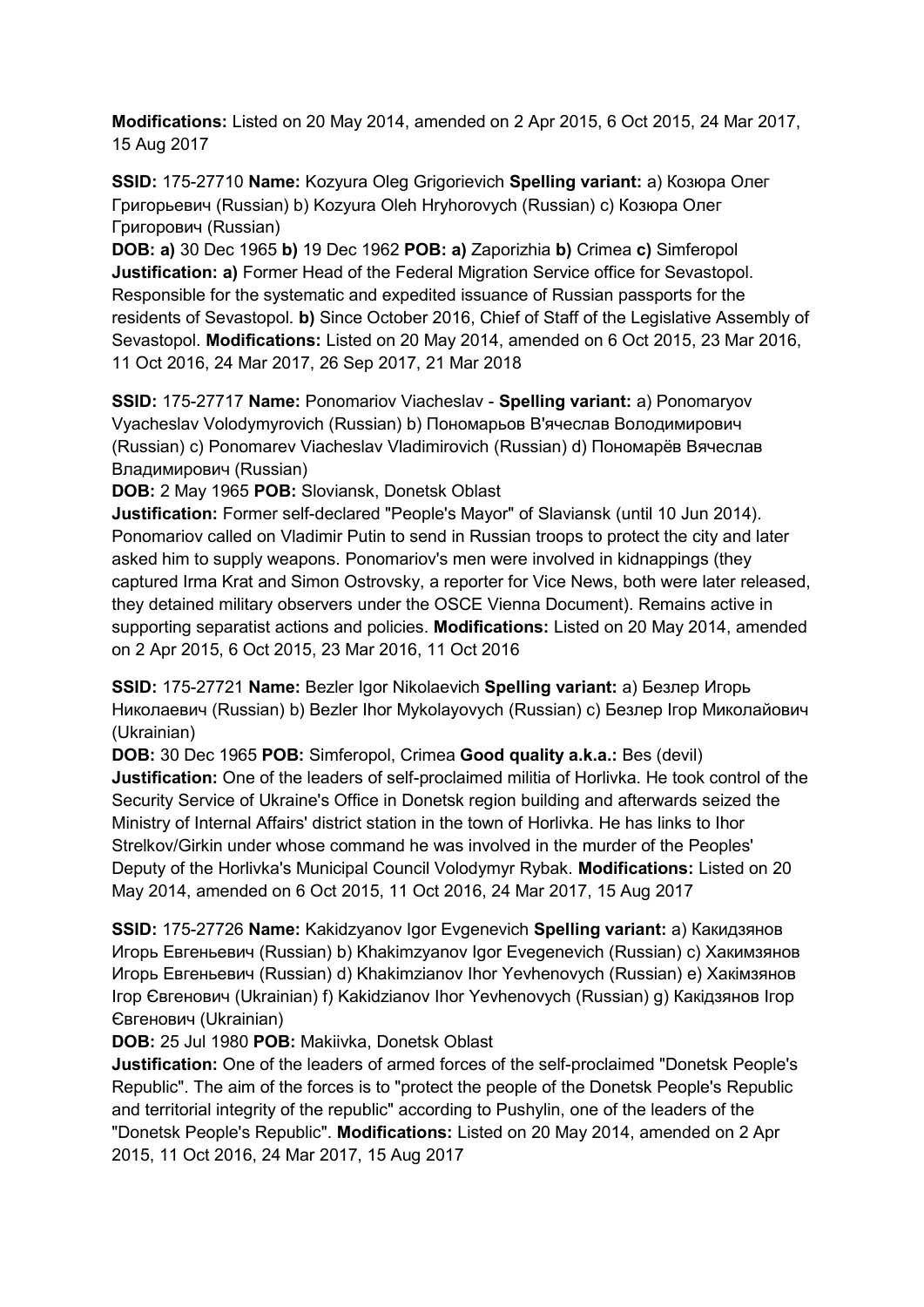**SSID:** 175-27730 **Name:** Tsariov Oleg - **Spelling variant:** a) Tsarov Oleh Anatoliyovych (Russian) b) Царьов Олег Анатолійович (Ukrainian) c) Tsaryov Oleg Anatolevich (Russian) d) Царёв Олег Анатольевич (Russian)

**DOB:** 2 Jun 1970 **POB:** Dnepropetrovsk

**Justification: a)** Former member of the Rada, as such publicly called for the creation of the so-called "Federal Republic of Novorossiya", composed of south-eastern Ukrainian regions. Remains active in supporting separatist actions or policies. Former "Speaker" of the socalled "Parliament of the Union of the People's Republics" ("Parliament of Novorossiya"). **b)**  Remains active in supporting separatist actions or policies. **Modifications:** Listed on 20 May 2014, amended on 2 Apr 2015, 6 Oct 2015, 23 Mar 2016, 24 Mar 2017, 15 Aug 2017

**SSID:** 175-27734 **Name:** Lyagin Roman Viktorovich **Spelling variant:** a) Лягин Роман Викторович (Russian) b) Liahin Roman Viktorovych (Russian) c) Лягiн Роман Вікторович (Ukrainian)

**DOB:** 30 May 1980 **POB:** Donetsk, Ukraine

**Justification: a)** Former Head of the "Donetsk People's Republic" Central Electoral Commission. Actively organised the referendum on 11 May 2014 on the self-determination of the "Donetsk People's Republic". Former "Minister of Labour and Social Policy". **b)**  Remains active in supporting separatist actions and policies. **Modifications:** Listed on 20 May 2014, amended on 6 Oct 2015, 24 Mar 2017, 15 Aug 2017, 26 Sep 2017

**SSID:** 175-27738 **Name:** Malykhin Aleksandr Sergeevich **Spelling variant:** a) Malyhin Alexander Sergeevich (Russian) b) Малыхин Александр Сергеевич (Russian) c) Малихін Олександр Сергійович (Ukrainian) d) Malykhin Oleksandr Serhiyovych (Russian) e) Malykhin Oleksandr Sergiyovych (Russian)

**DOB:** 12 Jan 1981

**Justification: a)** Former head of the "Lugansk People's Republic" Central Electoral Commission. Actively organised the referendum on 11 May 2014 on the self-determination of the "Lugansk People's Republic". **b)** Remains active in supporting separatist policies. **Modifications:** Listed on 20 May 2014, amended on 2 Apr 2015, 6 Oct 2015, 11 Oct 2016, 24 Mar 2017, 15 Aug 2017, 21 Mar 2018

**SSID:** 175-27742 **Name:** Poklonskaya Natalia Vladimirovna **Spelling variant:** Поклонская Наталья Владимировна (Russian)

**DOB:** 18 Mar 1980 **POB: a)** Mikhailovka, Voroshilovgrad Region, Ukraine **b)** Yevpatoria, Ukraine

**Justification: a)** Former Prosecutor of the so-called "Republic of Crimea". Actively implementing Russia's annexation of Crimea. **b)** Member of the State Duma, elected from the illegally annexed Autonomous Republic of Crimea. **c)** Currently First Deputy Chairperson of the Committee for Security and countering corruption of the State Duma of the Russian Federation. **Modifications:** Listed on 20 May 2014, amended on 6 Oct 2015, 24 Mar 2017

**SSID:** 175-27749 **Name:** Shevchenko Igor Sergeievich **Spelling variant:** Шевченко Игорь Сергеевич (Russian)

**DOB:** 9 Feb NA **POB:** Sevastopol, Crimea, Ukraine

**Justification:** Prosecutor of Sevastopol. Actively implementing Russia's annexation of Sevastopol. **Modifications:** Listed on 20 May 2014, amended on 6 Oct 2015, 26 Sep 2017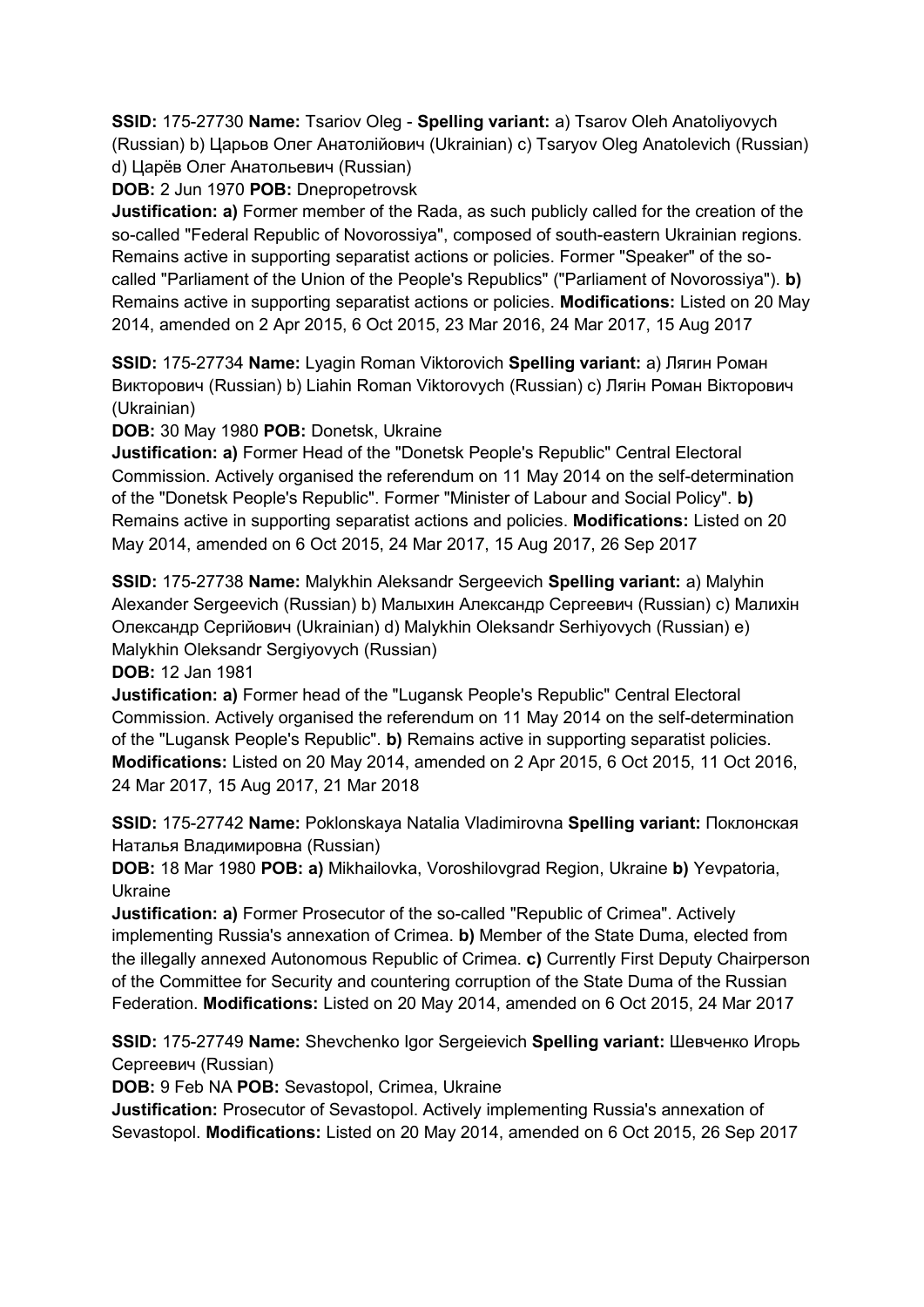**SSID:** 175-28114 **Name:** Borodai Aleksandr Yurevich **Spelling variant:** Бородай Александр Юрьевич (Russian)

**DOB:** 25 Jul 1972 **POB:** Moscow

**Justification: a)** Former so-called "Prime Minister of the Donetsk People's Republic", as such responsible for the separatist "governmental" activities of the so-called "government of the Donetsk People's Republic" (e.g. on 8 Jul 2014 stated "our military is conducting a special operation against the Ukrainian "fascists""), signatory of the Memorandum of Understanding on "Novorossiya union". Remains active in supporting separatist actions or policies; heads the "Union of Donbas volunteers". **b)** Involved actively in recruitment and training of "volunteers" sent to fight in Donbas. **Modifications:** Listed on 5 Aug 2014, amended on 2 Apr 2015, 6 Oct 2015, 23 Mar 2016, 24 Mar 2017

**SSID:** 175-28121 **Name:** Khodakovsky Alexander - **Spelling variant:** a) Ходаковский Александр Сергеевич (Russian) b) Khodakovskyi Oleksandr Serhiyovych (Russian) c) Ходаковський Олександр Сергійович (Ukrainian) d) Khodakovskii Aleksandr Sergeevich (Russian) e) Khodakovskyy Oleksandr Serhiyovych (Russian) f) Khodakovskyi Oleksandr Serhiyovych (Russian)

**DOB:** 18 Dec 1972 **POB:** Donetsk

**Justification:** Former so-called "Minister of Security of the Donetsk People's Republic", as such responsible for the separatist security activities of the so called "government of the Donetsk People's Republic". Remains active in supporting separatist actions or policies. **Modifications:** Listed on 5 Aug 2014, amended on 2 Apr 2015, 24 Mar 2017, 15 Aug 2017

**SSID:** 175-28126 **Name:** Kalyussky Alexandr Arkadievich **Spelling variant:** a) Калюсский Александр Аркадьевич (Russian) b) Kalyusskiy Oleksandr Arkadiyovych (Russian) c) Калюський Олександр Аркадійович (Russian)

**DOB:** 9 Oct 1975

**Justification:** Former so-called "de facto Deputy Prime Minister for Social Affairs of the Donetsk People's Republic". Responsible for the separatist "governmental" activities of the so-called "government of the Donetsk People's Republic". **Modifications:** Listed on 5 Aug 2014, amended on 2 Apr 2015, 6 Oct 2015, 23 Mar 2016, 11 Oct 2016

**SSID:** 175-28131 **Name:** Khryakov Alexander - **Spelling variant:** a) Khryakov Aleksandr Vitalievich (Russian) b) Хряков Александр Витальевич (Russian) c) Khryakov Oleksandr Vitaliyovych (Russian) d) Хряков Олександр Віталійович (Ukrainian) **DOB:** 6 Nov 1958 **POB:** Donetsk

**Justification: a)** Former so-called "Information and Mass Communications Minister" of the "Donetsk People's Republic". Currently a member of the so-called "People's Council" of the "Donetsk People's Republic". Responsible for the pro-separatist propaganda activities of the so-called "government" of the "Donetsk People's Republic". **b)** Continues active support to the separatist actions in Eastern Ukraine. **Modifications:** Listed on 5 Aug 2014, amended on 2 Apr 2015, 6 Oct 2015, 23 Mar 2016, 11 Oct 2016, 24 Mar 2017, 15 Aug 2017

**SSID:** 175-28136 **Name:** Bashirov Marat Faatovich **Spelling variant:** Баширов Марат Фаатович (Russian)

**DOB:** 20 Jan 1964 **POB:** Izhevsk, Russian Federation

**Justification: a)** Former so-called "Prime Minister of the Council of Ministers of the Lugansk People's Republic", confirmed on 8 Jul 2014. **b)** Responsible for the separatist

"governmental" activities of the so-called "government of the Lugansk People's Republic". **c)**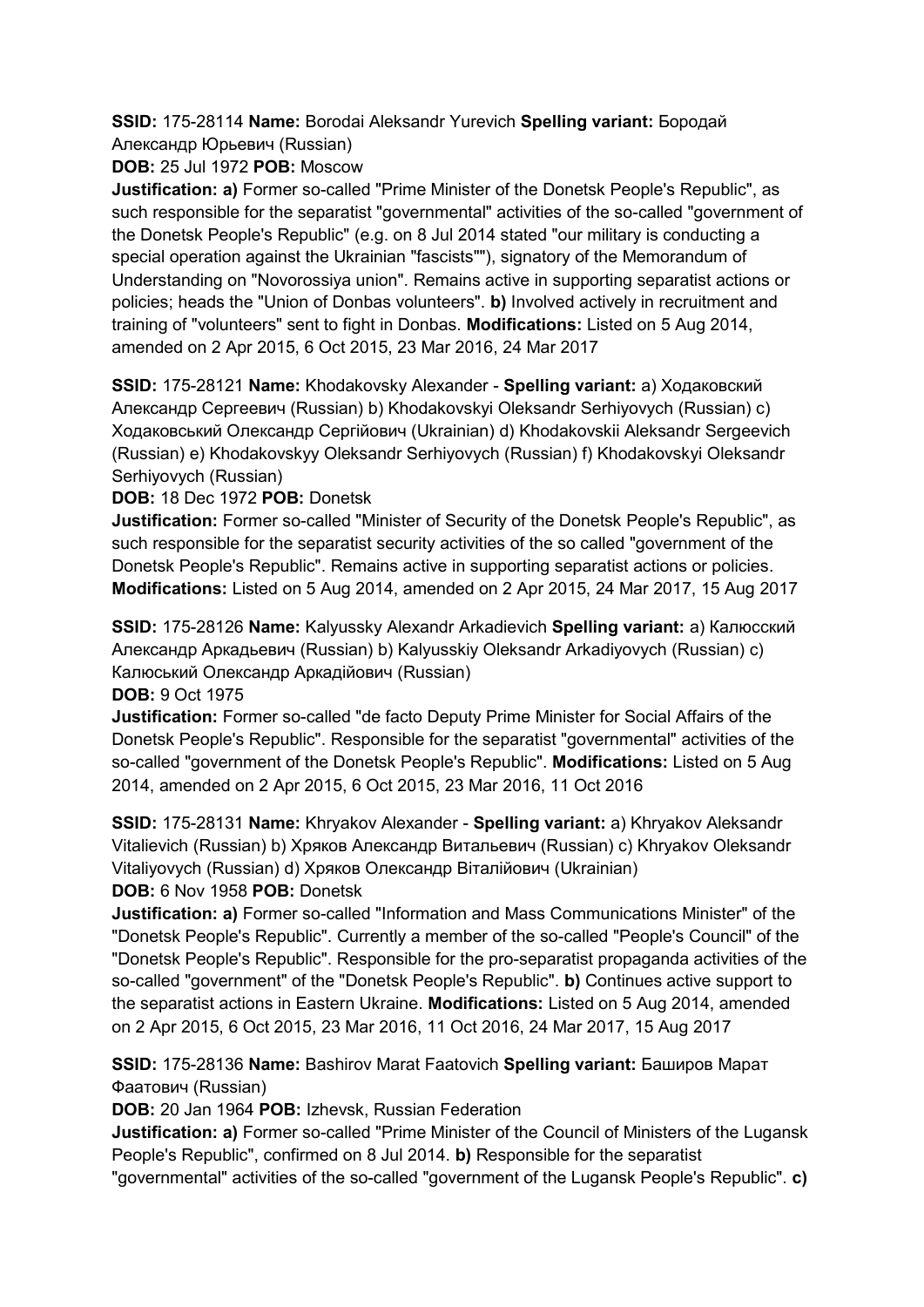Continues activities of supporting LNR separatist structures. **Modifications:** Listed on 5 Aug 2014, amended on 2 Apr 2015, 6 Oct 2015, 24 Mar 2017, 21 Mar 2018

**SSID:** 175-28141 **Name:** Nikitin Vasyl Oleksandrovych **Spelling variant:** a) Nikitin Vasilii Aleksandrovich (Russian) b) Никитин Василий Александрович (Russian) c) Нікітін Василь Олександрович (Ukrainian)

**DOB:** 25 Nov 1971 **POB:** Shargun, Uzbekistan

**Justification: a)** Former so-called "Vice Prime Minister of the Council of Ministers of the Lugansk People's Republic", (used to be the so-called "Prime Minister of the Lugansk People's Republic", and former spokesman of the "Army of the Southeast"). **b)** Responsible for the separatist "governmental" activities of the so-called "government of the Lugansk People's Republic". **c)** Responsible for the statement of the Army of the South-East that the Ukrainian presidential elections in the "Lugansk People's Republic" cannot take place due to the "new" status of the region. **d)** Remains active in supporting separatist actions or policies. **Modifications:** Listed on 5 Aug 2014, amended on 2 Apr 2015, 6 Oct 2015, 11 Oct 2016, 24 Mar 2017, 15 Aug 2017

**SSID:** 175-28147 **Name:** Karyakin Aleksey Vyacheslavovich **Spelling variant:** a) Карякин Алексей Вячеславович (Russian) b) Karyakin Oleksiy Vyacheslavovych (Russian) c) Карякiн Олексій В'ячеславович (Ukrainian)

**DOB: a)** 7 Apr 1980 **b)** 7 Apr 1979 **POB:** Stakhanov, Lugansk Oblast **Justification: a)** Until 25 Mar 2016 so-called "Supreme Council Chair of the Lugansk People's Republic". Former member of the so-called "People's Council of the Lugansk People's Republic". **b)** Responsible for the separatist "governmental" activities of the "Supreme Council", responsible for asking the Russian Federation to recognize the independence of the "Lugansk People's Republic". **c)** Signatory of the Memorandum of Understanding on the "Novorossiya union". **d)** Remains active in supporting separatist actions or policies. **Modifications:** Listed on 5 Aug 2014, amended on 2 Apr 2015, 11 Oct 2016, 24 Mar 2017, 15 Aug 2017, 26 Sep 2017

**SSID:** 175-28154 **Name:** Ivakin Yuriy Volodymyrovych **Spelling variant:** a) Ивакин Юрий Владимирович (Russian) b) Івакін Юрій Володимирович (Russian) c) Ivakin Iurii Vladimirovich (Russian)

**DOB:** 13 Aug 1954 **POB:** Perevalsk, Lugansk Oblast

**Justification:** Former so-called "Minister of Internal Affairs of the Lugansk People's Republic", as such responsible for the separatist "governmental" activities of the so-called "government of the Lugansk People's Republic". **Modifications:** Listed on 5 Aug 2014, amended on 2 Apr 2015, 6 Oct 2015

**SSID:** 175-28159 **Name:** Plotnitsky Igor - **Spelling variant:** a) Plotnitskii Igor Venediktovich (Russian) b) Плотницкий Игорь Венедиктович (Russian) c) Plotnytskyy Ihor Venedyktovych (Russian) d) Plotnytskyy Igor Venedyktovych (Russian) e) Плотницький Iгор Венедиктович (Ukrainian)

**DOB: a)** 24 Jun 1964 **b)** 25 Jun 1964 **c)** 26 Jun 1964 **POB:** Lugansk

**Justification: a)** Former so-called "Defence Minister" and former so-called "Head" of the "Lugansk People's Republic". **b)** Responsible for the separatist "governmental" activities of the so-called "government of the Lugansk People's Republic". **c)** Continues to perform "governmental" activities of the so-called "government of the Lugansk People's Republic" as the Special Envoy of the so-called "Lugansk People's Republic" on Minsk implementation.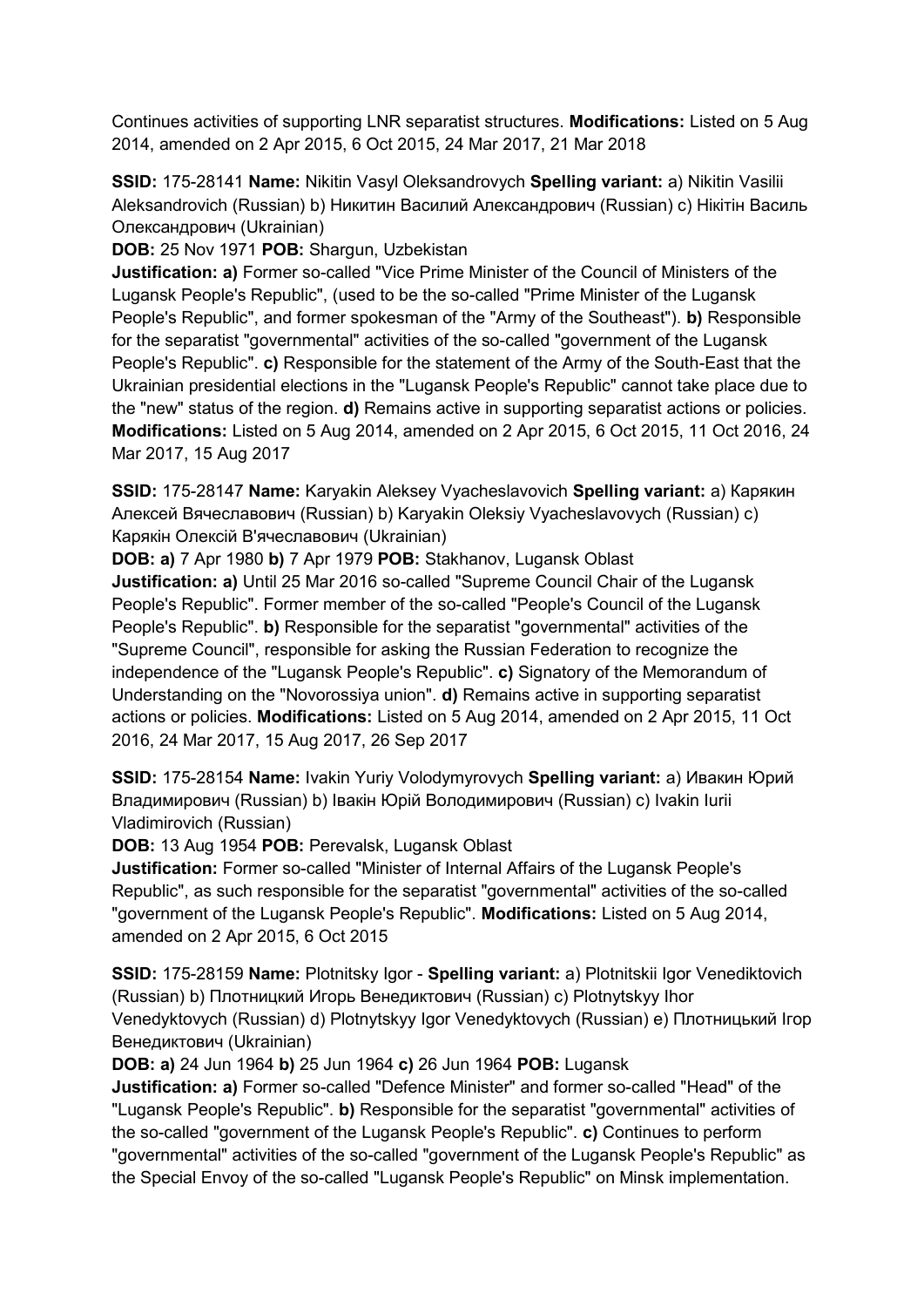**Other information:** POB: possibly in Kelmentsi, Chernivtsi Oblast **Modifications:** Listed on 5 Aug 2014, amended on 2 Apr 2015, 6 Oct 2015, 24 Mar 2017, 15 Aug 2017, 21 Mar 2018

**SSID:** 175-28164 **Name:** Kozitsyn Nikolay Ivanovich **Spelling variant:** Козицын Николай Иванович (Russian)

**DOB: a)** 20 Jun 1956 **b)** 6 Oct 1956 **POB:** Djerzjinsk, Donetsk region **Justification: a)** Commander of Cossack forces. **b)** Responsible for commanding separatists in Eastern Ukraine fighting against the Ukrainian government forces. **Modifications:** Listed on 5 Aug 2014, amended on 23 Mar 2016, 11 Oct 2016

**SSID:** 175-28179 **Name:** Fradkov Mikhail Efimovich **Spelling variant:** Фрадков Михаил Ефимович (Russian)

**DOB:** 1 Sep 1950 **POB:** Kurumoch, Kuibyshev region

**Justification: a)** Former permanent member of the Security Council of the Russian Federation; Former Director of the Foreign Intelligence Service of the Russian Federation. As a member of the Security Council, which provides advice on and coordinates national security affairs, he was involved in shaping the policy of the Russian Government threatening the territorial integrity, sovereignty and independence of Ukraine. **b)** As of 4 Jan 2017, Director of the Russian Institute for Strategic Studies. He is also the Chairperson of the Board of Directors of "Almaz-Antey". **c)** Remains active in supporting separatist actions and policies. **Relation:** Chairman of OAO Almaz Antey (SSID 175-29467) **Modifications:**  Listed on 5 Aug 2014, amended on 24 Mar 2017, 26 Sep 2017

**SSID:** 175-28186 **Name:** Patrushev Nikolai Platonovich **Spelling variant:** Патрушев Николай Платонович (Russian)

**DOB:** 11 Jul 1951 **POB:** St. Petersburg

**Justification:** Permanent member and Secretary of the Security Council of the Russian Federation. As a member of the Security Council, which provides advice on and coordinates national security affairs, he was involved in shaping the policy of the Russian Government threatening the territorial integrity, sovereignty and independence of Ukraine. **Modifications:**  Listed on 5 Aug 2014, amended on 6 Oct 2015

**SSID:** 175-28193 **Name:** Bortnikov Aleksandr Vasilievich **Spelling variant:** Бортников Александр Васильевич (Russian)

**DOB:** 15 Nov 1951 **POB:** Perm

**Justification:** Permanent member of the Security Council of the Russian Federation; Director of the Federal Security Service (FSB). As a member of the Security Council, which provides advice on and coordinates national security affairs, he was involved in shaping the policy of the Russian Government threatening the territorial integrity, sovereignty and independence of Ukraine. **Modifications:** Listed on 5 Aug 2014

**SSID:** 175-28200 **Name:** Nurgaliev Rashid Gumarovich **Spelling variant:** Нургалиев Рашид Гумарович (Russian)

**DOB:** 8 Oct 1956 **POB:** Zhetikara, Kazakhstan

**Justification:** Permanent member and Deputy Secretary of the Security Council of the Russian Federation. As a member of the Security Council, which provides advice on and coordinates national security affairs, he was involved in shaping the policy of the Russian Government threatening the territorial integrity, sovereignty and independence of Ukraine. **Modifications:** Listed on 5 Aug 2014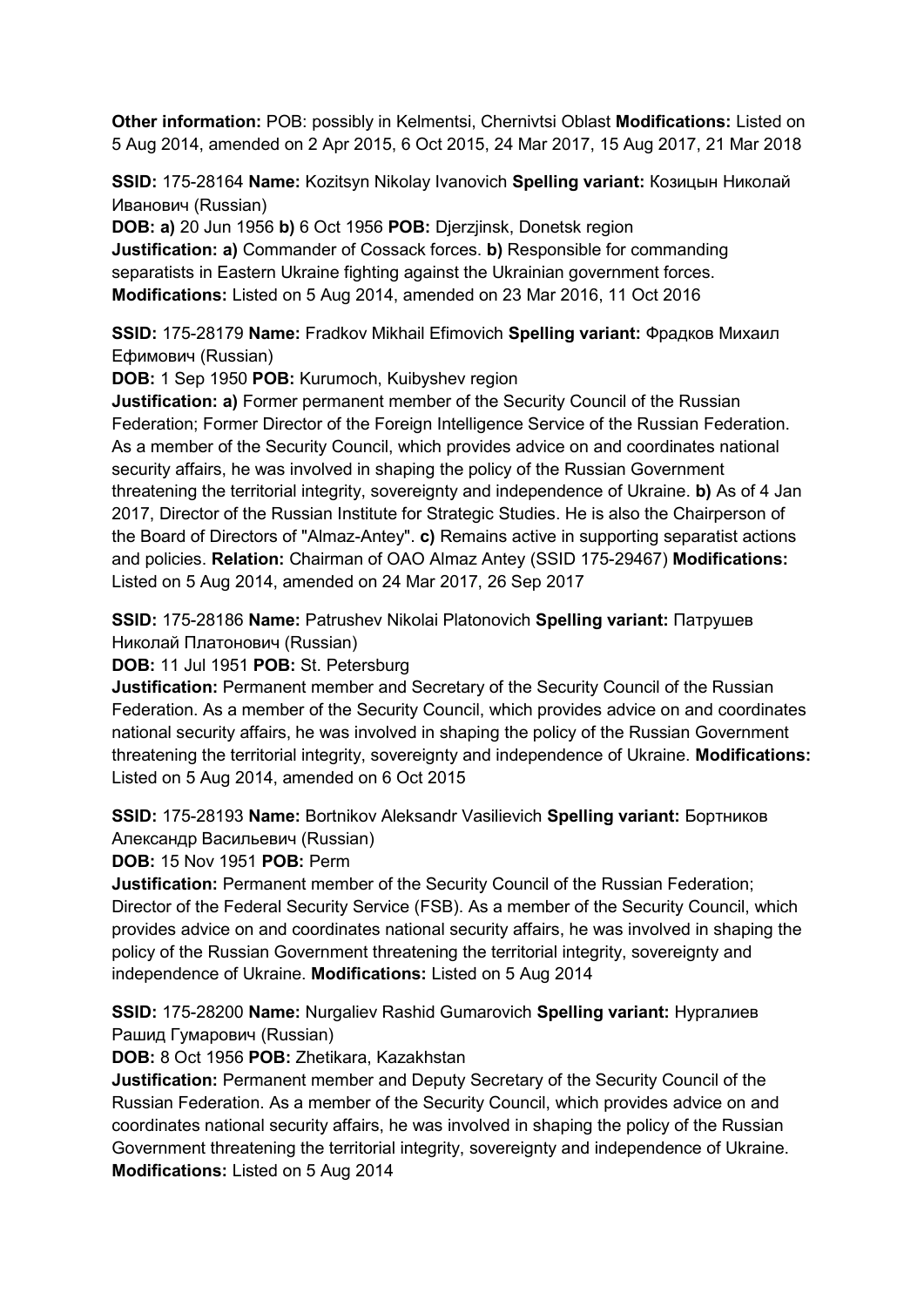**SSID:** 175-28207 **Name:** Gryzlov Boris Vyacheslavovich **Spelling variant:** Грызлов Борис Вячеславович (Russian)

**DOB:** 15 Dec 1950 **POB:** Vladivostok

**Justification: a)** Former permanent member of the Security Council of the Russian Federation. As a member of the Security Council, which provides advice on and coordinates national security affairs, he was involved in shaping the policy of the Russian Government threatening the territorial integrity, sovereignty and independence of Ukraine. **b)** He remains chairman of the Supreme Council of the United Russia party. **Modifications:** Listed on 5 Aug 2014, amended on 24 Mar 2017, 21 Mar 2018

**SSID:** 175-28214 **Name:** Beseda Sergei Orestovoch **Spelling variant:** Беседа Сергей Орестович (Russian)

**DOB:** 17 May 1954

**Justification: a)** Commander of the Fifth Service of the FSB, Federal Security Service of the Russian Federation. **b)** As a senior FSB officer (Colonel-General), he heads a service responsible for overseeing intelligence operations and international activity. **Modifications:**  Listed on 5 Aug 2014, amended on 2 Apr 2015, 6 Oct 2015, 11 Oct 2016

**SSID:** 175-28219 **Name:** Degtyarev Mikhail Vladimirovich **Spelling variant:** Дегтярёв Михаил Владимирович (Ukrainian)

**DOB:** 10 Jul 1981 **POB:** Kuibyshev (Samara)

**Justification: a)** Member of the State Duma. **b)** As a member of the Duma he announced the inauguration of the "de facto embassy" of the unrecognized, so-called, "Donetsk People's Republic" in Moscow, he contributes to undermining or threatening the territorial integrity, sovereignty and independence of Ukraine. **c)** Currently Chairman of the Russian State Duma Committee on Physical Education, Sport and Youth Affairs. **Modifications:**  Listed on 5 Aug 2014, amended on 6 Oct 2015, 24 Mar 2017, 15 Aug 2017

**SSID:** 175-28226 **Name:** Kadyrov Ramzan Akhmadovitch **Spelling variant:** Кадыров Рамзан Ахматович (Russian)

**DOB:** 5 Oct 1976 **POB:** Tsentaroy

**Justification:** President of the Republic of Chechnya. Kadyrov made statements in support of the illegal annexation of Crimea and in support of the armed insurgency in Ukraine. He stated inter alia on 14 Jun 2014 that he "will do anything to help revive Crimea". In that context, he was awarded the medal for "the liberation of Crimea" by the Acting Head of the "Autonomous Republic of Crimea" for the support he provided to the unlawful annexation of Crimea. In addition, on 1 June 2014 he expressed his readiness to send 74 000 Chechen volonteers to Ukraine if requested to do so. **Modifications:** Listed on 5 Aug 2014

**SSID:** 175-28233 **Name:** Tkachyov Alexander Nikolayevich **Spelling variant:** Ткачёв Александр Николаевич (Russian)

**DOB:** 23 Dec 1960 **POB:** Vyselki, Krasnodar Region

**Justification: a)** Former Governor of the Krasnodar Krai. **b)** He was awarded the medal "for the liberation of Crimea" by the Acting head of the "Autonomous Republic of Crimea" for the support he provided to the unlawful annexation of Crimea. On that occasion, the Acting Head of the "Autonomous Republic of Crimea" said that Tkachyov was one of the first to express his support to the new "leadership" of Crimea. **c)** Currently Minister of Agriculture of the Russian Federation (since 22 Apr 2015). **Modifications:** Listed on 5 Aug 2014, amended on 6 Oct 2015, 23 Mar 2016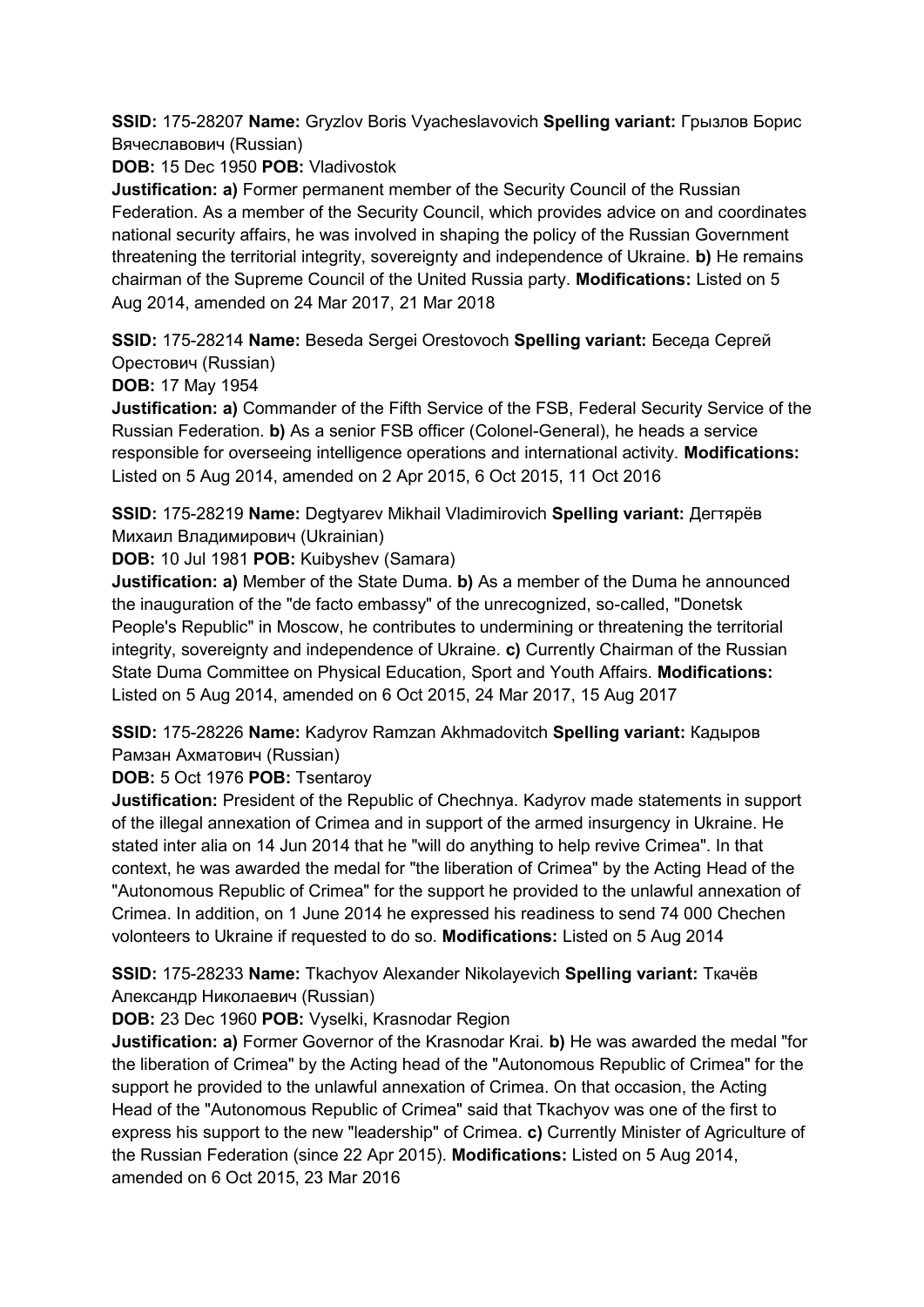**SSID:** 175-28240 **Name:** Gubarev Pavel Yurievich **Spelling variant:** a) Губарев Павел Юрьевич (Russian) b) Gubariev Pavlo Yuriyovich (Russian) c) Hubariev Pavlo Yuriyovich (Russian) d) Губарєв Павло Юрійович (Ukrainian)

**DOB: a)** 10 Feb 1983 **b)** 10 Mar 1983 **POB:** Sievierodonetsk

**Justification: a)** One of the self-described leaders of the "People's Republic of Donetsk". He requested Russian intervention in eastern Ukraine, including through the deployment of Russian peacekeeping forces. He was associated with Igor Strelkov/Girkin who is responsible for actions which undermine or threaten the territorial integrity, sovereignty and independence of Ukraine. Gubarev was responsible for recruiting people for armed forces of separatists. **b)** Responsible for taking over the regional government building in Donetsk with pro-Russian forces and proclaimed himself the "People's governor". **c)** Despite being arrested for threatening the territorial integrity of Ukraine, and subsequently released, he has continued to play a prominent role in separatist activities, thus undermining the territorial integrity, sovereignty and independence of Ukraine. **Modifications:** Listed on 5 Aug 2014, amended on 6 Oct 2015, 11 Oct 2016, 24 Mar 2017, 15 Aug 2017

**SSID:** 175-28249 **Name:** Gubareva Ekaterina Yurievna **Spelling variant:** a) Губарева Екатерина Юрьевна (Russian) b) Gubarieva Kateryna Yuriyivna (Russian) c) Hubarieva Kateryna Yuriyivna (Russian) d) Губарева Катерина Юріївна (Ukrainian) **DOB: a)** 5 Jul 1983 **b)** 10 Mar 1983 **POB:** Kakhovka, Kherson Oblast

**Justification: a)** In her capacity of former so-called "Minister of Foreign Affairs" she was responsible for defending the so-called "Donetsk People's Republic", thus undermining the territorial integrity, sovereignty and independence of Ukraine. In taking on and acting in this capacity she has therefore supported actions and policies which undermine the territorial integrity, sovereignty and independence of Ukraine. Remains active in supporting separatist actions and policies. **b)** Member of the so-called "People's Council" of the "Donetsk People's Republic". **Modifications:** Listed on 5 Aug 2014, amended on 2 Apr 2015, 6 Oct 2015, 23 Mar 2016, 11 Oct 2016, 24 Mar 2017, 15 Aug 2017

**SSID:** 175-28258 **Name:** Berezin Fyodor Dmitrievich **Spelling variant:** a) Березин Фёдор Дмитриевич (Russian) b) Berezin Fedir Dmytrovych (Russian) c) Березін Федір Дмитрович (Ukrainian)

## **DOB:** 7 Feb 1960 **POB:** Donetsk

**Justification:** Former so-called "deputy defence minister" of the so-called "Donetsk People's Republic". He is associated with Igor Strelkov/Girkin, who is responsible for actions which undermine or threaten the territorial integrity, sovereignty and independence of Ukraine. In taking on and acting in this capacity Berezin has therefore supported actions and policies which undermine the territorial integrity, sovereignty and independence of Ukraine. Remains active in supporting separatist actions and policies. Current Chairman of the Board of DNR Writers' Union. **Relation:** Associated with Girkin Igor Vsevolodovich (SSID 175- 27607) **Modifications:** Listed on 5 Aug 2014, amended on 2 Apr 2015, 6 Oct 2015, 24 Mar 2017, 15 Aug 2017, 21 Mar 2018

**SSID:** 175-28265 **Name:** Kaurov Valery Vladimirovich **Spelling variant:** a) Кауров Валерий Владимирович (Russian) b) Kaurov Valeriy Volodymyrovych (Russian) c) Кауров Валерій Володимирович (Ukrainian)

**DOB:** 2 Apr 1956 **POB:** Odessa

**Justification: a)** The self-described "president" of the so-called "Republic of Novorossiya" who has called on Russia to deploy troops to Ukraine. In taking on and acting in this capacity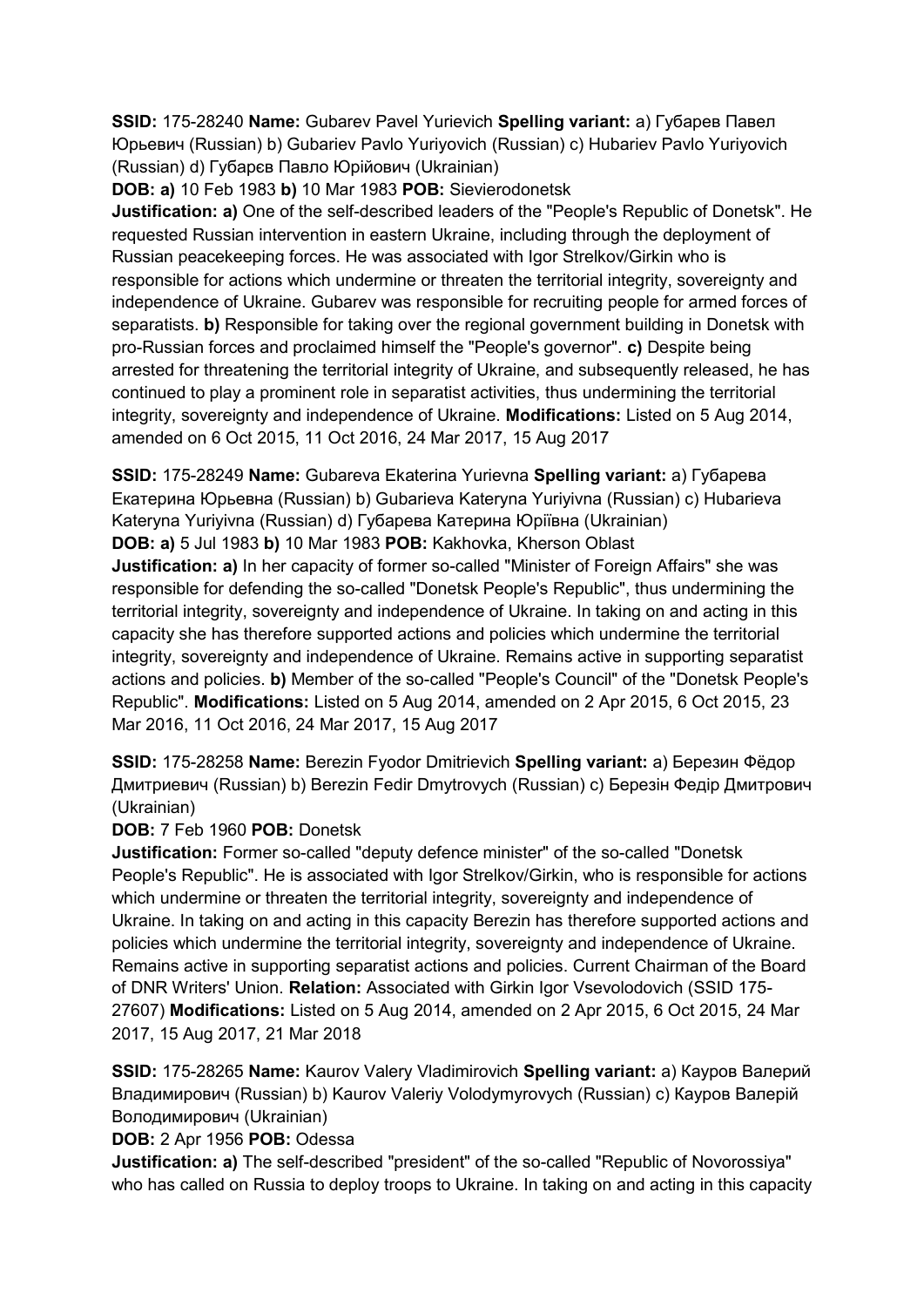he has therefore supported actions and policies which undermine the territorial integrity, sovereignty and independence of Ukraine. **b)** Remains active in supporting separatist actions and policies. **Modifications:** Listed on 5 Aug 2014, amended on 24 Mar 2017, 15 Aug 2017

**SSID:** 175-28272 **Name:** Zdriliuk Serhii Anatoliyovych **Spelling variant:** a) Здрилюк Сергей Анатольевич (Russian) b) Здрилюк Сергій Анатолійович (Ukrainian) **DOB: a)** 23 Jun 1972 **b)** 23 Jul 1972 **POB:** Vinnytsia region **Good quality a.k.a.:** Abwehr **Justification: a)** Senior aid to Igor Strelkov/Girkin who is responsible for actions which undermine or threaten the territorial integrity, sovereignty and independence of Ukraine. In taking on and acting in this capacity, Zdriliuk has therefore supported actions and policies which undermine the territorial integrity, sovereignty and independence of Ukraine. **b)**  Remains active in supporting separatist actions and policies. **Relation:** Senior aid to Girkin Igor Vsevolodovich (SSID 175-27607) **Modifications:** Listed on 5 Aug 2014, amended on 6 Oct 2015, 11 Oct 2016, 24 Mar 2017, 15 Aug 2017, 26 Sep 2017

**SSID:** 175-28279 **Name:** Antyufeyev Vladimir **Spelling variant:** Антюфеев Владимир (Russian)

**DOB:** 19 Feb 1951 **POB:** Novosibirsk **Good quality a.k.a.: a)** Vladimir Shevtsov **b)** Vladimir Iurievici Antiufeev **c)** Vladimir Gheorghievici Alexandrov **d)** Vadim Gheorghievici Shevtsov **Justification: a)** Former "Minister of State Security" in the separatist region of Transnistria. Former vice-prime minister of the "Donetsk People's Republic", responsible for security and law enforcement. In his capacity, he was responsible for the separatist "governmental" activities of the so-called "government of the Donetsk People's Republic". **b)** Remains active in supporting separatist actions and policies. **Modifications:** Listed on 5 Aug 2014, amended on 6 Oct 2015, 11 Oct 2016, 26 Sep 2017

## **SSID:** 175-28521 **Name:** Gromov Alexeyevich Alexey **Spelling variant:** Громов Алексеевич Алексей (Russian)

**DOB:** 31 May 1960 **POB:** Zagorsk, Sergiev Posad, Russian Federation **Justification:** As first Deputy Chief of Staff of the Presidential Administration, he is responsible for instructing Russian media outlets to take a line favourable with the separatists in Ukraine and the annexation of Crimea, therefore supporting the destabilisation of Eastern Ukraine and the annexation of Crimea. **Modifications:** Listed on 27 Aug 2014, amended on 6 Oct 2015

**SSID:** 175-28527 **Name:** Tchigrina Oksana - **Spelling variant:** a) Чигрина Оксана Александровна (Russian) b) Chigrina Oksana Aleksandrovna (Russian) c) Chyhryna Oksana Aleksandrovna (Russian)

**DOB:** 23 Jul 1981 (approximately)

**Justification: a)** Spokesperson of the so-called "government" of the so-called "Lugansk People's Republic" who made declarations justifying, inter alia, the shooting down of a Ukrainian military airplane, the taking of hostages, fighting activities by the illegal armed groups, which have as a consequence undermined the territorial integrity, sovereignty and unity of Ukraine. **b)** Remains an active employee of the Press Service of LNR. **Modifications:** Listed on 27 Aug 2014, amended on 2 Apr 2015, 11 Oct 2016, 24 Mar 2017

**SSID:** 175-28531 **Name:** Litvinov Boris Alekseevich **Spelling variant:** a) Литвинов Борис Алексеевич (Russian) b) Lytvynov Borys Oleksiyovych (Russian) c) Литвинов Борис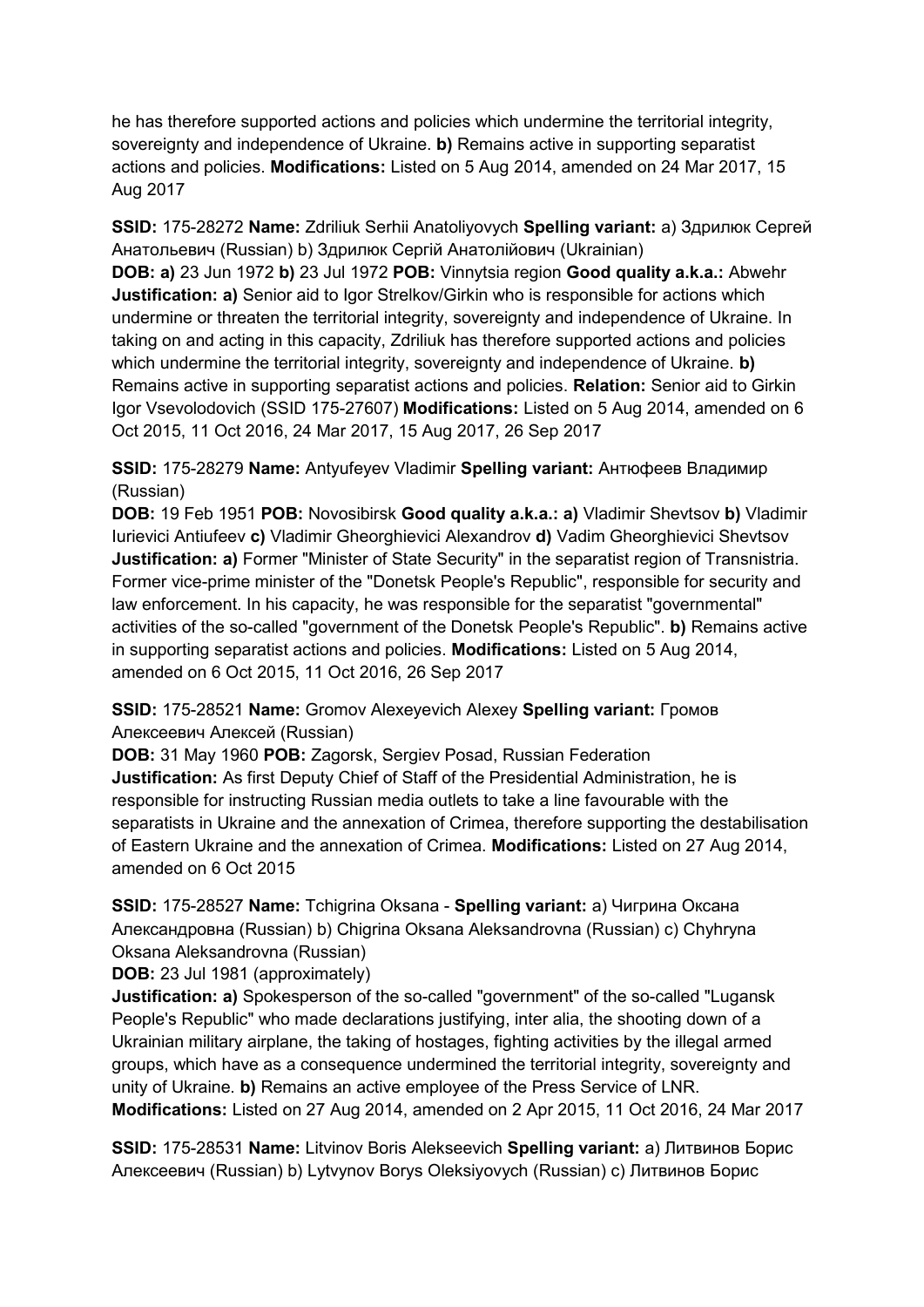Олексійович (Ukrainian)

**DOB:** 13 Jan 1954 **POB:** Dzerzhynsk, Donetsk Oblast

**Justification:** Former member of the so-called "People's Council" and former chairman of the so-called "Supreme Council" of the so-called "Donetsk People's Republic" who was at the source of policies and the organisation of the illegal "referendum" leading to the proclamation of the so-called "Donetsk People's Republic", which constituted a breach of the territorial integrity, sovereignty and unity of Ukraine. Current leader of Communist Party of DNR. **Modifications:** Listed on 27 Aug 2014, amended on 2 Apr 2015, 6 Oct 2015, 24 Mar 2017, 15 Aug 2017, 21 Mar 2018

**SSID:** 175-28539 **Name:** Abisov Sergey Vadimovich **Spelling variant:** a) Абисов Сергей Вадимович (Russian) b) Abisov Sergiy Vadymovych (Russian) c) Abisov Serhiy Vadymovych (Russian) d) Абiсов Сергій Вадимович (Ukrainian)

**DOB:** 21 Nov 1967 **POB:** Simferopol, Crimea

**Justification:** By accepting his appointment as so-called "Minister of Interior of the Republic of Crimea" by the President of Russia (decree No. 301) on 5 May 2014 and by his actions as so-called "Minister of Interior" he has undermined the territorial integrity, sovereignty and unity of Ukraine. **Modifications:** Listed on 27 Aug 2014, amended on 6 Oct 2015, 24 Mar 2017, 15 Aug 2017

**SSID:** 175-28544 **Name:** Rotenberg Arkady Romanovich **Spelling variant:** a) Rotenberg Arkadii Romanovich (Russian) b) Ротенберг Аркадий Романович (Russian) **DOB:** 15 Dec 1951 **POB:** St. Petersburg (f.k.a. Leningrad), Russian Federation **Justification: a)** Arkady Rotenberg is a prominent Russian businessman who has close personal ties to President Putin. Since March 2014, Rotenberg, or his companies, have received State contracts totalling over USD 7 billion. In 2015, Rotenberg led the annual list of government contracts in terms of value, after being awarded contracts worth 555 billion roubles from the Russian Government. Many of these contracts were awarded without formal competitive processes. On 30 Jan 2015, Prime Minister Dmitry Medvedev signed a decree that awarded to Rotenberg's company, Stroygazmontazh, a State contract for the construction of the Kerch bridge from Russia to the illegally annexed Autonomous Republic of Crimea. Through these contracts he has financially benefited from Russian decisionmakers responsible for the annexation of Crimea or the destabilisation of eastern Ukraine. **b)**  He is the owner of the company Stroygazmontazh, which has been awarded a State contract for the construction of the Kerch bridge from Russia to the illegally annexed Autonomous Republic of Crimea, therefore consolidating its integration into the Russian Federation, which in turn further undermines the territorial integrity of Ukraine. Similarly, in January 2017, Stroygazmontazh was awarded the State contract worth 17 billion roubles for the construction of a railway line on the Kerch bridge, which again further undermines the territorial integrity of Ukraine. **c)** He is the chairman of the board of directors of publishing house Prosvescheniye, which has notably implemented the project "To the Children of Russia: Address — Crimea", a public relations campaign that was designed to persuade Crimean children that they are now Russian citizens living in Russia, and thereby supporting the Russian Government's policy to integrate Crimea into Russia. **Modifications:** Listed on 27 Aug 2014, amended on 2 Apr 2015, 6 Oct 2015, 15 Aug 2017

**SSID:** 175-28550 **Name:** Malofeev Konstantin Valerevich **Spelling variant:** Малофеев Константин Валерьевич (Russian) **DOB:** 3 Jul 1974 **POB:** Puschino, Moscow region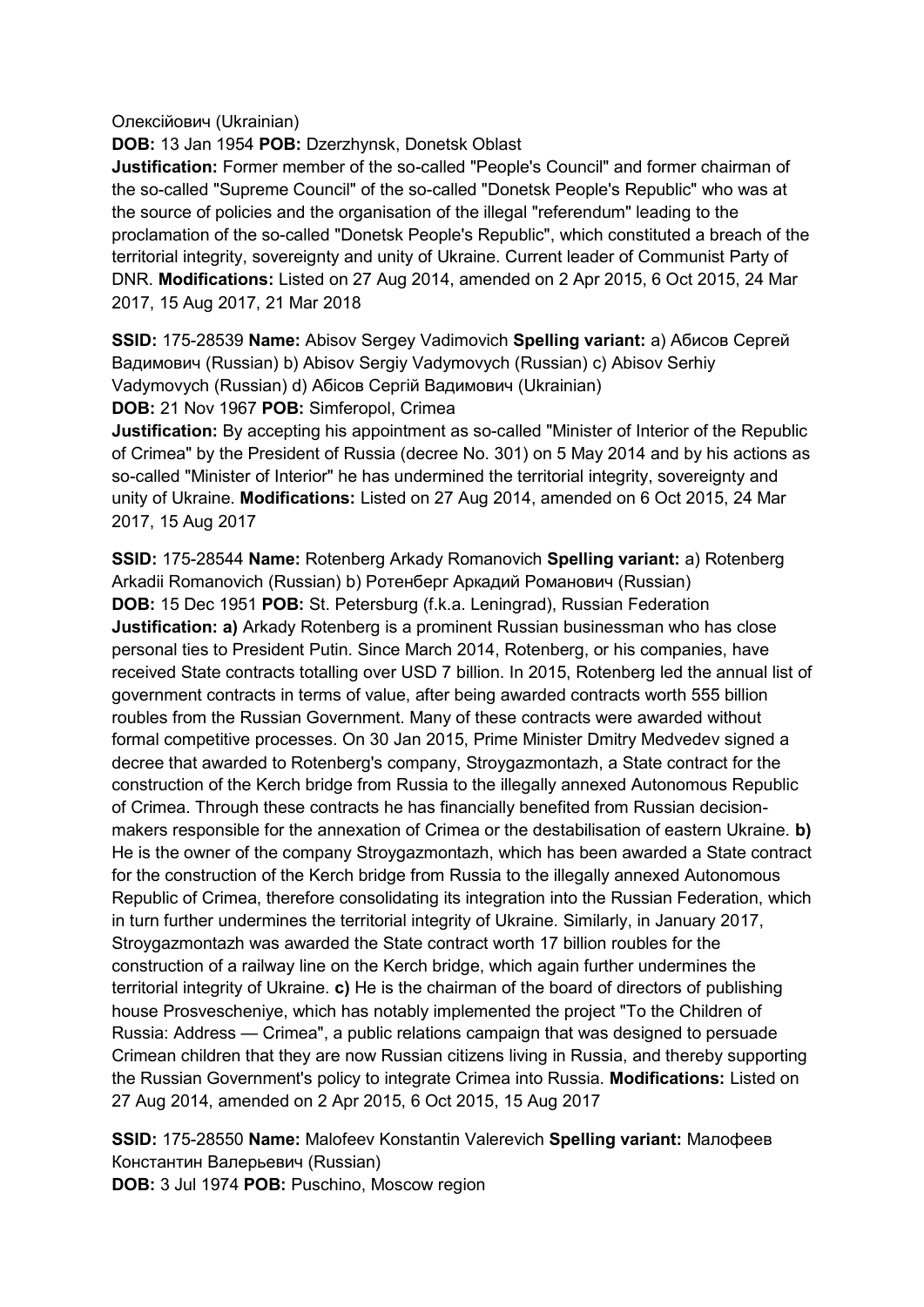**Justification: a)** Mr Malofeev is closely linked to Ukrainian separatists in Eastern Ukraine and Crimea. He is a former employer of Mr Borodai, former so-called "Prime Minister" of the "Donetsk People's Republic" and met with Mr Aksyonov, so-called "Prime Minister" of the socalled "Republic of Crimea", during the period of the Crimean annexation process. The Ukrainian Government has opened a criminal investigation into his alleged material and financial support to separatists. In addition, he gave a number of public statements supporting the annexation of Crimea and the incorporation of Ukraine into Russia and notably stated in June 2014 that "You can't incorporate the whole of Ukraine into Russia. The East (of Ukraine) maybe". **b)** Therefore Mr Malofeev is acting in support of the destabilisation of Eastern Ukraine. **Modifications:** Listed on 27 Aug 2014, amended on 6 Oct 2015, 11 Oct 2016, 26 Sep 2017

**SSID:** 175-28557 **Name:** Kovalchuk Valentinovich Yuriy **Spelling variant:** Ковальчук Валентинович Юрий (Russian)

**DOB:** 25 Jul 1951 **POB:** St. Petersburg (f.k.a. Leningrad), Russian Federation **Justification: a)** Mr. Kovalchuk is a long-time acquaintance of President Putin. He is a cofounder of the so-called Ozero Dacha, a cooperative society bringing together an influential group of individuals around President Putin. **b)** He is benefiting from his links with Russian decision-makers. He is the chairman and largest shareholder of Bank Rossiya, of which he owned around 38 % in 2013, and which is considered the personal bank of Senior Officials of the Russian Federation. Since the illegal annexation of Crimea, Bank Rossiya has opened branches across Crimea and Sevastopol, thereby consolidating their integration into the Russian Federation. **c)** Furthermore, Bank Rossiya has important stakes in the National Media Group which in turn controls television stations which actively support the Russian government's policies of destabilisation of Ukraine. **Modifications:** Listed on 27 Aug 2014, amended on 6 Oct 2015

**SSID:** 175-28563 **Name:** Shamalov Terentievich Nikolay **Spelling variant:** Шамалов Терентьевич Николай (Russian)

**DOB:** 24 Jan 1950 **POB:** Belarus

**Justification: a)** Mr. Shamalov is a long-time acquaintance of President Putin. He is a cofounder of the so-called Ozero Dacha, a cooperative society bringing together an influential group of individuals around President Putin. **b)** He benefits from his links with Russian decision-makers. He is the second largest shareholder of Bank Rossiya, of which he owned around 10 % in 2013, and which is considered the personal bank of Senior Officials of the Russian Federation. Since the illegal annexation of Crimea, Bank Rossiya has opened branches across Crimea and Sevastopol, thereby consolidating their integration into the Russian Federation. **c)** Furthermore, Bank Rossiya has important stakes in the National Media Group which, in turn, controls television stations which actively support the Russian government's policies of destabilisation of Ukraine. **Modifications:** Listed on 27 Aug 2014, amended on 2 Apr 2015, 6 Oct 2015

**SSID:** 175-29275 **Name:** Zakharchenko Alexander Vladimirovich **Spelling variant:** a) Захарченко Александр Владимирович (Russian) b) Zakharchenko Oleksandr Volodymyrovych (Russian) c) Захарченко Олександр Володимирович (Russian) **DOB:** 26 Jun 1976 **POB:** Donetsk

**Justification:** As of 7 Aug 2014, he replaced Alexander Borodai as the so-called "Prime minister" of the "Donetsk People's Republic". Currently so-called "Head" of the "Donetsk People's Republic". In taking on and acting in this capacity, Zakharchenko has supported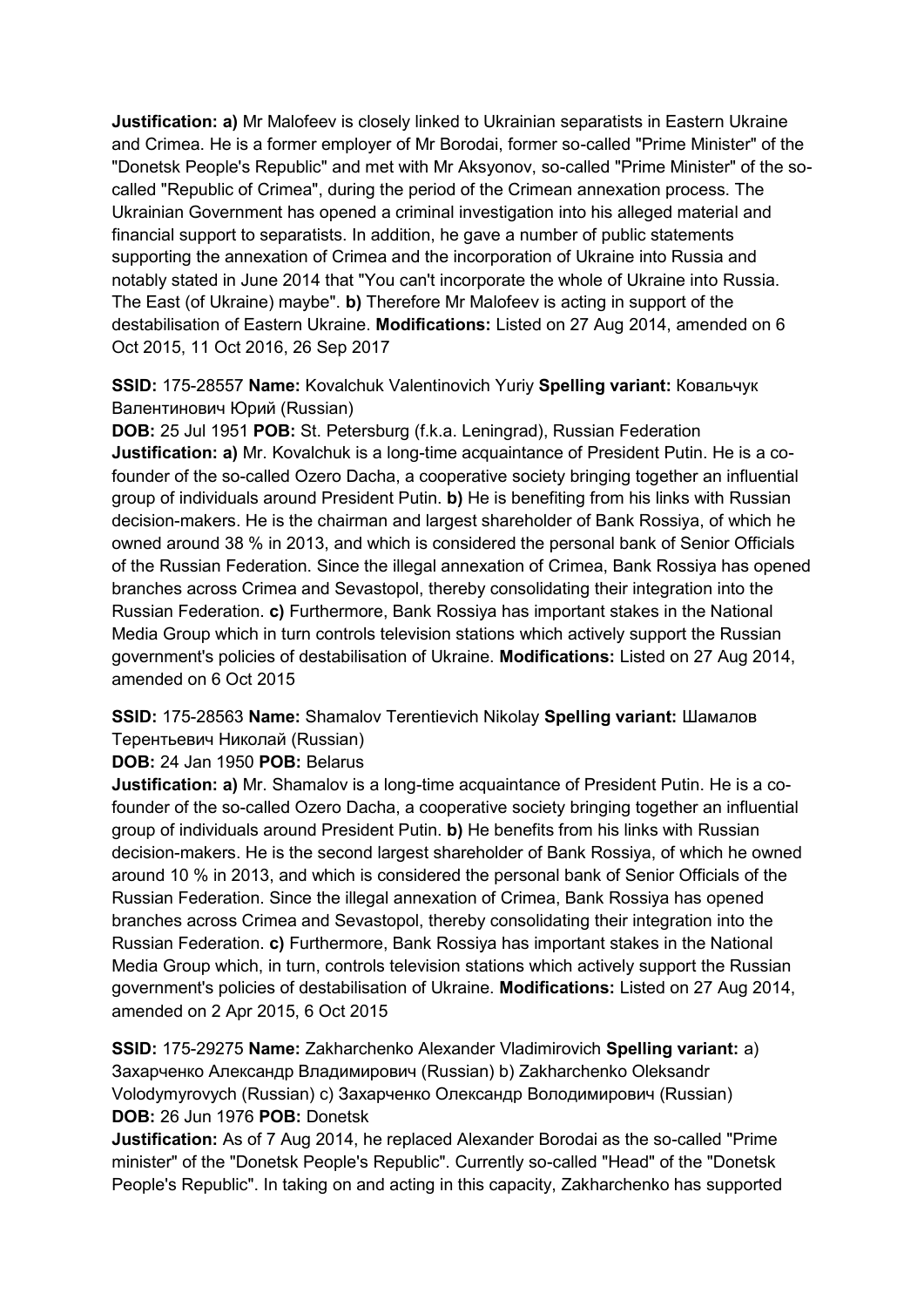actions and policies which undermine the territorial integrity, sovereignty and independence of Ukraine. **Modifications:** Listed on 12 Nov 2014, amended on 2 Apr 2015, 6 Oct 2015, 11 Oct 2016, 24 Mar 2017

**SSID:** 175-29281 **Name:** Kononov Vladimir Petrovich **Spelling variant:** a) Кононов Владимир Петровнч (Russian) b) Kononov Volodymyr Petrovych (Russian) c) Кононов Володимир Петрович (Russian)

**DOB:** 14 Oct 1974 **POB:** Gorsky, Lugansk Oblast **Good quality a.k.a.:** Tsar **Justification:** As of 14 Aug 2014, he replaced Igor Strelkov/Girkin, as the so-called "Defence minister" of the "Donetsk People's Republic". He has reportedly commanded a division of separatist fighters in Donetsk since April 2014 and has promised to solve the strategic task of repelling Ukraine's military aggression. Kononov has therefore supported actions and policies which undermine the territorial integrity, sovereignty and independence of Ukraine. **Modifications:** Listed on 12 Nov 2014, amended on 6 Oct 2015, 11 Oct 2016, 24 Mar 2017, 21 Mar 2018

**SSID:** 175-29289 **Name:** Rudenko Miroslav Vladimirovich **Spelling variant:** a) Руденко Мирослав Владимирович (Russian) b) Rudenko Myroslav Volodymyrovych (Russian) c) Руденко Мирослав Володимирович (Russian)

**DOB:** 21 Jan 1983 **POB:** Debaltsevo

**Justification:** Associated with the "Donbass People's Militia". He has, inter alia, stated that they will continue their fighting in the rest of the country. Rudenko has therefore supported actions and policies which undermine the territorial integrity, sovereignty and independence of Ukraine. Member of the so-called "People's Council of the Donetsk People's Republic". **Modifications:** Listed on 12 Nov 2014, amended on 2 Apr 2015, 23 Mar 2016, 11 Oct 2016, 24 Mar 2017

**SSID:** 175-29301 **Name:** Pinchuk Andrey Yurevich **Spelling variant:** a) Пинчук Андрей Юрьевич (Russian) b) Pinchuk Andriy Yuriyovych (Russian) c) Пiнчук Андрій Юрійович (Ukrainian)

**DOB:** 27 Dec 1977 (approximately)

**Justification:** Former "State security minister" of the so-called "Donetsk People's Republic". Associated with Vladimir Antyufeyev, who is responsible for the separatist "governmental" activities of the so-called "government of the Donetsk People's Republic". He has therefore supported actions and policies which undermine the territorial integrity, sovereignty and independence of Ukraine. Remains active in supporting separatist actions or policies. Head of the "Union of Donbas volunteers". **Relation:** Associated with Antyufeyev Vladimir (SSID 175-28279) **Modifications:** Listed on 12 Nov 2014, amended on 2 Apr 2015, 23 Mar 2016, 24 Mar 2017, 15 Aug 2017

**SSID:** 175-29305 **Name:** Bereza Oleg Vladimirovich **Spelling variant:** Берëза Олег Владимирович (Russian)

## **DOB:** 1 Mar 1977

**Justification:** Former so-called "Internal affairs minister" of the "Donetsk People's Republic". Associated with Vladimir Antyufeyev, who is responsible for the separatist "governmental" activities of the so-called "Government of the Donetsk People's Republic". He has therefore supported actions and policies which undermine the territorial integrity, sovereignty and independence of Ukraine. **Relation:** Associated with Antyufeyev Vladimir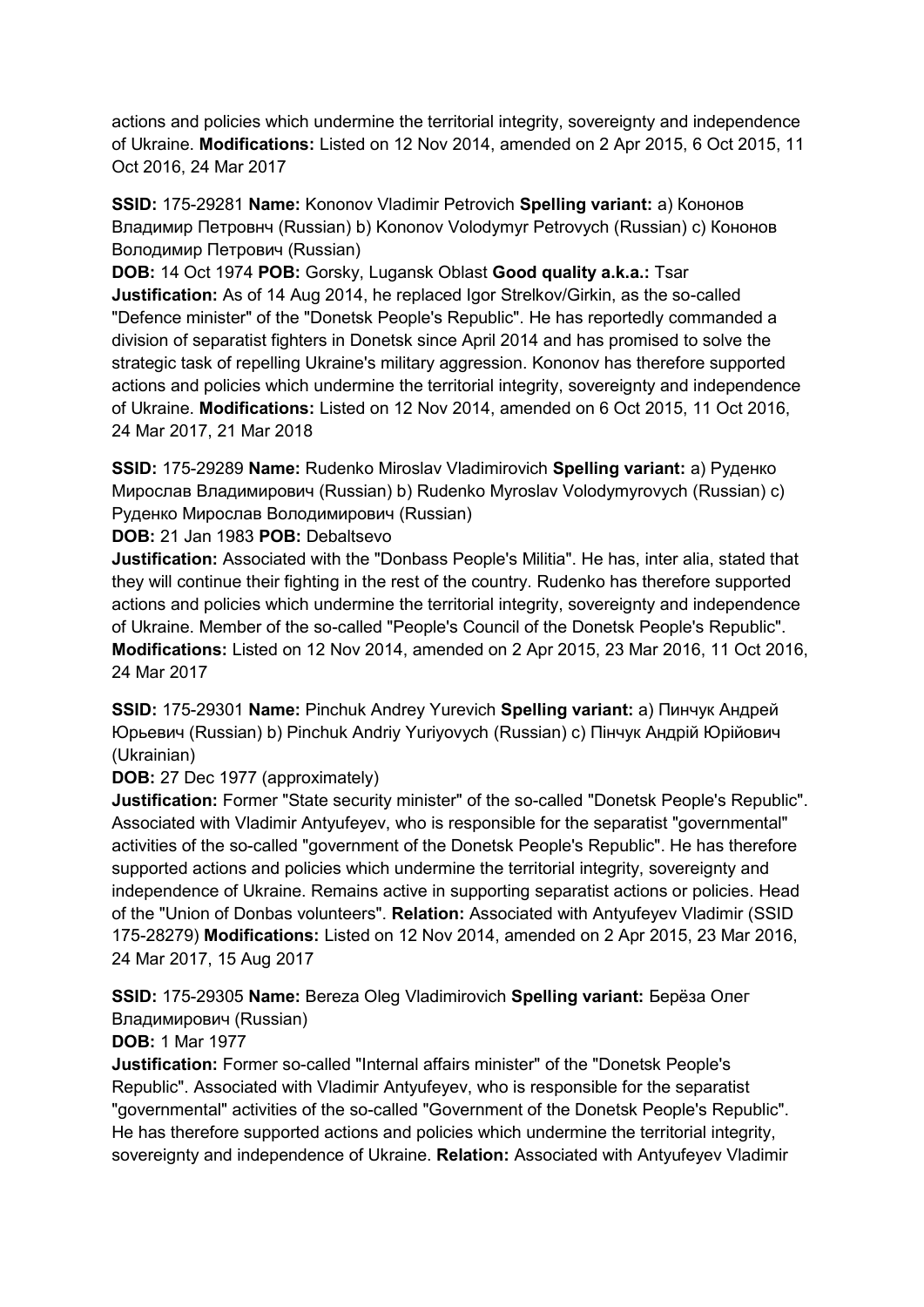(SSID 175-28279) **Modifications:** Listed on 12 Nov 2014, amended on 2 Apr 2015, 6 Oct 2015, 11 Oct 2016

**SSID:** 175-29309 **Name:** Rodkin Andrei Nikolaevich **Spelling variant:** Родкин Андрей Николаевич (Russian)

**DOB:** 23 Sep 1976 **POB:** Moscow

**Justification: a)** Moscow Representative of the so-called "Donetsk People's Republic". In his statements he has, inter alia, talked about the militias' readiness to conduct a guerrilla war and their seizure of weapon systems from the Ukrainian armed forces. He has therefore supported actions and policies which undermine the territorial integrity, sovereignty and independence of Ukraine. **b)** One of the leaders of the "Union of Donbas volunteers". **Modifications:** Listed on 12 Nov 2014, amended on 2 Apr 2015, 6 Oct 2015, 23 Mar 2016

**SSID:** 175-29313 **Name:** Karaman Aleksandr Akimovich **Spelling variant:** a) Караман Александр Акимович (Russian) b) Caraman Alexandru - (Russian)

**DOB:** 26 Jul 1956 **POB:** Cioburciu, Slobozia district, Moldova

**Justification: a)** Former so-called "Deputy Prime Minister for Social Issues" of the "Donetsk People's Republic". Associated with Vladimir Antyufeyev, who was responsible for the separatist "governmental" activities of the so-called "Government of the Donetsk People's Republic". He has therefore supported actions and policies which undermine the territorial integrity, sovereignty and independence of Ukraine. Protégé of Russia's Deputy Prime Minister Dmitry Rogozin. Former Head of the Administration of the Council of Ministers of the "Donetsk People's Republic". **b)** Until March 2017, so-called "Plenipotentiary representative of the President" of the so-called "Pridnestrovian Moldavian Republic" to the Russian Federation. **Relation: a)** Associated with Antyufeyev Vladimir (SSID 175-28279) **b)** Protégé of Rogozin Dmitry Olegovich (SSID 175-27418) **Modifications:** Listed on 12 Nov 2014, amended on 2 Apr 2015, 6 Oct 2015, 11 Oct 2016, 24 Mar 2017, 21 Mar 2018

**SSID:** 175-29317 **Name:** Muradov Georgiy L'vovich **Spelling variant:** Мурадов Георгий Львович (Russian)

**DOB:** 19 Nov 1954 **POB:** Kochmes, Komi Republic

**Justification:** So-called "Deputy Prime Minister" of Crimea and Plenipotentiary Representative of Crimea to President Putin. Muradov has played an important role in consolidating Russian institutional control over Crimea since the illegal annexation. He has therefore supported actions and policies which undermine the territorial integrity, sovereignty and independence of Ukraine. **Modifications:** Listed on 12 Nov 2014, amended on 2 Apr 2015, 6 Oct 2015

**SSID:** 175-29322 **Name:** Sheremet Mikhail Sergeyevich **Spelling variant:** a) Шеремет Михаил Сергеевич (Russian) b) Sheremet Mykhaylo Serhiyovych (Russian) c) Шеремет Михайло Сергійович (Ukrainian)

**DOB:** 23 May 1971 **POB:** Dzhankoy

**Justification: a)** Former so-called "First Deputy Prime Minister" of Crimea. Sheremet played a key role in the organisation and implementation of the 16 March referendum in Crimea on unification with Russia. At the time of the referendum, Sheremet reportedly commanded the pro-Moscow "self-defence forces" in Crimea. He has therefore supported actions and policies which undermine the territorial integrity, sovereignty and independence of Ukraine. **b)** Member of the State Duma, elected from the illegally annexed Autonomous Republic of Crimea. **c)** Elected on 18 Sep 2016 as a Duma deputy from illegally annexed Crimean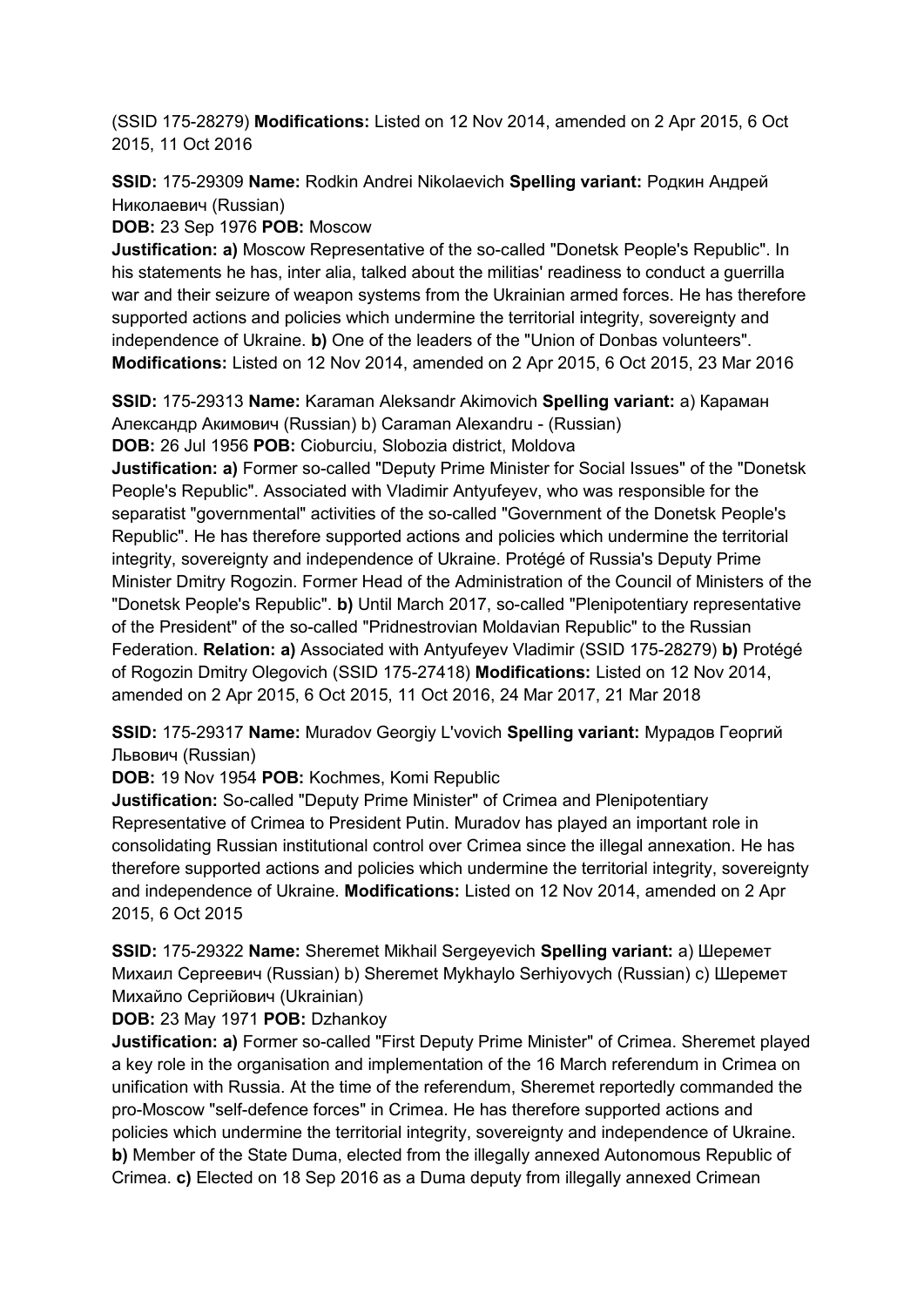Peninsula. **Modifications:** Listed on 12 Nov 2014, amended on 6 Oct 2015, 23 Mar 2016, 24 Mar 2017, 15 Aug 2017

**SSID:** 175-29329 **Name:** Vorobiov Yuri Leonidovich **Spelling variant:** Воробьев Юрий Леонидович (Russian)

**DOB:** 2 Feb 1948 **POB:** Krasnoyarsk

**Justification:** Deputy Speaker of the Federation Council of the Russian Federation. On 1 Mar 2014 Vorobiov publicly supported in the Federation Council the deployment of Russian forces in Ukraine. He subsequently voted in favour of the related decree. **Modifications:**  Listed on 12 Nov 2014

**SSID:** 175-29336 **Name:** Zhirinovsky Vladimir Volfovich **Spelling variant:** Жириновски Владимир Вольфович (Russian)

**DOB:** 25 Apr 1946 **POB:** Almaty (f.k.a. Alma-Ata), Kazakhstan

**Justification:** Member of the Council of the State Duma; leader of the LDPR party. He actively supported the use of Russian Armed Forces in Ukraine and annexation of Crimea. He has actively called for the split of Ukraine. He signed on behalf of the LDPR party he chairs, an agreement with the so-called "Donetsk People's Republic". **Modifications:** Listed on 12 Nov 2014, amended on 16 Dec 2014, 6 Oct 2015

**SSID:** 175-29343 **Name:** Vasilyev Vladimir Abdualiyevich **Spelling variant:** Васильев Владимир Абдуалиевич (Russian)

**DOB:** 11 Aug 1949 **POB:** Klin

**Justification: a)** Former Deputy Speaker of the State Duma. On 20 Mar 2014 he voted in favour of the draft Federal Constitutional Law "on the acceptance into the Russian Federation of the Republic of Crimea and the formation within the Russian Federation of new federal subjects – the republic of Crimea and the City of Federal Status Sevastopol". **b)**  He was appointed acting head of Republic of Dagestan in October 2017 by Presidential decree. **Modifications:** Listed on 12 Nov 2014, amended on 21 Mar 2018

**SSID:** 175-29350 **Name:** Vodolatsky Viktor Petrovich **Spelling variant:** Водолацкий Виктор Петрович (Russian)

**DOB:** 19 Aug 1957 **POB:** Stefanidin Dar, Rostov Region

**Justification:** Chairman ("ataman") of the Union of the Russian and Foreign Cossack Forces, and deputy of the State Duma. He supported the annexation of Crimea and admitted that Russian Cossacks were actively engaged in the Ukrainian conflict on the side of the Moscow-backed separatists. On 20 Mar 2014 he voted in favour of the draft Federal Constitutional Law "on the acceptance into the Russian Federation of the Republic of Crimea and the formation within the Russian Federation of new federal subjects – the republic of Crimea and the City of Federal Status Sevastopol". **Modifications:** Listed on 12 Nov 2014, amended on 6 Oct 2015

**SSID:** 175-29357 **Name:** Kalashnikov Leonid Ivanovich **Spelling variant:** Калашников Леонид Иванович (Russian)

**DOB:** 6 Aug 1960 **POB:** Stepnoy Dvorets

**Justification: a)** Former First deputy Chairman of the Committee on Foreign Affairs of the State Duma. On 20 Mar 2014 he voted in favour of the draft Federal Constitutional Law "on the acceptance into the Russian Federation of the Republic of Crimea and the formation within the Russian Federation of new federal subjects – the republic of Crimea and the City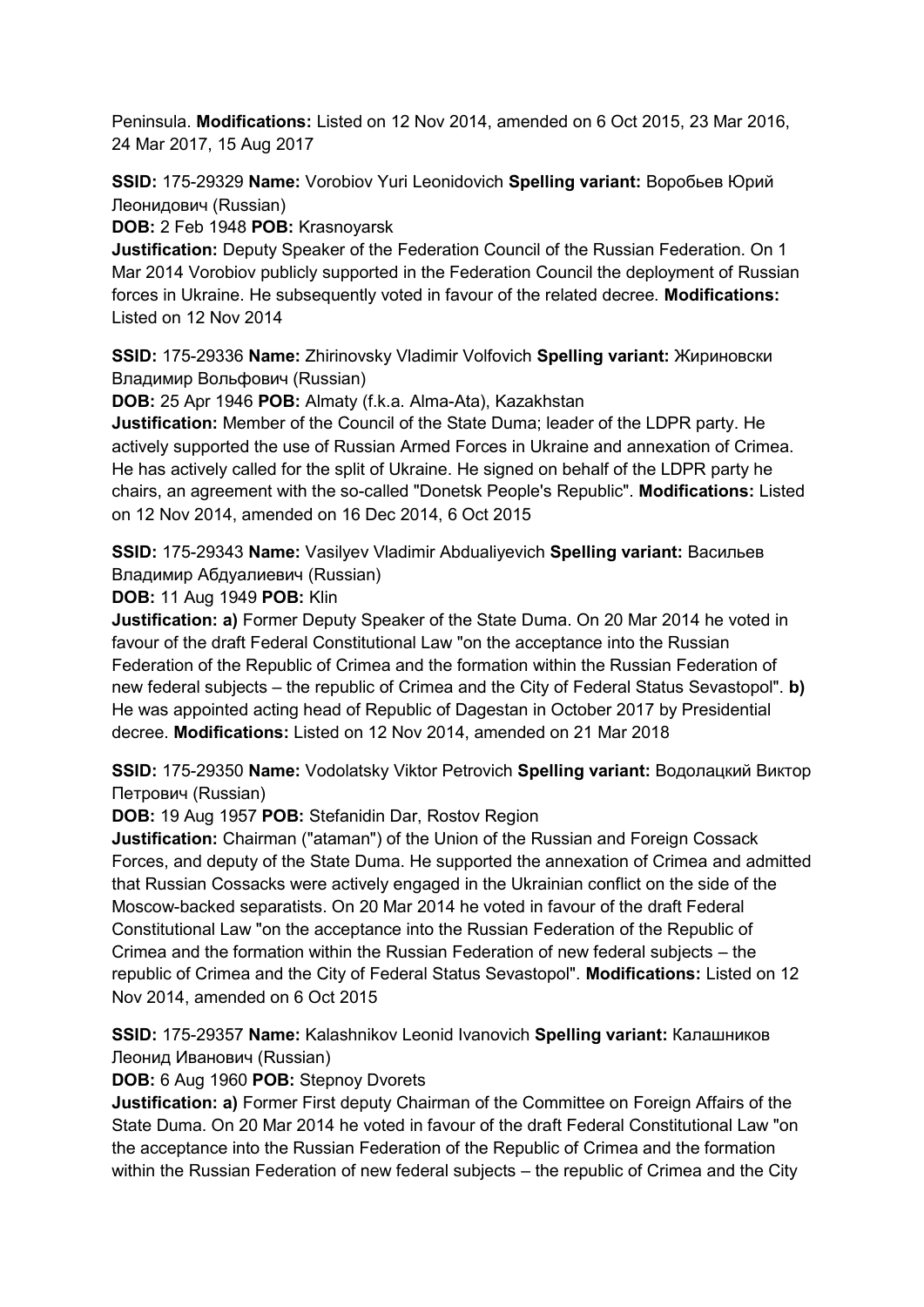of Federal Status Sevastopol". **b)** Currently Chairman of the Russian State Duma Committee for CIS Affairs, Eurasian Integration and Relations with Compatriots. **Modifications:** Listed on 12 Nov 2014, amended on 24 Mar 2017

**SSID:** 175-29364 **Name:** Nikitin Vladimir Stepanovich **Spelling variant:** Никитин Владимир Степанович (Russian)

**DOB:** 5 Apr 1948 **POB:** Opochka

**Justification: a)** Former member of the State Duma and former First Deputy Chairman of the Committee for CIS Affairs, Eurasian Integration and Relations with Compatriots of the State Duma. On 20 Mar 2014 he voted in favour of the draft Federal Constitutional Law "on the acceptance into the Russian Federation of the Republic of Crimea and the formation within the Russian Federation of new federal subjects – the republic of Crimea and the City of Federal Status Sevastopol". **b)** Member of the Presidium of the Central Committee of the Communist Party of the Russian Federation. **Modifications:** Listed on 12 Nov 2014, amended on 6 Oct 2015, 24 Mar 2017, 21 Mar 2018

**SSID:** 175-29371 **Name:** Lebedev Oleg Vladimirovich **Spelling variant:** Лебедев Олег Владимирович (Russian)

**DOB:** 21 Mar 1964 **POB:** Rudny, Kostanai Region, Kazakhstan

**Justification: a)** Former member of the State Duma and former First Deputy Chairman of the Committee for CIS Affairs, Eurasian Integration and Relations with Compatriots of the State Duma. On 20 Mar 2014 he voted in favour of the draft Federal Constitutional Law "on the acceptance into the Russian Federation of the Republic of Crimea and the formation within the Russian Federation of new federal subjects – the republic of Crimea and the City of Federal Status Sevastopol". **b)** Remains active in supporting separatist policies. **Modifications:** Listed on 12 Nov 2014, amended on 6 Oct 2015, 24 Mar 2017, 21 Mar 2018

**SSID:** 175-29378 **Name:** Melnikov Ivan Ivanovich **Spelling variant:** Мельников Иван Иванович (Russian)

**DOB:** 7 Aug 1950 **POB:** Bogoroditsk

**Justification:** First Deputy Speaker, State Duma. On 20 Mar 2014 he voted in favour of the draft Federal Constitutional Law "on the acceptance into the Russian Federation of the Republic of Crimea and the formation within the Russian Federation of new federal subjects - the republic of Crimea and the City of Federal Status Sevastopol". **Modifications:** Listed on 12 Nov 2014, amended on 6 Oct 2015

**SSID:** 175-29385 **Name:** Lebedev Igor Vladimirovich **Spelling variant:** Лебедев Игорь Владимирович (Russian)

**DOB:** 27 Sep 1972 **POB:** Moscow

**Justification:** Deputy Speaker, State Duma. On 20 Mar 2014 he voted in favour of the draft Federal Constitutional Law "on the acceptance into the Russian Federation of the Republic of Crimea and the formation within the Russian Federation of new federal subjects – the republic of Crimea and the City of Federal Status Sevastopol". **Modifications:** Listed on 12 Nov 2014

**SSID:** 175-29392 **Name:** Levichev Nikolai Vladimirovich **Spelling variant:** Левичев Николай Владимирович (Russian)

**DOB:** 28 May 1953 **POB:** Pushkin

**Justification: a)** Former member of the State Duma. Former Deputy Speaker, State Duma.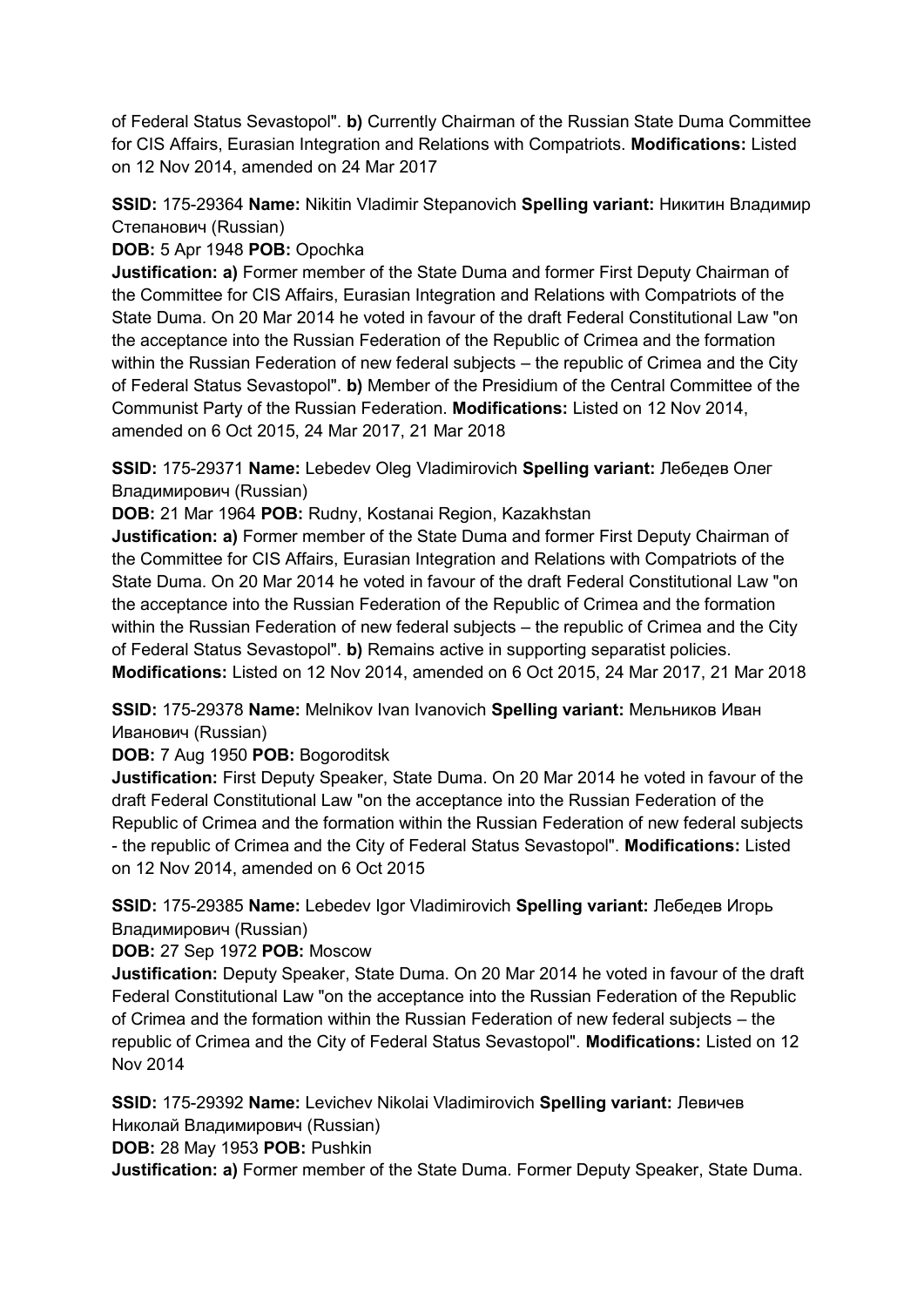On 20 Mar 2014 he voted in favour of the draft Federal Constitutional Law "on the acceptance into the Russian Federation of the Republic of Crimea and the formation within the Russian Federation of new federal subjects – the republic of Crimea and the City of Federal Status Sevastopol". **b)** Currently a member of the Central Election Commission. **Modifications:** Listed on 12 Nov 2014, amended on 24 Mar 2017

**SSID:** 175-29399 **Name:** Zhurova Svetlana Sergeevna **Spelling variant:** Журова Светлана Сергеевна (Russian)

**DOB:** 7 Jan 1972 **POB:** Pavlov-on-the-Neva

**Justification:** First Deputy Chairman of the Committee on Foreign Affairs, State Duma. On 20 Mar 2014 she voted in favour of the draft Federal Constitutional Law "on the acceptance into the Russian Federation of the Republic of Crimea and the formation within the Russian Federation of new federal subjects – the republic of Crimea and the City of Federal Status Sevastopol". **Modifications:** Listed on 12 Nov 2014

**SSID:** 175-29406 **Name:** Naumets Aleksey Vasilevich **Spelling variant:** Hаумец Алексей Васильевич (Russian)

**DOB:** 11 Feb 1968

**Justification:** Major-general of the Russian Army. He is the commander of the 76th airborne division which has been involved in the Russian military presence on the territory of Ukraine, notably during the illegal annexation of Crimea. **Modifications:** Listed on 12 Nov 2014

**SSID:** 175-29411 **Name:** Chemezov Sergey Viktorovich **Spelling variant:** Чемезов Сергей Викторович (Russian)

**DOB:** 20 Aug 1952 **POB:** Cheremkhovo

**Justification: a)** Sergei Chemezov is one of President Putin's known close associates, both were KGB officers posted in Dresden and he is a member of the Supreme Council of "United Russia". He is benefiting from his links with the Russian President by being promoted to senior positions in state-controlled firms. He chairs the Rostec conglomerate, the leading Russian state-controlled defence and industrial manufacturing corporation. Further to a decision of the Russian government, Technopromexport, a subsidiary of Rostec, is planning to build energy plants in Crimea thereby supporting its integration into the Russian Federation. **b)** Furthermore, Rosoboronexport, a subsidiary of Rostec, has supported the integration of Crimean defence companies into Russia's defence industry, thereby consolidating the illegal annexation of Crimea into the Russian Federation. **Modifications:**  Listed on 12 Nov 2014, amended on 6 Oct 2015

**SSID:** 175-29419 **Name:** Babakov Alexander Mikhailovich **Spelling variant:** Бабаков Aлександр Михайлович (Russian)

**DOB:** 8 Feb 1963 **POB:** Chisinau

**Justification: a)** Former member of the State Duma. Former State Duma Deputy, Chair of the State Duma Commission on Legislative Provisions for Development of the Military-Industrial Complex of the Russian Federation. He is a prominent member of "United Russia" and a businessman with heavy investments in Ukraine and in Crimea. **b)** On the 20 Mar 2014 he voted in favour of the draft Federal Constitutional Law "on the acceptance into the Russian Federation of the Republic of Crimea and the formation within the Russian Federation of new federal subjects - the Republic of Crimea and the city of federal status of Sevastopol". **c)** Currently member of the Federation Council of the Russian Federation.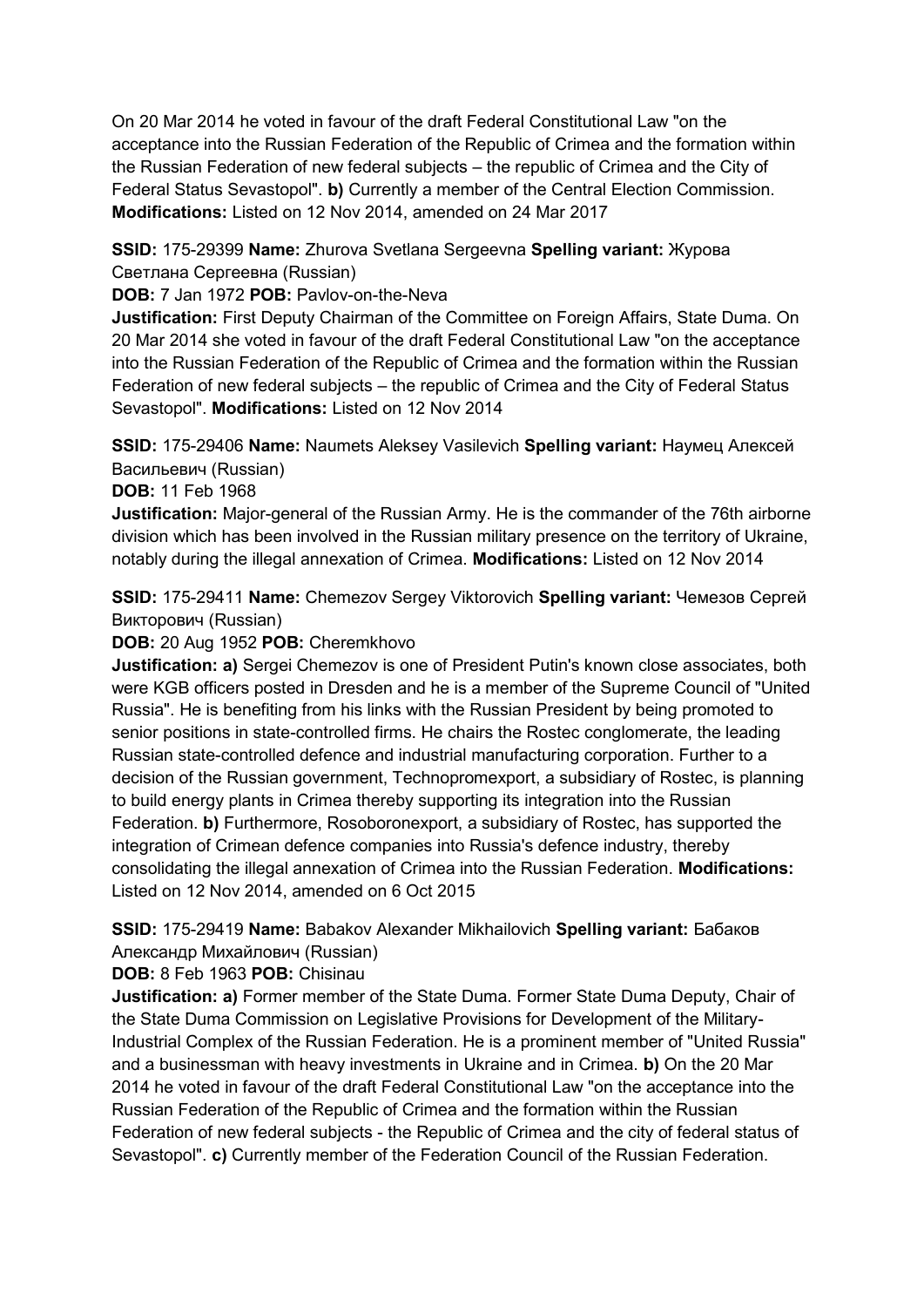Deputy Chairman of the Committee on Foreign Affairs. **Modifications:** Listed on 12 Nov 2014, amended on 6 Oct 2015, 24 Mar 2017, 21 Mar 2018

**SSID:** 175-29700 **Name:** Kozyakov Sergey Yurievich **Spelling variant:** a) Козьяков Сергей Юрьевич (Russian) b) Kozyakov Serhiy Yuriyovych (Russian) c) Козьяков Сергій Юрійович (Ukrainian)

**DOB: a)** 29 Sep 1982 **b)** 23 Sep 1982

**Justification: a)** In his former capacity as so-called "Head of the Luhansk Central Election Commission" he was responsible for organising the so-called "elections" of 2 Nov 2014 in the "Luhansk People's Republic". These "elections" were in breach of Ukrainian law and therefore illegal. In October 2015 he was appointed as so-called "Minister of Justice" of the "Luhansk People's Republic". **b)** In taking on and acting in these capacities, and in organising the illegal "elections", he has therefore actively supported actions and policies which undermine the territorial integrity, sovereignty and independence of Ukraine, and further destabilised Ukraine. **Modifications:** Listed on 16 Dec 2014, amended on 6 Oct 2015, 23 Mar 2016, 11 Oct 2016, 24 Mar 2017, 15 Aug 2017

**SSID:** 175-29705 **Name:** Akimov Oleg Konstantinovich **Spelling variant:** a) Акимов Олег Константинович (Russian) b) Akimov Oleh - (Russian) c) Akimov Oleh Kostiantynovych (Russian) d) Акiмов Олег Костянтинович (Ukrainian)

**DOB:** 15 Sep 1981 **POB:** Lugansk

**Justification: a)** Deputy of the "Lugansk Economic Union" in the "National Council" of the "Lugansk People's Republic". Stood as a candidate in the so-called "elections", of 2 Nov 2014 to the post of so-called "Head" of the "Lugansk People's Republic". These "elections" were in breach of Ukrainian law and therefore illegal. Since 2014 he is the "Head" of the socalled "Federation of Trade Unions" and a member of the so-called "People's Council" of the "Lugansk People's Republic". **b)** In taking on and acting in this capacity, and in participating formally as a candidate in the illegal "elections", he has therefore actively supported actions and policies which undermine the territorial integrity, sovereignty and independence of Ukraine, and further destabilised Ukraine. **c)** Supports actively actions and policies undermining the territorial integrity, sovereignty and independence of Ukraine. **Modifications:** Listed on 16 Dec 2014, amended on 2 Apr 2015, 6 Oct 2015, 23 Mar 2016, 11 Oct 2016, 24 Mar 2017, 15 Aug 2017

**SSID:** 175-29709 **Name:** Airapetyan Larisa Leonidovna **Spelling variant:** a) Айрапетян Лариса Леонидовна (Russian) b) Ayrapetyan Larysa - (Russian) c) Airapetyan Larisa - (Russian) d) Airapetyan Larysa - (Russian) e) Айрапетян Лариса Леонідівна (Ukrainian) **DOB:** 21 Feb 1970

**Justification: a)** Former so-called "Health Minister" of the so-called "Lugansk People's Republic". Stood as a candidate in the so-called "elections" of 2 Nov 2014 to the post of the "Head" of the so-called "Lugansk People's Republic". **b)** These "elections" are in breach of Ukrainian law and therefore illegal. **c)** In taking on and acting in this capacity, and in participating formally as a candidate in the illegal "elections", she has therefore actively supported actions and policies which undermine the territorial integrity, sovereignty and independence of Ukraine, and further destabilised Ukraine. **Modifications:** Listed on 16 Dec 2014, amended on 2 Apr 2015, 6 Oct 2015, 24 Mar 2017, 15 Aug 2017

**SSID:** 175-29713 **Name:** Sivokonenko Yuriy Viktorovich **Spelling variant:** a) Сивоконенко Юрий Викторович (Russian) b) Sivokonenko Yury - (Russian) c) Syvokonenko Yury -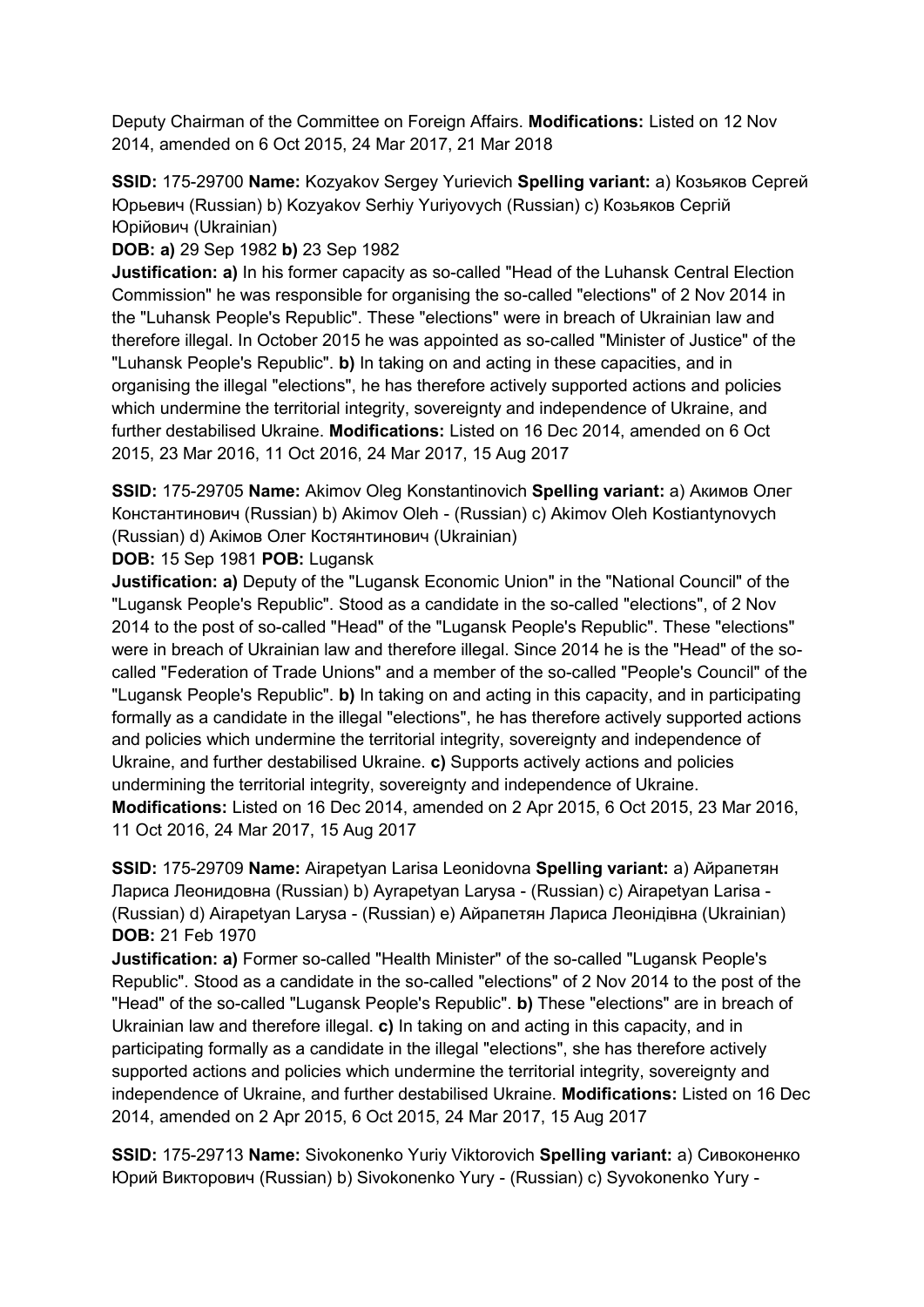(Russian) d) Sivokonenko Yuriy - (Russian) **DOB:** 7 Aug 1957 **POB:** Donetsk

**Justification: a)** Member of the "Parliament" of the so-called "Donetsk People's Republic" and Chairman of the public association Union of veterans of the Donbass Berkut and a member of the public movement "Free Donbass". Stood as a candidate in the so-called "elections" of 2 Nov 2014 to the post of the Head of the so-called "Donetsk People's Republic". These elections were in breach of Ukrainian law and therefore illegal. **b)** In taking on and acting in this capacity, and in participating formally as a candidate in the illegal "elections", he has therefore actively supported actions and policies which undermine the territorial integrity, sovereignty and independence of Ukraine, and further destabilised Ukraine. **c)** He remains a member of the so-called "people's council of the Donetsk People's Republic". **Modifications:** Listed on 16 Dec 2014, amended on 2 Apr 2015, 6 Oct 2015, 24 Mar 2017, 21 Mar 2018

**SSID:** 175-29717 **Name:** Kofman Aleksandr Igorevich **Spelling variant:** a) Кофман Александр Игоревич (Russian) b) Kofman Oleksandr - (Russian) c) Кофман Олександр Iгорович (Ukrainian)

**DOB:** 30 Aug 1977 **POB:** Makiivka, Donetsk Oblast

**Justification: a)** Former so-called "Foreign Minister" and so-called "First deputy speaker" of the "Parliament" of the "Donetsk People's Republic". Stood as a candidate in the so-called illegal "elections" of 2 Nov 2014 to the post of so-called "Head" of the "Donetsk People's Republic". These elections were in breach of Ukrainian law and therefore illegal. **b)** In taking part and acting in this capacity, and in participating formally as a candidate in the illegal "elections", he has therefore actively supported actions and policies which undermine the territorial integrity, sovereignty and independence of Ukraine, and further destabilised Ukraine. Remains active in supporting separatist actions or policies. **Modifications:** Listed on 16 Dec 2014, amended on 2 Apr 2015, 6 Oct 2015, 11 Oct 2016, 24 Mar 2017, 15 Aug 2017

**SSID:** 175-29721 **Name:** Khalikov Ravil Zakarievich **Spelling variant:** a) Халиков Равиль Закариевич (Russian) b) Khalikov Ravil Zakariyovych (Russian) c) Халiков Равіль Закарійович (Ukrainian)

**DOB:** 23 Feb 1969 **POB:** Belozernoe village, Romodanovskiy rayon, Russian Federation **Justification: a)** Former so-called "First Deputy Prime Minister" and previous "Prosecutor-General" of the "Donetsk People's Republic". **b)** In taking on and acting in this capacity, he has therefore actively supported actions and policies which undermine the territorial integrity, sovereignty and independence of Ukraine, and further destabilised Ukraine. **c)** Currently "aide" to the head of the Moscow branch of the Investigative Committee of Russian Federation (GSU SK). **Modifications:** Listed on 16 Dec 2014, amended on 2 Apr 2015, 6 Oct 2015, 11 Oct 2016, 24 Mar 2017, 15 Aug 2017, 21 Mar 2018

**SSID:** 175-29725 **Name:** Semyonov Dmitry Aleksandrovich **Spelling variant:** a) Семенов Дмитрий Александрович (Russian) b) Semenov Dmitrii Aleksandrovich (Russian) **DOB:** 3 Feb 1963 **POB:** Moscow

**Justification: a)** Former "Deputy Prime Minister for Finances" of the so-called "Lugansk People's Republic". **b)** In taking on and acting in this capacity, he has actively supported actions and policies which undermine the territorial integrity, sovereignty and independence of Ukraine, and further destabilised Ukraine. **c)** Remains active in supporting LNR separatist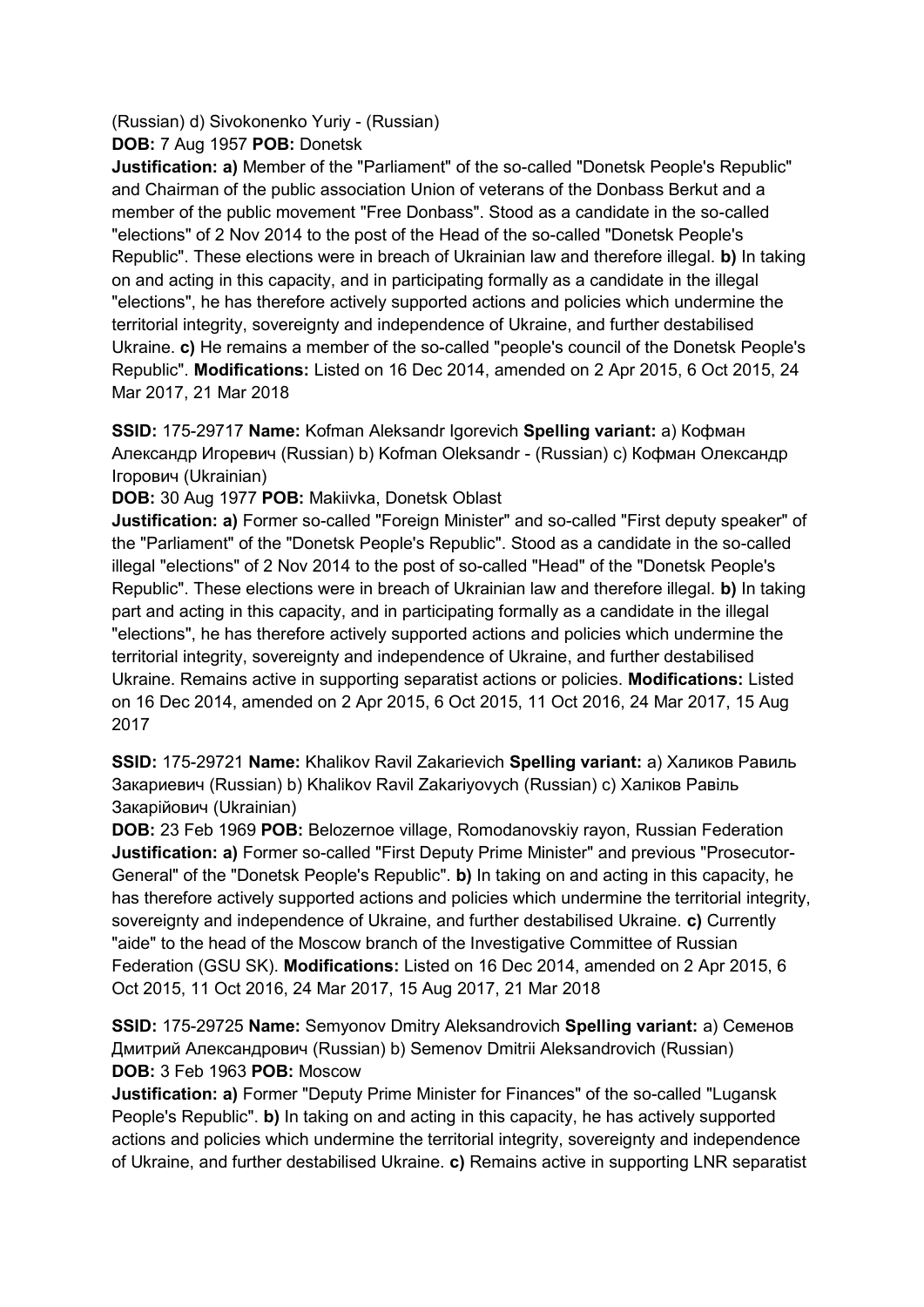structures. **Modifications:** Listed on 16 Dec 2014, amended on 2 Apr 2015, 6 Oct 2015, 23 Mar 2016, 24 Mar 2017, 21 Mar 2018

**SSID:** 175-29729 **Name:** Bugrov Oleg Evgenevich **Spelling variant:** a) Бугров Олег Евгеньевич (Russian) b) Buhrov Oleh Yevhenovych (Russian) c) Бугров Олег Євгенович (Ukrainian)

**DOB: a)** 29 Aug 1969 **b)** 1973 **POB:** Sverdlovsk, Luhansk

**Justification: a)** Former "Defence Minister" of the so-called "Lugansk People's Republic". **b)**  In taking on and acting in this capacity, he has therefore actively supported actions and policies which undermine the territorial integrity, sovereignty and independence of Ukraine, and further destabilised Ukraine. **Modifications:** Listed on 16 Dec 2014, amended on 2 Apr 2015, 6 Oct 2015, 23 Mar 2016, 11 Oct 2016, 24 Mar 2017, 15 Aug 2017, 26 Sep 2017

**SSID:** 175-29733 **Name:** Lapteva Lesya Mikhaylovna **Spelling variant:** a) Лаптева Леся Михайловна (Russian) b) Laptieva Lesya Mykhaylivna (Russian) c) Лаптєва Леся Михайлівна (Ukrainian)

**DOB:** 11 Mar 1976 **POB:** Dzhambul (a.k.a. Taraz, Jambul), Kazakhstan

**Justification: a)** Former "Minister of Education, Science, Culture and Religion" of the socalled "Lugansk People's Republic". **b)** In taking on and acting in this capacity, she has therefore actively supported actions and policies which undermine the territorial integrity, sovereignty and independence of Ukraine, and further destabilised Ukraine. **Modifications:**  Listed on 16 Dec 2014, amended on 6 Oct 2015, 11 Oct 2016, 24 Mar 2017, 15 Aug 2017

**SSID:** 175-29737 **Name:** Mikhaylov Yevgeniy Eduardovich **Spelling variant:** a) Михайлов Евгений Эдуардович (Russian) b) Mychaylov Yevhen Eduardovych (Russian) c) Михайлов Євген Едуардович (Ukrainian)

**DOB:** 17 Mar 1963 **POB:** Arkhangelsk

**Justification: a)** Former so-called "Minister of the Council of Ministers" (head of the administration for governmental affairs) of the "Donetsk People's Republic". **b)** In taking on and acting in this capacity, he has therefore actively supported actions and policies which undermine the territorial integrity, sovereignty and independence of Ukraine, and further destabilised Ukraine. **Modifications:** Listed on 16 Dec 2014, amended on 6 Oct 2015, 11 Oct 2016, 24 Mar 2017, 15 Aug 2017

**SSID:** 175-29744 **Name:** Kostenok Ihor Vladymyrovych **Spelling variant:** a) Костенок Игорь Владимирович (Russian) b) Kostenok Igor Vladimirovich (Russian) **DOB:** 15 Mar 1961 **POB:** Vodyanske (Водянское), Dobropillia Rayon, Donetks oblast (Добропольский район Донецкой области)

**Justification: a)** Former so-called "Minister of Education" of the "Donetsk People's Republic". **b)** In taking on and acting in this capacity, he has therefore actively supported actions and policies which undermine the territorial integrity, sovereignty and independence of Ukraine, and further destabilised Ukraine. **c)** Currently personal advisor to the PM of DNR. **Modifications:** Listed on 16 Dec 2014, amended on 2 Apr 2015, 11 Oct 2016, 24 Mar 2017

**SSID:** 175-29748 **Name:** Orlov Yevgeniy Vyacheslavovich **Spelling variant:** a) Орлов Евгений Вячеславович (Russian) b) Orlov Yevhen Vyacheslavovych (Russian) **DOB: a)** 10 May 1980 **b)** 21 Oct 1983 **POB:** Snezhnoye (г. Снежное), Donetsk Oblast (Донецкой области)

**Justification: a)** Member of the "National Council" of the so-called "Donetsk's People's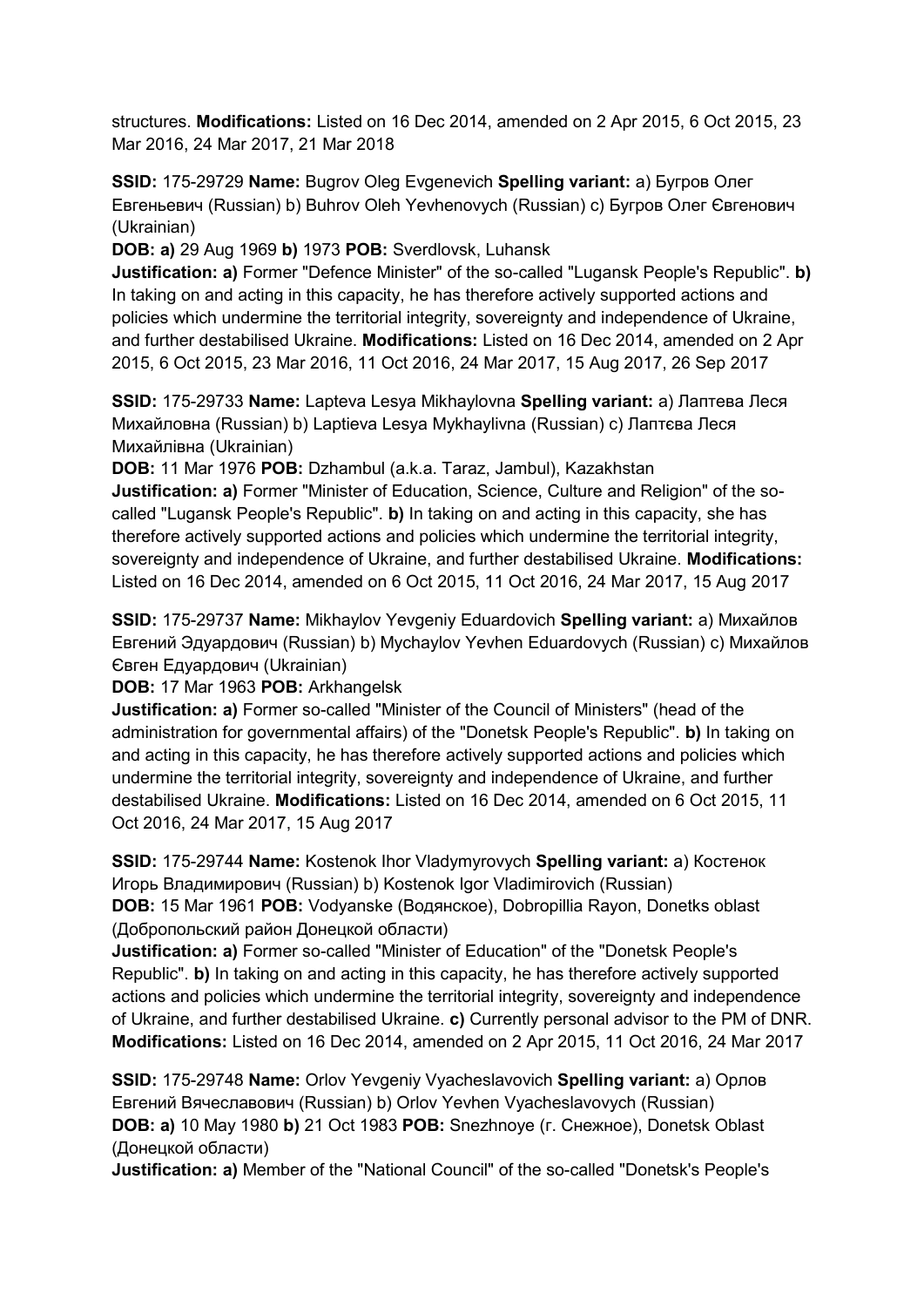Republic". Chairman of the public movement "Free Donbass". **b)** In taking on and acting in this capacity, he has therefore actively supported actions and policies which undermine the territorial integrity, sovereignty and independence of Ukraine, and further destabilised Ukraine. **Modifications:** Listed on 16 Dec 2014, amended on 11 Oct 2016, 24 Mar 2017, 26 Sep 2017

**SSID:** 175-29752 **Name:** Deynego Vladyslav Mykolayovych **Spelling variant:** a) Дейнего Владислав Миколайович (Russian) b) Deynego Vladislav Nikolayevich (Russian) c) Дейнего Владислав Николаевич (Russian)

**DOB:** 12 Mar 1964 **POB:** Romny (Ромны), Sumy Oblast (Сумская область) **Justification: a)** "Deputy Head" of the "People's Council" of the so-called "Lugansk People's Republic". **b)** In taking on and acting in this capacity, he has therefore actively supported actions and policies which undermine the territorial integrity, sovereignty and independence of Ukraine, and further destabilised Ukraine. **Modifications:** Listed on 16 Dec 2014, amended on 2 Apr 2015, 6 Oct 2015, 24 Mar 2017

**SSID:** 175-30388 **Name:** Milchakov Alexey Yurevich **Spelling variant:** Мильчаков Алексей Юрьевич (Russian)

**DOB:** 30 Apr 1991 **POB:** St. Petersburg **Good quality a.k.a.: a)** Fritz **b)** Serbian **Justification: a)** Commander of the "Rusich" unit, an armed separatist group involved in the fighting in eastern Ukraine. **b)** In this capacity, he has actively supported actions and policies which undermine the territorial integrity, sovereignty and independence of Ukraine, and further destabilised Ukraine. **Modifications:** Listed on 6 Mar 2015, amended on 6 Oct 2015, 23 Mar 2016, 11 Oct 2016

**SSID:** 175-30412 **Name:** Basurin Eduard Aleksandrovich **Spelling variant:** a) Басурин Эдуард Александрович (Russian) b) Basurin Eduard Oleksandrovych (Russian) c) Басурiн Едуард Олександрович (Ukrainian)

**DOB:** 27 Jun 1966 **POB:** Donetsk

**Justification: a)** Spokesperson of the Ministry of Defence of the so-called "Donetsk People's Republic". **b)** In taking on and acting in this capacity, he has therefore actively supported actions and policies which undermine the territorial integrity, sovereignty and independence of Ukraine, and further destabilised Ukraine. **c)** Remains an active military commander in so-called "DNR". **Modifications:** Listed on 6 Mar 2015, amended on 2 Apr 2015, 6 Oct 2015, 23 Mar 2016, 11 Oct 2016, 24 Mar 2017, 15 Aug 2017, 26 Sep 2017

**SSID:** 175-30416 **Name:** Shubin Alexandr Vasilievich **Spelling variant:** Шубин Александр Васильевич (Russian)

**DOB: a)** 20 May 1972 **b)** 30 May 1972 **POB:** Lugansk

**Justification: a)** Former so-called "Minister of Justice", of the illegal so-called "Luhansk People's Republic". Chairman of the "Central Election Commission" of the so-called "Luhansk People's Republic" since October 2015. **b)** In taking on and acting in this capacity, he has therefore actively supported actions and policies which undermine the territorial integrity, sovereignty and independence of Ukraine, and further destabilised Ukraine. **c)**  Currently Chairman of the so-called "Central Election Commission" of the so-called "Luhansk People's Republic". **Modifications:** Listed on 6 Mar 2015, amended on 6 Oct 2015, 23 Mar 2016, 24 Mar 2017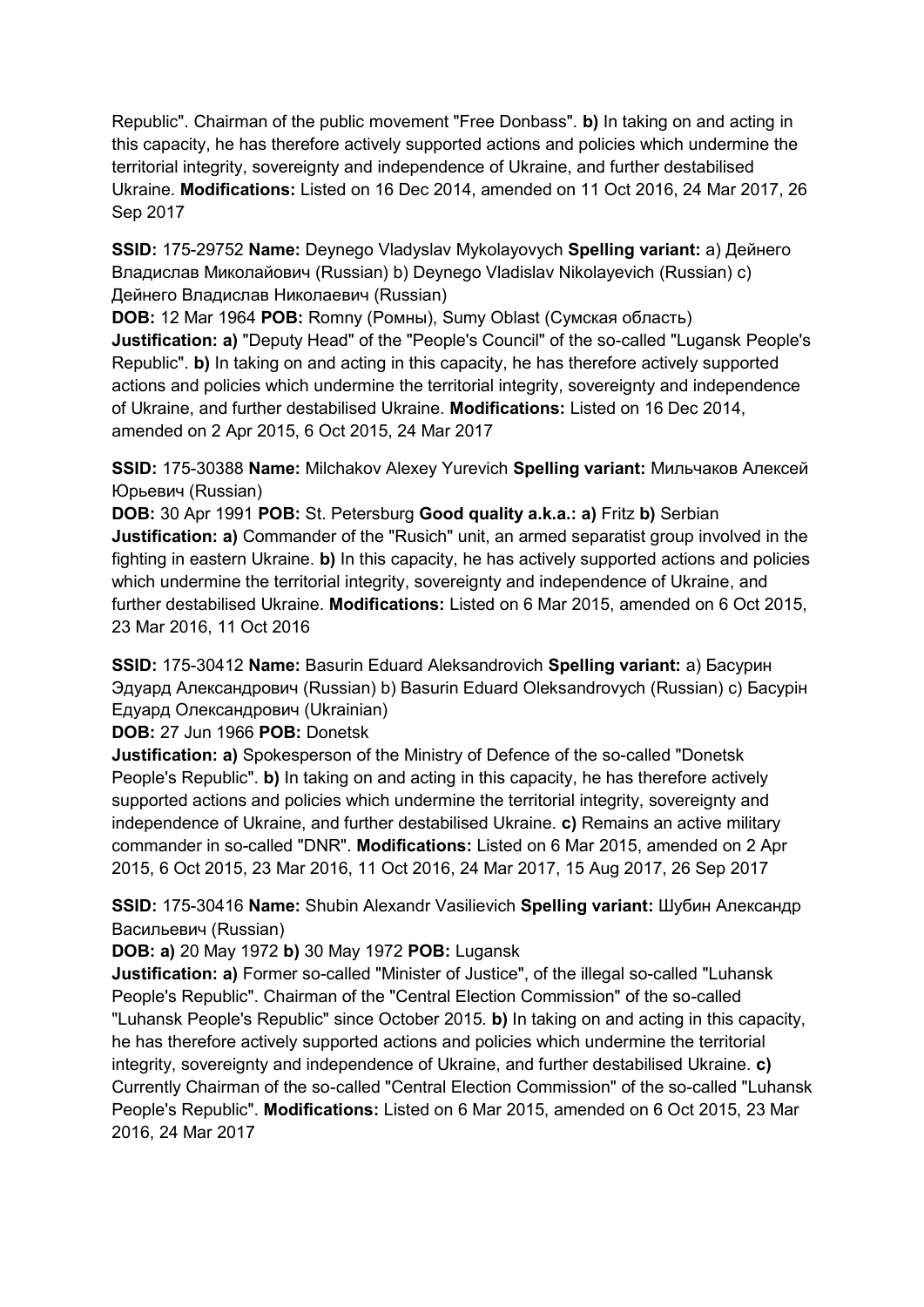**SSID:** 175-30420 **Name:** Ignatov Sergey Yurevich **Spelling variant:** Игнатов Сергей Юрьевич (Russian)

**DOB:** 7 Jan 1967 **POB:** Michurinsk (Мичуринск), Tambov Oblast (Тамбовская область) **Good quality a.k.a.: a)** Kuzovlev (Кузовлев) **b)** Tambov (ТAMБOB)

**Justification: a)** Former so-called Commander in Chief of the People's Militia of the "Luhansk People's Republic". **b)** In taking on and acting in this capacity, he has therefore actively supported actions and policies which undermine the territorial integrity, sovereignty and independence of Ukraine, and further destabilised the country. **c)** Commander of 8th Army of the Russian Armed Force. **Modifications:** Listed on 6 Mar 2015, amended on 23 Mar 2016, 11 Oct 2016, 24 Mar 2017, 21 Mar 2018

**SSID:** 175-30428 **Name:** Filippova Ekaterina - **Spelling variant:** a) Филиппова Екатерина Владимировна (Russian) b) Filippova Kateryna Volodymyrivna (Russian) c) Фiлiппова Катерина Володимирівна (Ukrainian)

**DOB:** 20 Nov 1988 **POB:** Krasnoarmëisk

**Justification: a)** Former so-called "Minister of Justice" of the so-called "Donetsk People's Republic". **b)** In taking on and acting in this capacity, she has therefore actively supported actions and policies which undermine the territorial integrity, sovereignty and independence of Ukraine, and further destabilised Ukraine. **c)** Currently personal assistant to Alexander Vladimirovich Zakharchenko. **Relation:** Personal assistant to Zakharchenko Alexander Vladimirovich (SSID 175-29275) **Modifications:** Listed on 6 Mar 2015, amended on 6 Oct 2015, 23 Mar 2016, 24 Mar 2017, 15 Aug 2017

**SSID:** 175-30435 **Name:** Timofeev Aleksandr Yurievich **Spelling variant:** a) Тимофеев Александр Юрьевич (Russian) b) Tymofeyev Oleksandr Yuriyovych (Russian) c) Тимофеєв Олександр Юрійович (Ukrainian)

**DOB:** 15 May 1971 **POB:** Nevinnomyssk (Невинномысск), Stavropol Krai (Ставропольский край)

**Justification: a)** So-called "Minister of Revenue and Taxes" of the "Donetsk People's Republic". **b)** In taking on and acting in this capacity, he has therefore actively supported actions and policies which undermine the territorial integrity, sovereignty and independence of Ukraine, and further destabilised the country. **Modifications:** Listed on 6 Mar 2015, amended on 6 Oct 2015, 11 Oct 2016, 24 Mar 2017, 15 Aug 2017

**SSID:** 175-30440 **Name:** Manuylov Evgeny Vladimirovich **Spelling variant:** a) Мануйлов Евгений Владимирович (Russian) b) Manuylov Yevhen Volodymyrovych (Russian) c) Мануйлов Євген Володимирович (Ukrainian)

**DOB:** 5 Jan 1967 **POB:** Baranykivka (с. Бараниковка), Bilovodsk Raion, Luhansk Oblast (Беловодского района Луганской области)

**Justification: a)** So-called "Minister of Finance" of the so-called "Lugansk People's Republic". **b)** In taking on and acting in this capacity, he has therefore actively supported actions and policies which undermine the territorial integrity, sovereignty and independence of Ukraine, and further destabilised Ukraine. **Modifications:** Listed on 6 Mar 2015, amended on 2 Apr 2015, 6 Oct 2015, 23 Mar 2016, 24 Mar 2017, 15 Aug 2017, 26 Sep 2017

**SSID:** 175-30444 **Name:** Yatsenko Viktor Vyacheslavovich **Spelling variant:** a) Яценко Виктор Вячеславович (Russian) b) Yatsenko Viktor Viacheslavovych (Russian) c) Яценко Віктор В'ячеславович (Ukrainian)

**DOB:** 22 Apr 1985 **POB:** Kherson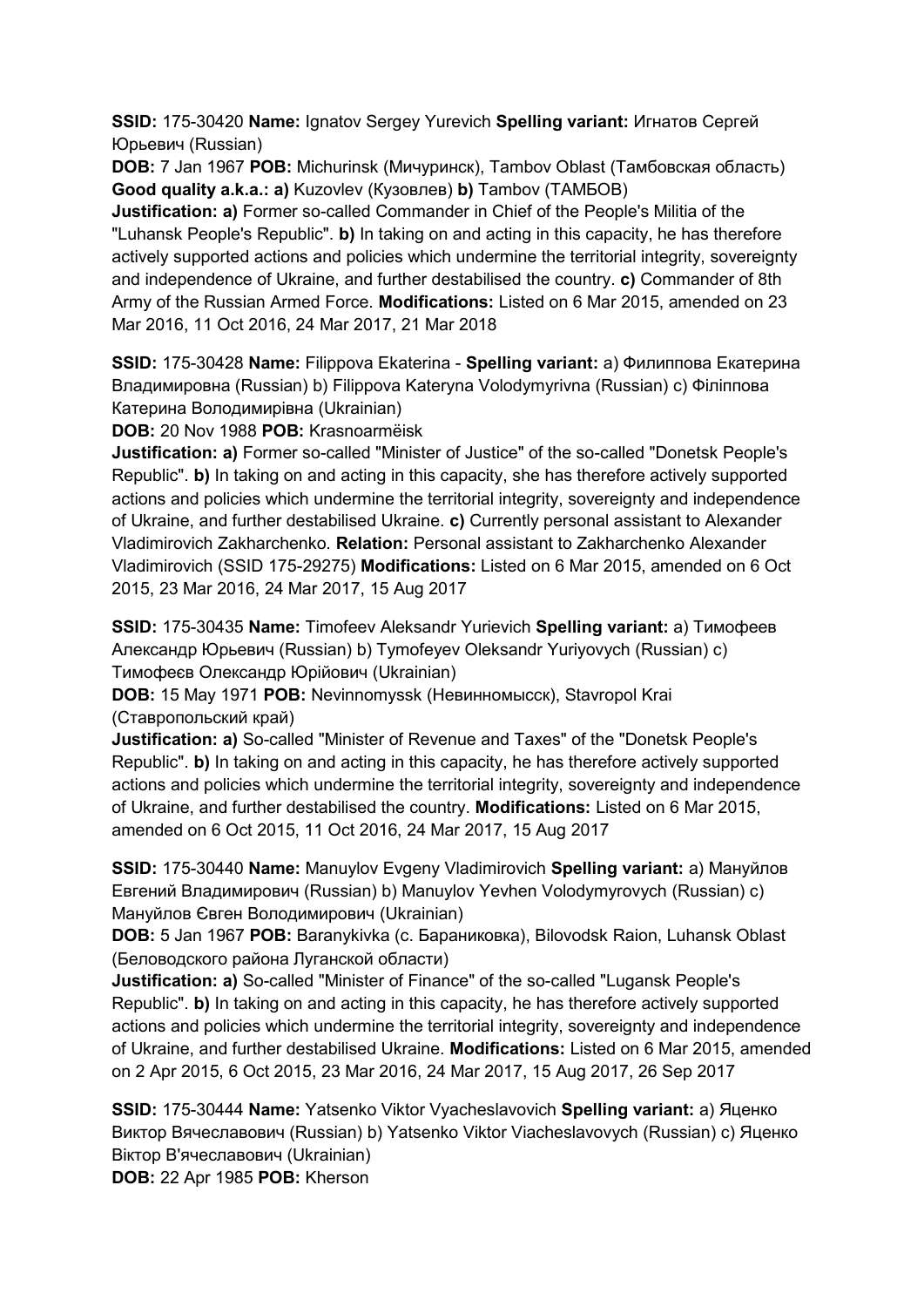**Justification: a)** So-called "Minister of Communications" of the so-called "Donetsk People's Republic". **b)** In taking on and acting in this capacity, he has therefore actively supported actions and policies which undermine the territorial integrity, sovereignty and independence of Ukraine, and further destabilised Ukraine. **Modifications:** Listed on 6 Mar 2015, amended on 6 Oct 2015, 11 Oct 2016, 24 Mar 2017, 15 Aug 2017

**SSID:** 175-30451 **Name:** Besedina Olga Igoreva **Spelling variant:** a) Беседина Ольга Игорева (Russian) b) Besedina Olha Ihorivna (Russian) c) Беседiна Ольга Iгорівна (Ukrainian)

**DOB:** 10 Dec 1976 **POB:** Lugansk

**Justification: a)** Former so-called "Minister of Economic Development and Trade" of the socalled "Lugansk People's Republic". **b)** In taking on and acting in this capacity, she has therefore actively supported actions and policies which undermine the territorial integrity, sovereignty and independence of Ukraine, and further destabilised Ukraine. **c)** Currently the head of the foreign economy department at the Office of the head of the "Luhansk Administration". **Modifications:** Listed on 6 Mar 2015, amended on 23 Mar 2016, 11 Oct 2016, 24 Mar 2017, 15 Aug 2017, 21 Mar 2018

**SSID:** 175-30455 **Name:** Ismailov Zaur Raufovich **Spelling variant:** a) Исмаилов Заур Рауфович (Russian) b) Ismayilov Zaur Raufovych (Russian) c) Iсмаїлов Заур Рауфович (Ukrainian)

**DOB: a)** 25 Jul 1978 **b)** 23 Mar 1975 **POB:** Krasny Luch, Voroshilovgrad, Lugansk region **Justification: a)** Former so-called "General Prosecutor" of the so-called "Lugansk People's Republic" (until October 2017). **b)** In taking on and acting in this capacity, he has therefore actively supported actions and policies which undermine the territorial integrity, sovereignty and independence of Ukraine, and further destabilised Ukraine. **Modifications:** Listed on 6 Mar 2015, amended on 2 Apr 2015, 6 Oct 2015, 11 Oct 2016, 24 Mar 2017, 15 Aug 2017, 21 Mar 2018

**SSID:** 175-30462 **Name:** Antonov Anatoly Ivanovich **Spelling variant:** Антонов Анатолий Иванович (Russian)

**DOB:** 15 May 1955 **POB:** Omsk

**Justification: a)** Former Deputy Minister of Defence and, in that capacity, involved in supporting the deployment of Russian troops in Ukraine. **b)** According to the present Russian Ministry of Defence structure, in that capacity he participates in shaping and implementing the policy of the Russian Government. These policies threaten the territorial integrity, sovereignty and independence of Ukraine. **c)** As of 28 Dec 2016, Former Deputy Minister of Foreign Affairs. **d)** Holds a position of an Ambassador in the diplomatic corps of the Russian Federation. **Modifications:** Listed on 6 Mar 2015, amended on 6 Oct 2015, 26 Sep 2017, 21 Mar 2018

**SSID:** 175-30469 **Name:** Bakhin Arkady Viktorovich **Spelling variant:** Бахин Аркадий Викторович (Russian)

## **DOB:** 8 May 1956 **POB:** Kaunas, Lithuania

**Justification: a)** Former First Deputy Minister of Defence (until 17 Nov 2015) and was, in that capacity, involved in supporting the deployment of Russian troops in Ukraine. **b)**  According to the present Russian Ministry of Defence structure, in that capacity he participates in shaping and implementing the policy of the Russian Government. These policies threaten the territorial integrity, sovereignty and independence of Ukraine. **c)**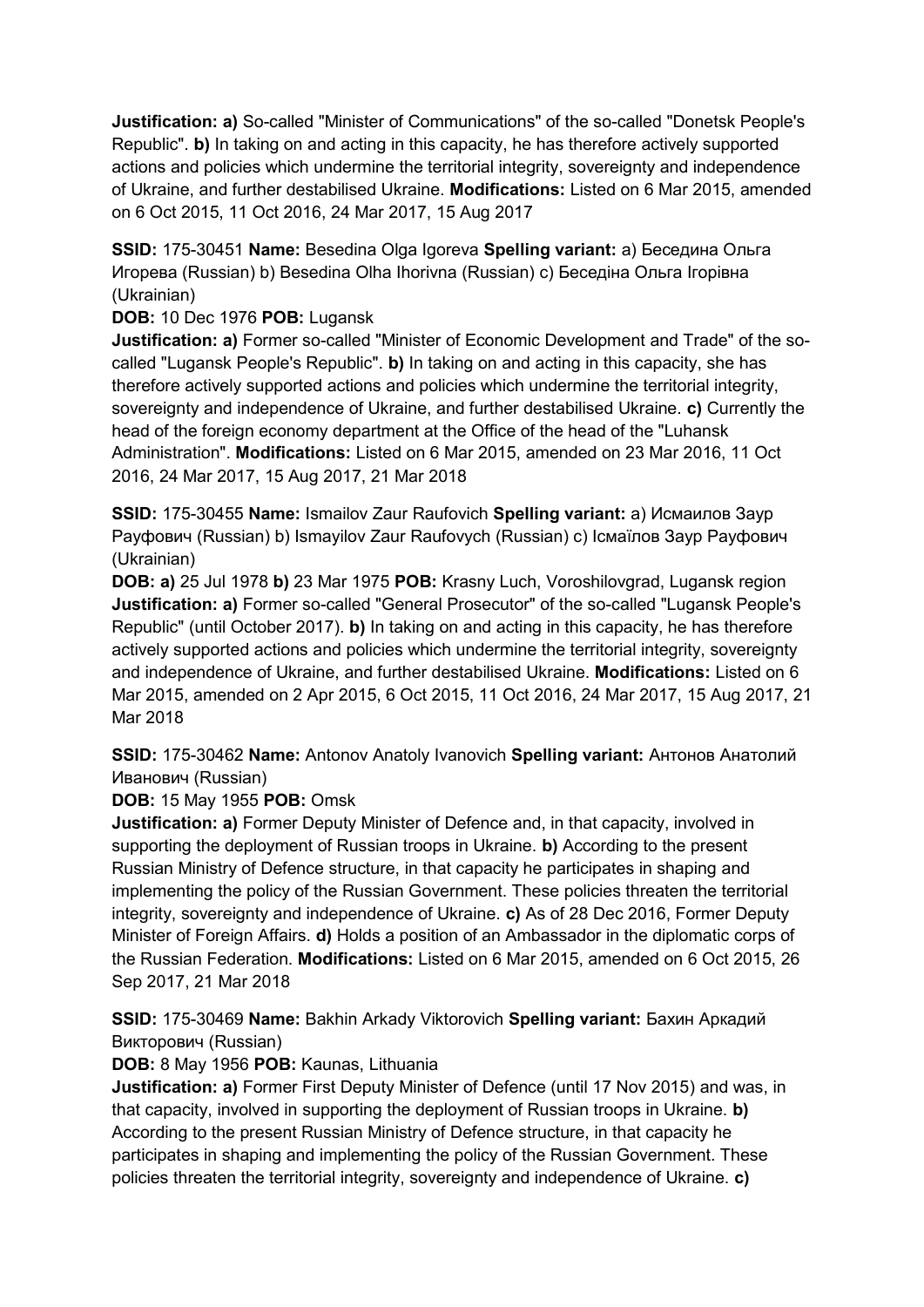Currently employed by Rosatom. **Modifications:** Listed on 6 Mar 2015, amended on 6 Oct 2015, 23 Mar 2016, 24 Mar 2017

**SSID:** 175-30476 **Name:** Kartapolov Andrei Valeryevich **Spelling variant:** Картaполов Андрей Валерьевич (Russian)

**DOB:** 9 Nov 1963 **POB:** Germany, Democratic Republic (GDR)

**Justification: a)** Commander of the Western Military District since 10 Nov 2015. Former Director of the Main Operations Department and deputy chief of the General Staff of the Armed Forces of the Russian Federation. Actively involved in shaping and implementing the military campaign of the Russian forces in Ukraine. **b)** According to the stated activities of the general staff, by exercising operational control over the armed forces, he is actively involved in shaping and implementing the Russian government policy threatening the territorial integrity, sovereignty and independence of Ukraine. **Modifications:** Listed on 6 Mar 2015, amended on 6 Oct 2015, 23 Mar 2016

**SSID:** 175-30482 **Name:** Kobzon Iosif Davydovich **Spelling variant:** a) Кобзон Иосиф Дaвыдович (Russian) b) Kobzon Joseph Davydovich (Russian) **DOB:** 11 Sep 1937 **POB:** Tchassov Yar, Ukraine

**Justification: a)** Member of the State Duma. **b)** He visited the so-called "Donetsk People's Republic" and during his visit made statements supporting separatists. He was also appointed Honorary Consul of the so-called "Donetsk People's Republic" in the Russian Federation. **c)** On 20 Mar 2014 he voted in favour of the draft Federal Constitutional Law "on the acceptance into the Russian Federation of the Republic of Crimea and the formation within the Russian Federation of new federal subjects - the republic of Crimea and the City of Federal Status Sevastopol". **d)** Currently First Deputy Chairman of the State Duma Committee on Culture. **Modifications:** Listed on 6 Mar 2015, amended on 6 Oct 2015, 24 Mar 2017

**SSID:** 175-30489 **Name:** Rashkin Valery Fedorovich **Spelling variant:** Рашкин Валерий Фёдорович (Russian)

**DOB:** 14 Mar 1955 **POB:** Zhilino, Kaliningrad Region

**Justification: a)** First Deputy Chairman of the State Duma Committee on Ethnicity issues. **b)** He is the founder of the civil movement "Krassnaya Moskva - Red Moscow - Patriotic Front Aid" which organised public demonstrations supporting separatists, thereby supporting policies which undermine the territorial integrity, sovereignty and independence of Ukraine. On 20 Mar 2014 he voted in favour of the draft Federal Constitutional Law "on the acceptance into the Russian Federation of the Republic of Crimea and the formation within the Russian Federation of new federal subjects - the republic of Crimea and the City of Federal Status Sevastopol". **Modifications:** Listed on 6 Mar 2015, amended on 6 Oct 2015

**SSID:** 175-35242 **Name:** Balbek Ruslan Ismailovich **Spelling variant:** Бальбек Руслан Исмаилович (Russian)

**DOB:** 28 Aug 1977 **POB:** Bekabad, Uzbekistan

**Justification: a)** Member of the State Duma, elected from the illegally annexed Autonomous Republic of Crimea. **b)** Deputy Chairperson of the Duma Committee on ethnic affairs. **c)** In 2014 Balbek was appointed as a Deputy Chairperson of the Council of Ministers of the socalled "Republic of Crimea" and worked in this capacity for the integration of the illegally annexed Crimean peninsula into the Russian Federation, for which he has been awarded with a medal "For the Defence of Republic of Crimea". He has supported the annexation of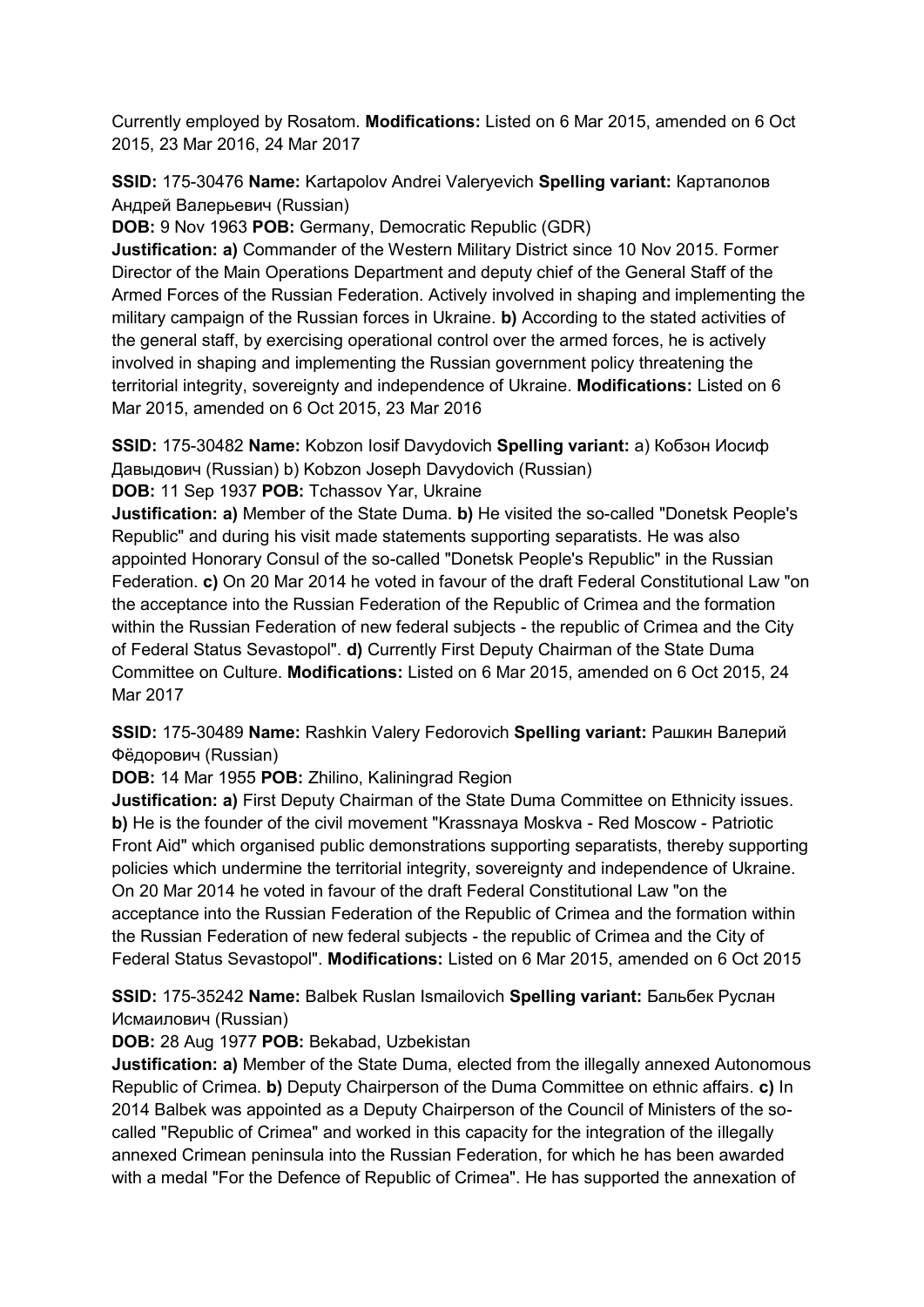Crimea in public statements, including on his profile on the United Russia (Crimean branch) website and a press article published on NTV website on 3 Jul 2016. **Modifications:** Listed on 17 Nov 2016

**SSID:** 175-35251 **Name:** Bakharev Konstantin Mikhailovich **Spelling variant:** Бахарев Константин Михайлович (Russian)

**DOB:** 20 Oct 1972 **POB:** Simferopol, Ukraine

**Justification: a)** Member of the State Duma, elected from the illegally annexed Autonomous Republic of Crimea. **b)** Member of the Duma Committee on Control and Regulation. **c)** In March 2014 Bakharev was appointed as a Deputy Chairperson of the State Council of the so-called "Republic of Crimea", and in August 2014 as First Deputy Chairperson of that body. He has admitted his personal involvement in the events of 2014 that led to the illegal annexation of Crimea and Sevastopol, which he has publicly supported, including in an interview published on gazetakrimea.ru website on 22 Mar 2016 and c-pravda.ru website on 23 Aug 2016. He was awarded with the order "For loyalty to duty" by the "authorities" of "Republic of Crimea". **Modifications:** Listed on 17 Nov 2016, amended on 21 Mar 2018

**SSID:** 175-35259 **Name:** Belik Dmitry Anatolievich **Spelling variant:** Белик Дмитрий Анатольевич (Russian)

**DOB:** 17 Oct 1969 **POB:** Kular Ust-Yansky District, Yakut Autonomous SSR **Justification: a)** Member of the State Duma, elected from the illegally annexed city of Sevastopol. **b)** Member of the Duma Committee on Control and Regulation. **c)** As a member of the Sevastopol municipal administration in February–March 2014 he supported the activities of the so-called "People's Mayor" Alexei Chaliy. He has publicly admitted his involvement in the events of 2014 that led to the illegal annexation of Crimea and Sevastopol, which he publicly defended, including on his personal website and in an interview published on 21 Feb 2016 on nation-news.ru website. **d)** For his involvement in the annexation process he has been awarded with Russian State order "For Merit to the Fatherland — second degree". **Modifications:** Listed on 17 Nov 2016, amended on 21 Mar 2018

**SSID:** 175-35269 **Name:** Kozenko Andrei Dmitrievich **Spelling variant:** Козенко Андрей Дмитриевич (Russian)

**DOB:** 3 Aug 1981 **POB:** Simferopol, Ukraine

**Justification: a)** Member of the State Duma, elected from the illegally annexed Autonomous Republic of Crimea. **b)** Member of Duma Committee on Financial Markets. **c)** In March 2014 Kozenko was appointed as a Deputy Chairperson of the State Council of the so-called "Republic of Crimea". He has publicly admitted his involvement in the events of 2014 that led to the illegal annexation of Crimea and Sevastopol, which he has publicly defended, including in an interview published on gazetacrimea.ru website on 12 Mar 2016. For his involvement in the annexation process he has been awarded with a medal "For the defence of Republic of Crimea" by the local "authorities". **Modifications:** Listed on 17 Nov 2016

**SSID:** 175-35277 **Name:** Savchenko Svetlana Borisovna **Spelling variant:** Савченко Светлана Борисовна (Russian)

**DOB:** 24 Jun 1965 **POB:** Belogorsk, Ukraine

**Justification: a)** Member of the State Duma, elected from the illegally annexed Autonomous Republic of Crimea. **b)** Member of the Duma Committee on Culture. **c)** She has been a member of the Supreme Council of the Autonomous Republic of Crimea since 2012 and as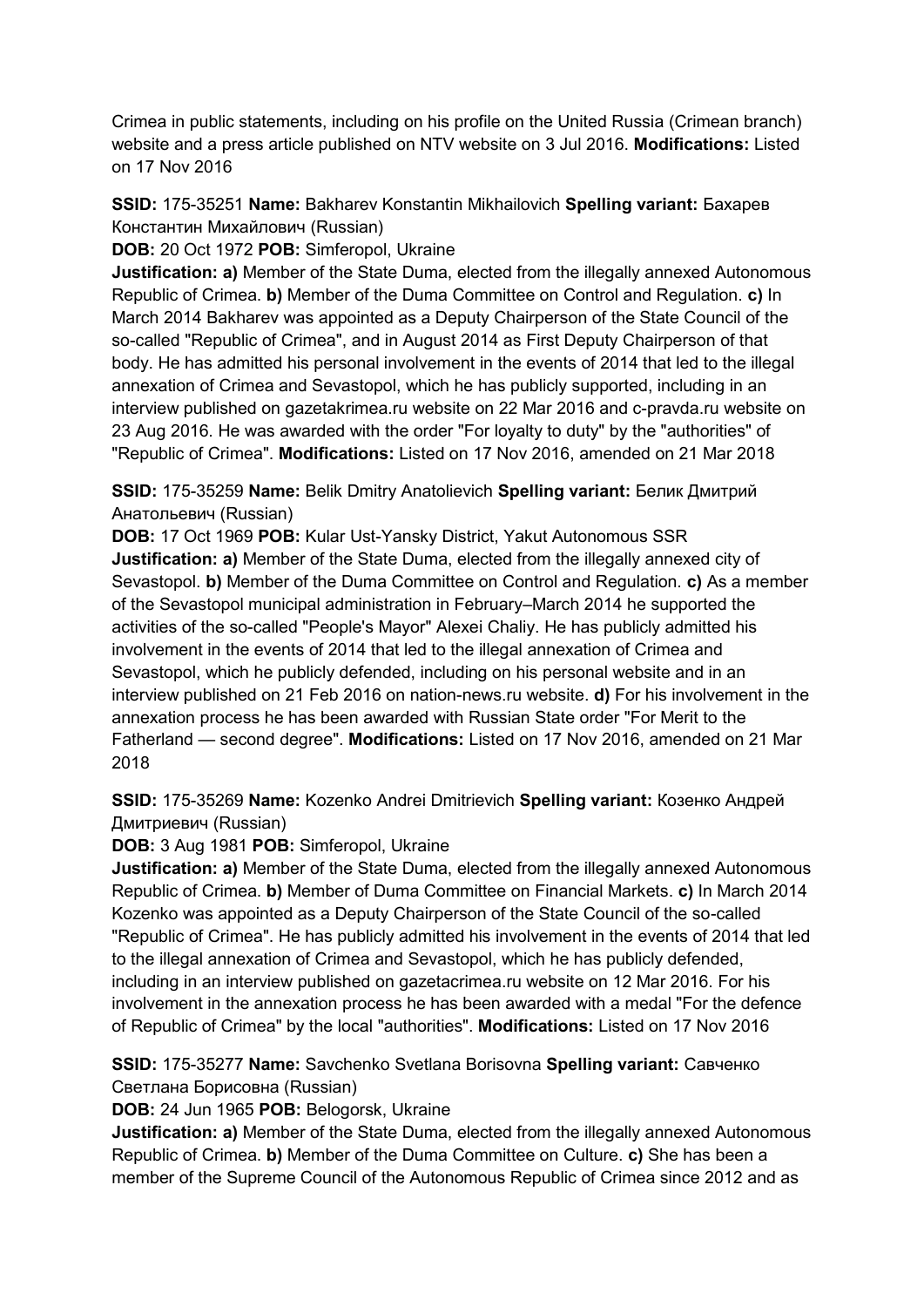of March 2014 supported the integration of the illegally annexed Crimea and Sevastopol into the Russian Federation. In September 2014 Savchenko was elected to the State Council of the so-called "Republic of Crimea". She has defended the illegal annexation of Crimea and Sevastopol on numerous occasions in public statements, including interviews published on c-pravda.ru website on 2 Apr 2016 and 20 Aug 2016. She has been awarded with Russian state order "For duties to the motherland" — II degree in 2014 and with the order "For loyalty to duty" by the "authorities" of "Republic of Crimea" in 2015. **Modifications:** Listed on 17 Nov 2016

**SSID:** 175-35286 **Name:** Shperov Pavel Valentinovich **Spelling variant:** Шперов Павел Валентинович (Russian)

**DOB:** 4 Jul 1971 **POB:** Simferopol, Ukraine

**Justification: a)** Member of the State Duma, elected from the illegally annexed Autonomous Republic of Crimea. **b)** Member of the Duma Committee for CIS Affairs, Eurasian Integration and Relations with Compatriots. **c)** In September 2014 Shperov was elected to the State Council of the so-called "Republic of Crimea". **d)** He has publicly admitted, including in an interview published on ldpr-rk.ru website on 3 Sep 2016, his role in the events of 2014 that led to the illegal annexation of Crimea and Sevastopol and in particular his role in the organisation of the illegal referendum on the illegal annexation of the peninsula. **Modifications:** Listed on 17 Nov 2016, amended on 24 Mar 2017

**SSID:** 175-37050 **Name:** Cherezov Andrey Vladimirovich **Spelling variant:** a) Tscheresow Andrey Vladimirovich (English) b) Черезов Андрей Владимирович (Russian) **DOB:** 12 Oct 1967 **POB:** Salair, Kemerovskaya Oblast, Russian Federation **Justification:** Shares responsibility for the decision to transfer gas turbines that had been delivered by Siemens Gas Turbine Technologies OOO to OAO VO Technopromexport, to be installed in Crimea. This decision contributes to establishing an independent power supply for Crimea and Sevastopol as a means of supporting their separation from Ukraine, and undermines the territorial integrity, sovereignty and independence of Ukraine. **Other information:** Vice-Minister for Energy of the Russian Federation. **Modifications:** Listed on 15 Aug 2017

**SSID:** 175-37058 **Name:** Grabchak Evgeniy Petrovich **Spelling variant:** Грабчак Евгений Петрович (Russian)

**DOB:** 18 Jul 1981 **POB:** Ust-Labinsk, Krasnodar Region, Russian Federation **Justification:** Responsible within the Ministry of Energy of the Russian Federation for the development of electro-energetic projects in Crimea. These projects contribute to establishing an independent power supply for Crimea and Sevastopol as a means of supporting their separation from Ukraine, and undermine the territorial integrity, sovereignty and independence of Ukraine. **Other information:** Head of Department in the Energy Ministry of the Russian Federation. **Modifications:** Listed on 15 Aug 2017

**SSID:** 175-37066 **Name:** Topor-Gilka Sergey Anatolevich **Spelling variant:** Топор-Гилка Сергей Анатольевич (Russian)

**DOB:** 17 Feb 1970

**Justification:** In his capacity as Director General of OAO "VO TPE", he led the negotiations with Siemens Gas Turbine Technologies OOO regarding the purchase and delivery of the gas turbines for a power plant in Taman, Krasnodar region, Russian Federation. He was later, as Director General of OOO "VO TPE" responsible for the transfer of the gas turbines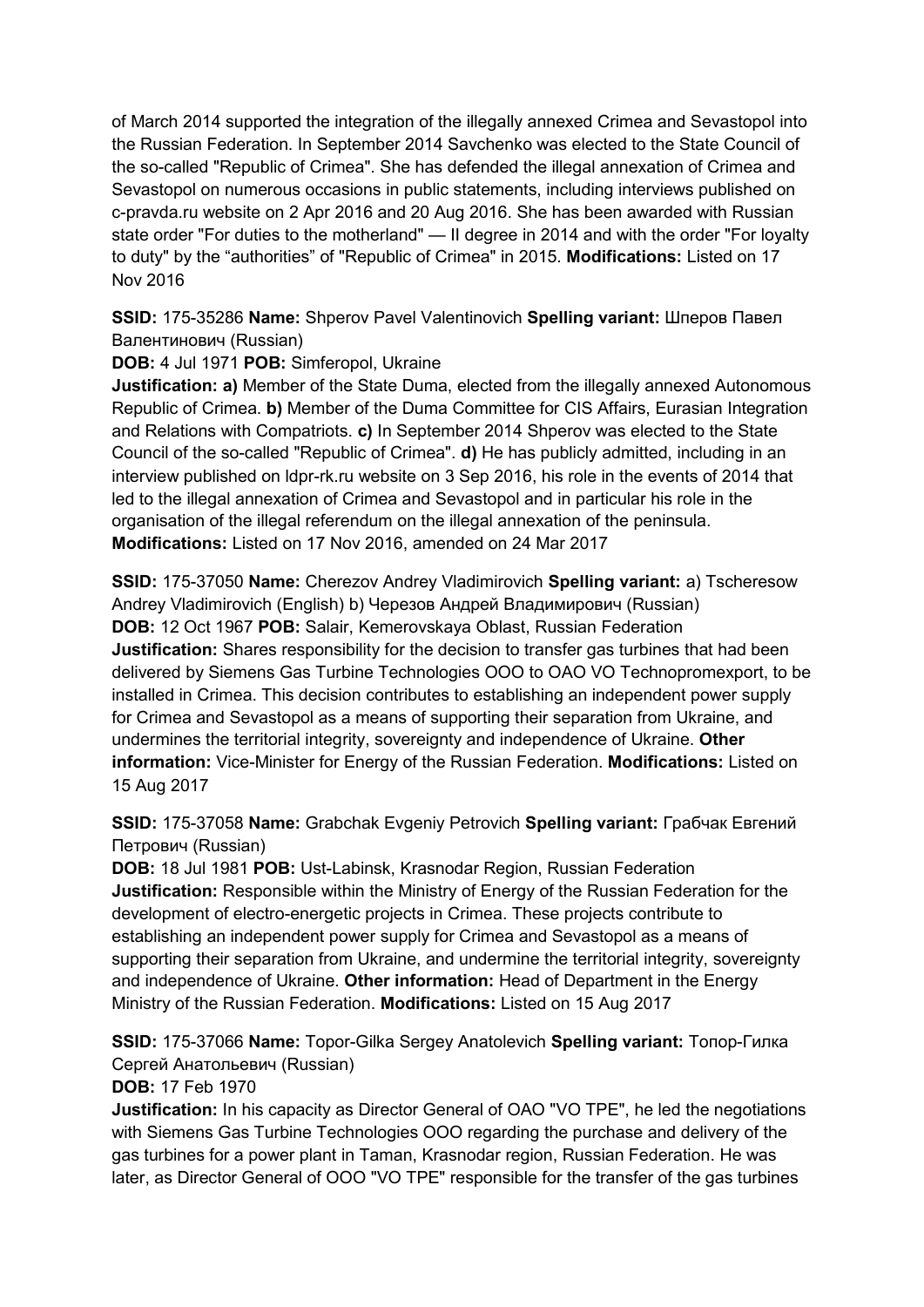to Crimea. This contributes to establishing an independent power supply for Crimea and Sevastopol as a means of supporting their separation from Ukraine, and undermines the territorial integrity, sovereignty and independence of Ukraine. **Other information:** Director General of OAO "VO TPE" until its insolvency, Director General of OOO "VO TPE". **Modifications:** Listed on 15 Aug 2017, amended on 21 Mar 2018

**SSID:** 175-37667 **Name:** Ovsyannikov Dmitry Vladimirovich **Spelling variant:** Овсянников Дмитрий Владимирович (Russian)

**DOB:** 21 Feb 1977 **POB:** Omsk, Russian Federation

**Justification: a)** "Governor of Sevastopol" **b)** Ovsyannikov was elected the "Governor of Sevastopol" in the elections of 10 Sep 2017 organised by the Russian Federation in the illegally annexed city of Sevastopol. **c)** On 28 Jul 2016, President Putin appointed him as the acting "Governor of Sevastopol". In this capacity, he has worked for further integration of the illegally annexed Crimean peninsula into the Russian Federation, and is as such responsible for actively supporting, or implementing actions or policies which undermine or threaten the territorial integrity, sovereignty, and independence of Ukraine. **d)** In 2017 he made public statements supporting the illegal annexation of Crimea and Sevastopol and on the anniversary of the illegal "Crimean referendum". He commemorated the veterans of the so called "self-defence units" that facilitated the deployment of Russian forces on the Crimean peninsula in the runup to its illegal annexation by the Russian Federation, and called for Sevastopol to become the Southern capital of the Russian Federation. **Modifications:**  Listed on 22 Dec 2017

## **Entities**

**SSID:** 175-27753 **Name:** State Unitary Enterprise of the "Republic of Crimea" "Chernomorneftegaz"

**F.k.a.:** PJSC Chernomorneftegaz **Address:** Prospekt Kirov 52, Simferopol, 295000, Crimea (пр.Кирова 52, г. Симферополь, Крым, 295000)

**Justification:** On 17 Mar 2014 the "Parliament of Crimea" adopted a resolution declaring the appropriation of assets belonging to Chernomorneftegaz enterprise on behalf of the "Republic of Crimea". The enterprise is thus effectively confiscated by the Crimean "authorities". Re-registered on 29 Nov 2014 as State Unitary Enterprise of the "Republic of Crimea" "Chernomorneftegaz" (Государственное унитарное предприятие Республики Крым "Черноморнефтегаз"). Founder: The Ministry of Fuel and Energy of the Republic of Crimea (Министерство топлива и энергетики Республики Крым). **Other information:** Phone number: +7 (3652) 66-70-00, +7 (3652) 66-78-00 **Modifications:** Listed on 20 May 2014, amended on 23 Mar 2016, 26 Sep 2017

**SSID:** 175-28290 **Name:** So-called "Lugansk People's Republic" **Spelling variant:** a) "Luganskaya narodnaya respublika" (Russian) b) "Луганская народная республика" (Russian)

**Justification: a)** The so-called "Lugansk People's Republic" was established on 27 Apr 2014. **b)** Responsible for organising the illegal referendum on 11 May 2014. Declaration of independence on 12 May 2014. **c)** On 22 May 2014, the so-called "People's Republics" of Donetsk and Lugansk created the so-called "Federal State of Novorossiya". **d)** This is in breach of Ukrainian constitutional law, and, as a consequence, of international law, thus undermining the territorial integrity, sovereignty and independence of Ukraine. **e)** It is also involved in the recruitment to the separatist "Army of Southeast" and other illegal armed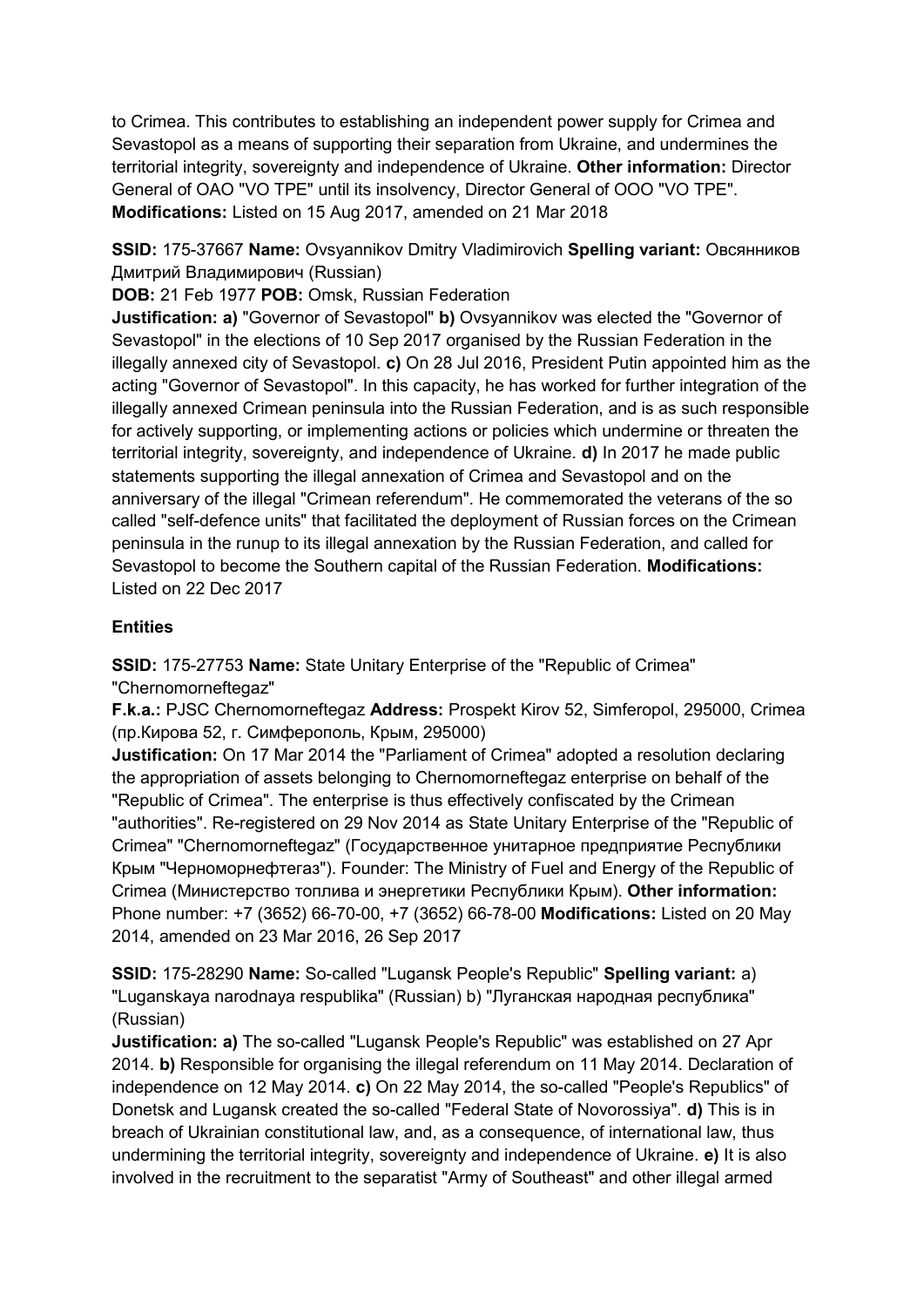separatist groups, thus undermining the stability or security of Ukraine. **Other information:** Official website: https://glava-lnr.su/content/konstituciya; https://glava-lnr.info **Modifications:**  Listed on 5 Aug 2014, amended on 26 Sep 2017, 21 Mar 2018

**SSID:** 175-28300 **Name:** So-called "Donetsk People's Republic" **Spelling variant:** a) "Донецкая народная республика" (Russian) b) "Donétskaya naródnaya respúblika" (Russian)

**Justification: a)** The so-called "Donetsk People's Republic" was declared on 7 Apr 2014. **b)**  Responsible for organizing the illegal referendum on 11 May 2014. Declaration of independence on 12 May 2014. **c)** On 24 May 2014, the so-called "People's Republics" of Donetsk and Lugansk signed an agreement on the creation of the so-called "Federal State of Novorossiya". **d)** This is in breach of Ukrainian constitutional law, and, as a consequence, of international law, thus undermining the territorial integrity, sovereignty and independence of Ukraine. **e)** It is also involved in the recruitment to illegal armed separatist groups, thus threatening the stability or security of Ukraine. **Other information:** Official information, including the Constitution of "Donetsk People's Republic" and the composition of the Supreme Council: https://dnr-online.ru **Modifications:** Listed on 5 Aug 2014, amended on 21 Mar 2018

**SSID:** 175-28310 **Name:** So-called "Federal State of Novorossiya" **Spelling variant:** a) "Федеративное государство Новороссия" (Russian) b) "Federativnoye Gosudarstvo Novorossiya" (Russian)

**Justification: a)** On 24 May 2014, the so-called "People's Republics" of Donetsk and Lugansk signed an agreement on the creation of the unrecognized so-called "Federal State of Novorossiya". **b)** This is in breach of Ukrainian constitutional law, and, as a consequence, of international law, thus threatening the territorial integrity, sovereignty and independence of Ukraine. **Other information:** Official press releases: http://novorossia.su/official; http://novopressa.ru; http://novorossia-tv.ru; http://novorossia.today; http://novorossiia.ru; https://www. novorosinform.org/ **Modifications:** Listed on 5 Aug 2014, amended on 26 Sep 2017, 21 Mar 2018

**SSID:** 175-28316 **Name:** International Union of Public Associations "Great Don Army" **Spelling variant:** Международный Союз Общественных Объединений "Всевеликое Войско Донское" (Russian)

**Address: a)** Str. Shosseynaya 1, St Zaplavskaya, 346465, October District, Russia Rostov Region **b)** Voroshilovskiy Prospekt 12/85-87/13, Rostovon-Don

**Justification: a)** The "Great Don army" established the "Cossack National Guard", responsible for fighting against the Ukrainian government forces in Eastern Ukraine, thus undermining the territorial integrity, sovereignty and independence of Ukraine as well as threatening the stability or security of Ukraine. **b)** Associated with Mr. Nikolay Kozitsyn, who is Commander of Cossack forces and responsible for commanding separatists in Eastern Ukraine fighting against the Ukrainian government forces. **Other information: a)** Official website: http://xn--80aaaajfjszd7a3b0e.xn--p1ai/ **b)** Phone number: +7-8-908-178-65-57 **c)**  Social media: Cossack National Guard http://vk.com/kazak\_ nac\_guard **Modifications:**  Listed on 5 Aug 2014, amended on 11 Oct 2016, 26 Sep 2017

**SSID:** 175-28326 **Name:** "Sobol" **Spelling variant:** "Соболь" (Russian) **Address:** Str. Kiev, 4, Simferopol, Crimea (area bus station "Central") **Justification: a)** Radical paramilitary organisation, responsible for openly supporting using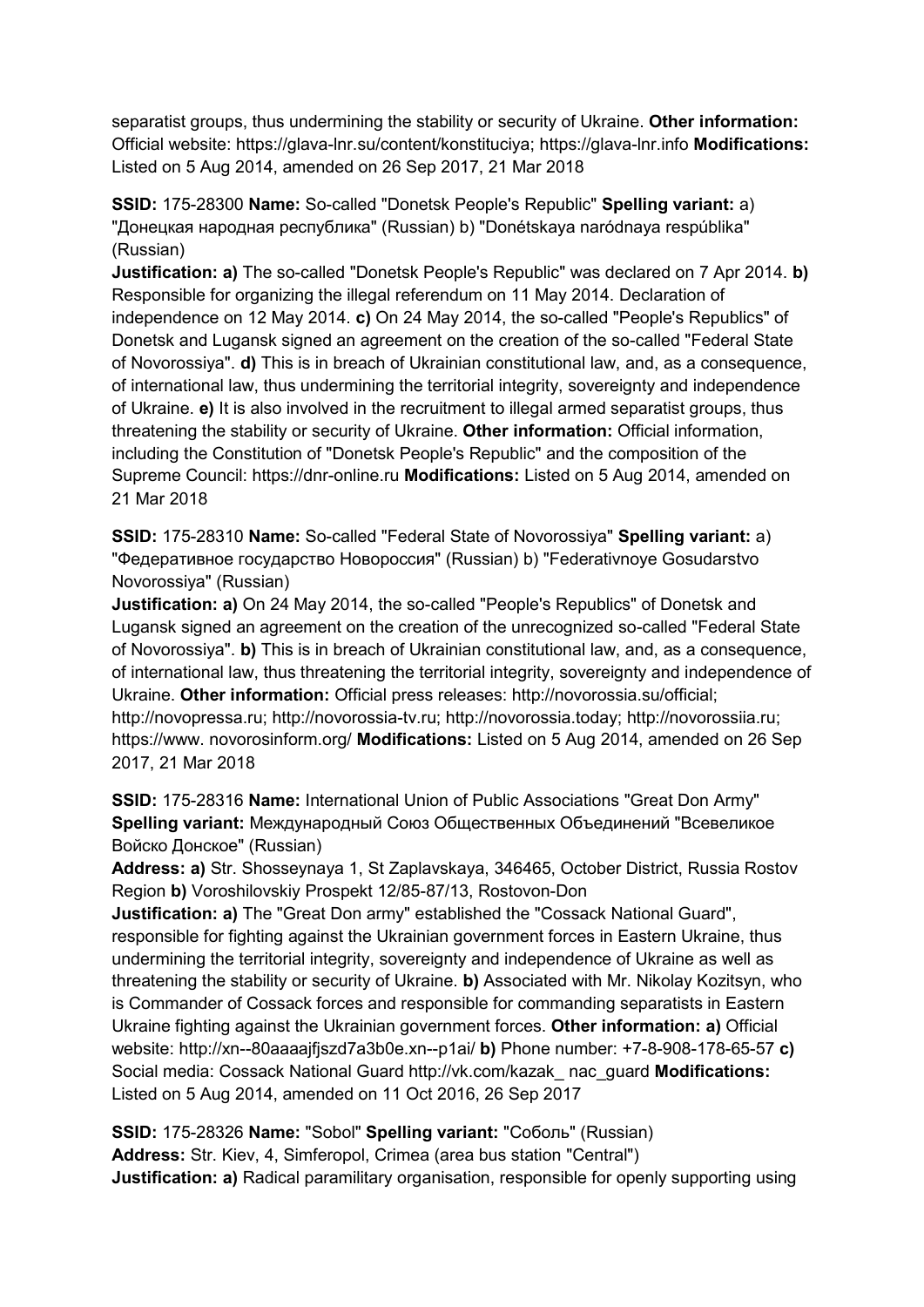force to end Ukraine's control over Crimea, thus undermining the territorial integrity, sovereignty and independence of Ukraine. **b)** Responsible for training separatists to fight against the Ukrainian government forces in Eastern Ukraine, thus threatening the stability or security of Ukraine. **Other information: a)** Official web site: http://soboli.net **b)** Social media: http://vk.com/sobolipress **c)** Phone number: (0652) 60-23-93 **d)** Email:

SoboliPress@gmail.com **Modifications:** Listed on 5 Aug 2014, amended on 26 Sep 2017

**SSID:** 175-28343 **Name:** "Army of the Southeast" **Spelling variant:** "Армии Юго-Востока" (Russian)

**Justification: a)** Illegal armed separatist group which is considered to be one of the most important in Eastern Ukraine. **b)** Responsible for occupying the building of the Security Service in the Lugansk region. Retired officer. **c)** Associated with Mr. Valeriy Bolotov, listed as one of the leaders of the group. **d)** Associated with Mr. Vasyl Nikitin, responsible for the separatist "governmental" activities of the so called "government of the People's Republic of Luhansk". **Other information: a)** Recruitment: http://lugansk-online.info/statements **b)**  Social media: http://vk.com/lugansksbu **Modifications:** Listed on 5 Aug 2014

**SSID:** 175-28352 **Name:** "Donbas People's Militia" **Spelling variant:** "Нарóдное ополчéние Донбáсса" (Russian)

**Address:** Prospect Zasyadko.13, Donetsk

**Justification: a)** Illegal armed separatist group responsible for fighting against the Ukrainian government forces in Eastern Ukraine, thus threatening the stability or security of Ukraine. **b)**  Inter alia, the militant group seized control of several government buildings in Eastern Ukraine in early April 2014, thus undermining the territorial integrity, sovereignty and independence of Ukraine. **c)** It is associated with Mr. Pavel Gubarev, who is responsible for the taking over of the regional government building in Donetsk with pro-Russian forces and proclaiming himself the "people's governor". **Relation:** Associated with Gubarev Pavel Yurievich (SSID 175-28240) **Other information: a)** Social media:

http://vk.com/polkdonbassa; Tel.: 0038-099-445-63-78; 0038-063-688-60-01; 0038-067-145- 14-99; 0038-094-912-96-60; 0038-062-213-26-60. , Tel. volunteers in Russia: 007 (926) 428-99-51 00 7 (967) 171-27-09 **b)** E-Mail: voenkom.dnr@mail.ru;

mobilisation@novorossia.co, novoross24@mail.ru **Modifications:** Listed on 5 Aug 2014, amended on 23 Mar 2016, 24 Mar 2017

**SSID:** 175-28363 **Name:** "Vostok battalion" **Spelling variant:** "Батальон Восток" (Russian) **Justification: a)** Illegal armed separatist group which is considered to be one of the most important in Eastern Ukraine. Responsible for fighting against the Ukrainian government forces in Eastern Ukraine, thus threatening the stability or security of Ukraine. **b)** Actively participated in the military operations resulting in the seizure of Donetsk Airport. **c)** Part of the so-called "1st Army Corps" of the Armed Forces of "Donetsk People's Republic". **Other information:** Social media: http://vk.com/patriotic\_forces\_of\_donbas **Modifications:** Listed on 5 Aug 2014, amended on 11 Oct 2016, 24 Mar 2017

**SSID:** 175-28376 **Name:** State Unitary Enterprise of the City of Sevastopol, "Sevastopol seaport" **Spelling variant:** ГУП ГС "Севастопольский морской порт" (Russian) **F.k.a.:** State enterprise "Sevastopol commercial seaport" (Государственное предприятие "Севастопольский морской торговый порт", Gosudarstvenoye predpriyatiye Sevastopolski morskoy torgovy port) **Address:** Nakhimov Square 5, Sevastopol, 299011 (пл. Нахимова, 5, г. Севастополь, 299011, Code: 1149204004707)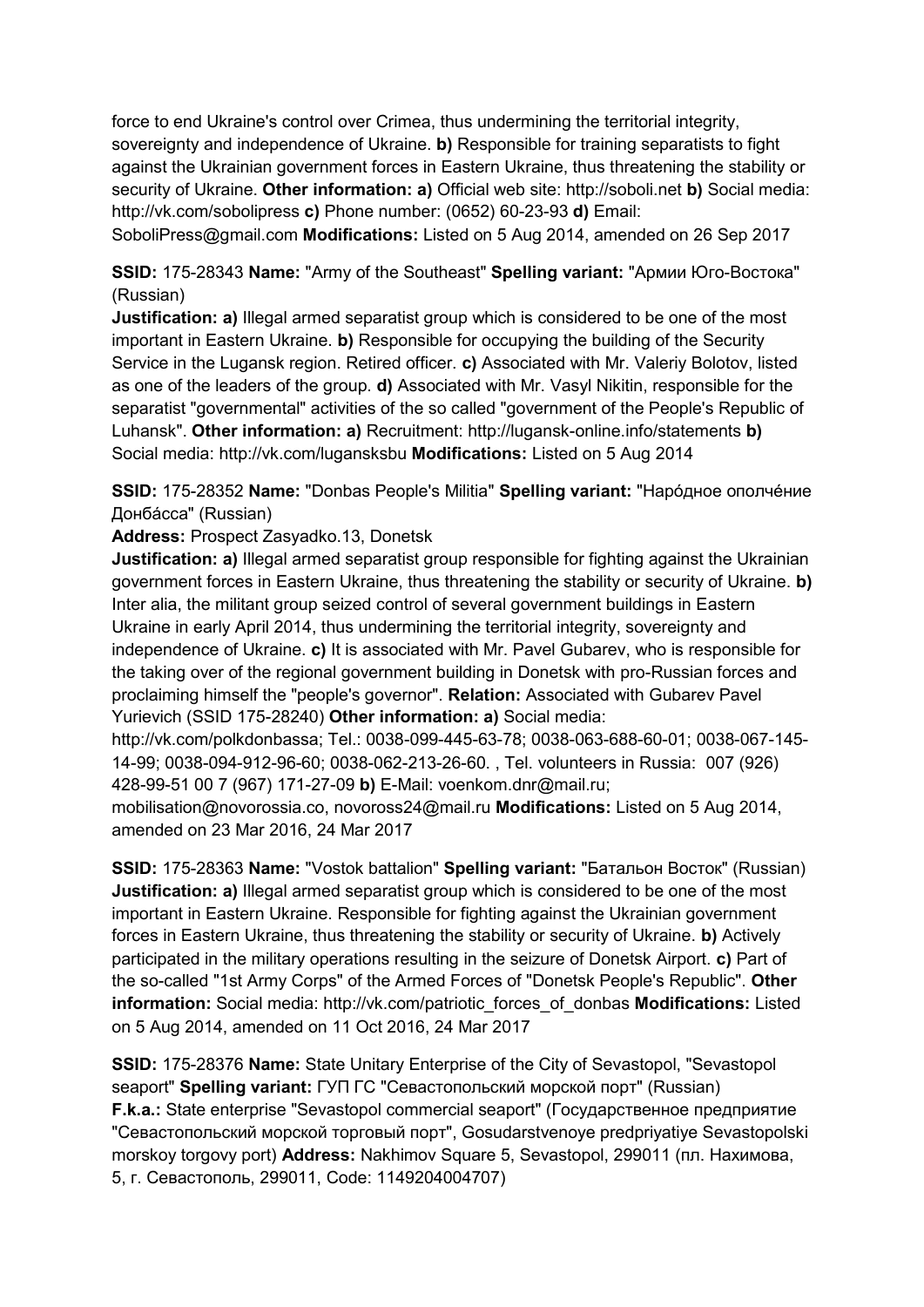**Justification:** The ownership of the entity was transferred contrary to the Ukrainian law. On 17 Mar 2014 the "Parliament of Crimea" adopted resolution No 1757-6/14 "On nationalisation of some companies belonging to the Ukrainian ministries of infrastructure or agriculture" declaring the appropriation of assets belonging to the state enterprise "Sevastopol commercial seaport" on behalf of the "Republic of Crimea". The enterprise is thus effectively confiscated by the Crimean "authorities". In terms of volume of trade, it is the biggest commercial seaport in Crimea. Re-registered on 6 Jun 2014 as State Unitary Enterprise of the City of Sevastopol, "Sevastopol seaport" (ГОСУДАРСТВЕННОЕ УНИТАРНОЕ ПРЕДПРИЯТИЕ ГОРОДА СЕВАСТОПОЛЯ "СЕВАСТОПОЛЬСКИЙ МОРСКОЙ ПОРТ"). Founder: The Government of Sevastopol (Правительство Севастополя). **Modifications:** Listed on 5 Aug 2014, amended on 23 Mar 2016, 26 Sep 2017

**SSID:** 175-28388 **Name:** State Unitary Enterprise of the "Republic of Crimea" "Universal-Avia" **Spelling variant:** Государственное унитарное предприятие Республики Крым "Универсал-Авиа" (Russian)

**F.k.a.:** State enterprise "Universal-Avia" (Государственном предприятии "Универсал-Авиа", Gosudarstvenoye predpriyatiye "Universal-Avia") **Address:** Aeroflotskaya Street 5, Simferopol, 295024 (ул. Аэрофлотская, дом 5, 295024, г. Симферополь) **Justification:** The ownership of the entity was transferred contrary to the Ukrainian law. On 24 Mar 2014 the "Presidium of the Parliament of Crimea" adopted a decision "On Stateowned Enterprise "Gosudarstvenoye predpriyatiye Universal-Avia"" ("О Государственном предприятии "Универсал-Авиа"") No 1794-6/14 declaring the appropriation of assets belonging to the state enterprise "Universal-Avia" on behalf of the "Republic of Crimea". The enterprise is thus effectively confiscated by the Crimean "authorities". Re-registered on 15 Jan 2015 as State Unitary Enterprise of the "Republic of Crimea" "Universal-Avia" (ГОСУДАРСТВЕННОЕ УНИТАРНОЕ ПРЕДПРИЯТИЕ РЕСПУБЛИКИ КРЫМ "УНИВЕРСАЛ-АВИА"). Founder: The Ministry of Transportation of the "Republic of Crimea" (МИНИСТЕРСТВО ТРАНСПОРТА РЕСПУБЛИКИ КРЫМ). **Modifications:** Listed on 5 Aug 2014, amended on 23 Mar 2016, 26 Sep 2017

**SSID:** 175-28394 **Name:** Federal State Budgetary Enterprise "Sanatorium Nizhnyaya Oreanda" of the Administration of the President of the Russian Federation **F.k.a.:** Resort "Nizhnyaya Oreanda" (Санаторий "Нижняя Ореанда") **Justification:** The ownership of the entity was transferred contrary to the Ukrainian law. On 21 Mar 2014 the "Presidium of the Parliament of Crimea" adopted a decision "On the questions of creation of the Association of sanatoria and resorts" No. 1767-6/14 declaring the appropriation of assets belonging to the resort "Nizhnyaya Oreanda" on behalf of the "Republic of Crimea". The enterprise is thus effectively confiscated by the Crimean "authorities". Re-registered on 9 Oct 2014 as Federal State Budgetary Enterprise "Sanatorium Nizhnyaya Oreanda" of the Administration of the President of the Russian Federation (ФЕДЕРАЛЬНОЕ ГОСУДАРСТВЕННОЕ БЮДЖЕТНОЕ УЧРЕЖДЕНИЕ "САНАТОРИЙ "НИЖНЯЯ ОРЕАНДА" УПРАВЛЕНИЯ ДЕЛАМИ ПРЕЗИДЕНТА РОССИЙСКОЙ ФЕДЕРАЦИИ"). Founder: The Administration of the President of the Russian Federation (УПРАВЛЕНИЯ ДЕЛАМИ ПРЕЗИДЕНТА РОССИЙСКОЙ ФЕДЕРАЦИИ). **Modifications:** Listed on 5 Aug 2014, amended on 23 Mar 2016

**SSID:** 175-28400 **Name:** Crimean Republican Enterprise "Azov distillery plant" **Spelling variant:** a) Крымское республиканское предприятие "Азовский ликёроводочннй завод"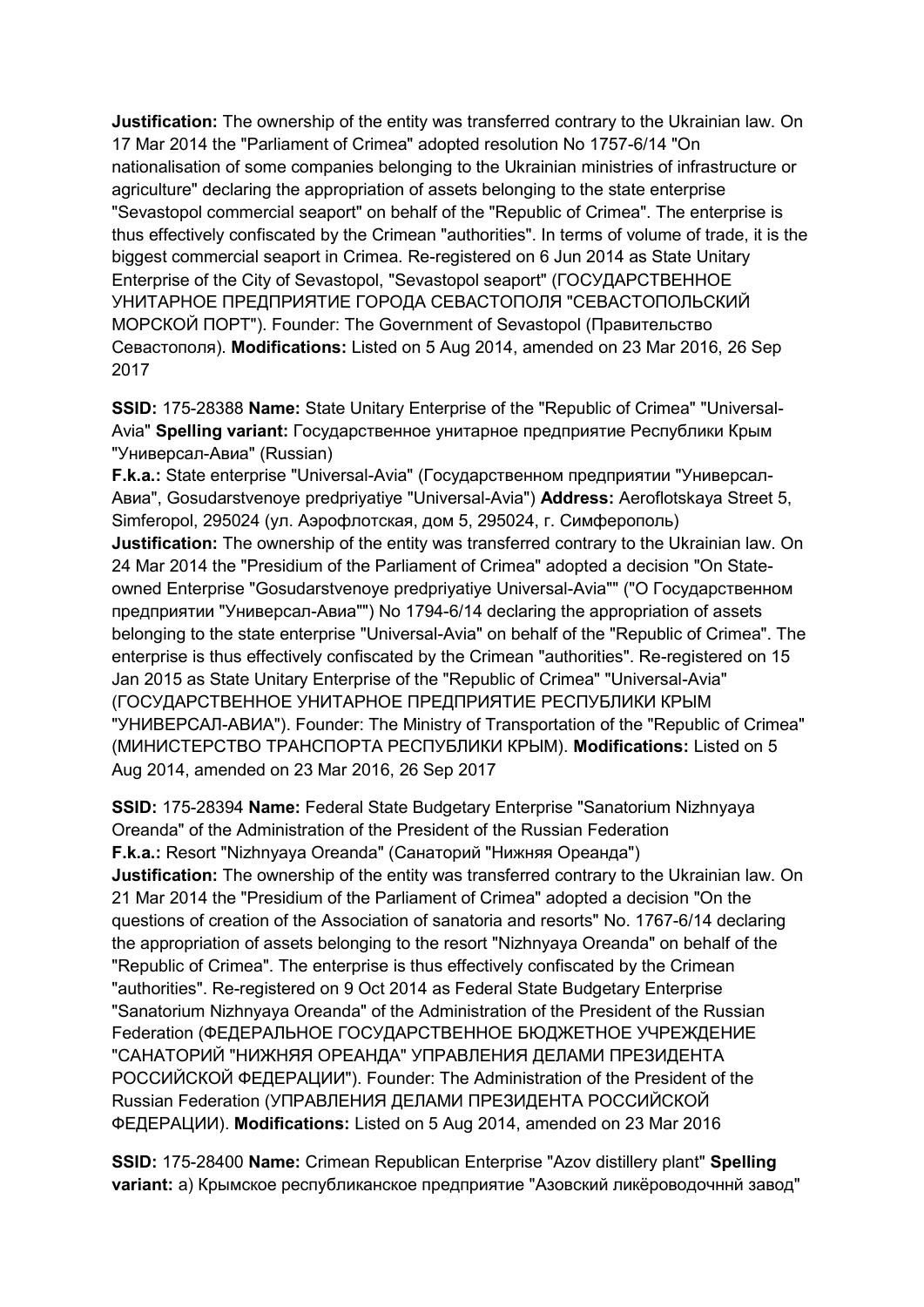(Russian) b) Azovsky likerovodochny zavod (Russian)

**Address:** 40 Zeleznodorozhnaya Str., Azovskoye, 296178, Jankoysky district (Джанкойский район, 296178 пгт. Азовское, ул. Железнодорожная, 40, code: 01271681) **Justification: a)** The ownership of the entity was transferred contrary to the Ukrainian law. On 9 Apr 2014, the "Presidium of the Parliament of Crimea" adopted a decision No 1991- 6/14 "On the amendments to the Resolution of the State Council of the "Republic of Crimea" of 26 Mar 2014 No. 1836-6/14 "On nationalization of the property of enterprises, institutions and organizations of agro-industrial complex, located in the territory of the "Republic of Crimea" declaring the appropriation of assets belonging to the "Azovsky likerovodochny zavod" on behalf of the "Republic of Crimea". The enterprise is thus effectively confiscated by the Crimean "authorities". **b)** Reportedly declared bankrupt. Managed by Sinergiya. **Modifications:** Listed on 5 Aug 2014, amended on 26 Sep 2017

**SSID:** 175-28406 **Name:** Federal State Budgetary Enterprise "Production-Agrarian Union "Massandra" of the Administration of the President of the Russian Federation" **Spelling variant:** Производственно-аграрное объединение "Массандра" Управления делами Президента Российской Федерации (Russian)

**F.k.a.:** State concern "National Association of producers "Massandra"" (Национальное производственно-аграрное объединение "Массандра", Nacionalnoye proizvodstvenno agrarnoye obyedinenye Massandra) **Address:** Massandra, str. Vinodela Egorova 9, Yalta, 298650, Crimea (298650, Крым, г.Ялта, пгт. Массандра, ул. Винодела Егорова, д. 9) **Justification:** The ownership of the entity was transferred contrary to the Ukrainian law. On 9 Apr 2014 the "Presidium of the Parliament of Crimea" adopted a decision No 1991-6/14 "On the amendments to the Resolution of the State Council of the "Republic of Crimea" of 26 Mar 2014 No. 1836-6/14 "On nationalisation of the property of enterprises, institutions and organisations of agro-industrial complex, located in the territory of the "Republic of Crimea" declaring the appropriation of assets belonging to the state concern "National Association of producers "Massandra"" on behalf of the "Republic of Crimea". The enterprise is thus effectively confiscated by the Crimean "authorities". Re-registered on 1 Aug 2014 Federal State Budgetary Enterprise "Proizvodstvenno agrarnoye obyedinenye "Massandra"' of the Administration of the President of the Russian Federation" (ФЕДЕРАЛЬНОЕ ГОСУДАРСТВЕННОЕ УНИТАРНОЕ ПРЕДПРИЯТИЕ "ПРОИЗВОДСТВЕННО-АГРАРНОЕ ОБЪЕДИНЕНИЕ "МАССАНДРА" УПРАВЛЕНИЯ ДЕЛАМИ ПРЕЗИДЕНТА РОССИЙСКОЙ ФЕДЕРАЦИИ"). Founder: The Administration of the President of the Russian Federation (УПРАВЛЕНИЯ ДЕЛАМИ ПРЕЗИДЕНТА РОССИЙСКОЙ ФЕДЕРАЦИИ). **Other information:** Website: http://massandra.su **Modifications:** Listed on 5 Aug 2014, amended on 23 Mar 2016, 26 Sep 2017

**SSID:** 175-28412 **Name:** Federal state budget institution for science and research "All-Russia national scientific research institute for wine growing and wine making "Magarach" Russian Academy of Sciences" **Spelling variant:** Федеральное государственное бюджетное учреждение науки "Всероссийский национальный научноисследовательский институт виноградарства и виноделия "Магарач" РАН" (Russian) **F.k.a.: a)** State Unitary Enterprise of the "Republic of Crimea" "National Institute of Wine "Magarach"" (Государственное предприятие Агрофирма "Магарач" Национального института винограда и вина "Магарач", Gosudarstvenoye predpriyatiye Agrofirma "Magarach" nacionalnogo instituta vinograda i vina "Magarach") **b)** State concern "National Association of producers "Massandra"" **Address:** Kirov Street 31, Yalta, 298600, Crimea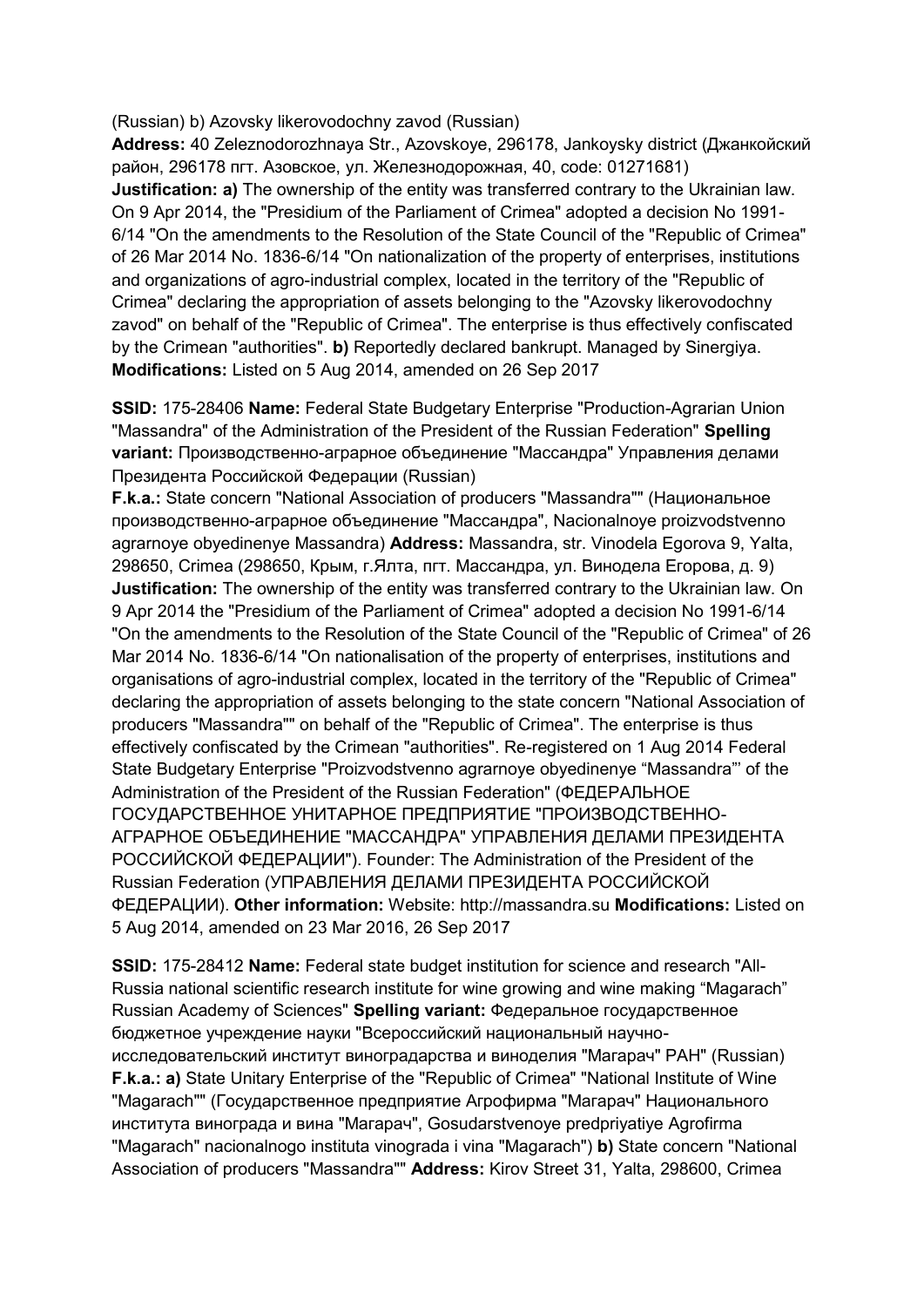#### (298600, Крым, г. Ялта, ул. Кирова, 31)

**Justification: a)** The ownership of the entity was transferred contrary to the Ukrainian law. On 9 Apr 2014 the "Presidium of the Parliament of Crimea" adopted a decision No 1991- 6/14 "On the amendments to the Resolution of the State Council of the "Republic of Crimea" of 26 Mar 2014 No. 1836-6/14 "On nationalisation of the property of enterprises, institutions and organisations of agro-industrial complex, located in the territory of the "Republic of Crimea" declaring the appropriation of assets belonging to the state enterprise "Gosudarstvenoye predpriyatiye "Agrofirma Magarach" nacionalnogo instituta vinograda i vina "Magarach"" on behalf of the "Republic of Crimea". The enterprise is thus effectively confiscated by the Crimean "authorities". Re-registered on 15 Jan 2015 as State Unitary Enterprise of the "Republic of Crimea" "National Institute of Wine "Magarach"" (ГОСУДАРСТВЕННОЕ БЮДЖЕТНОЕ УЧРЕЖДЕНИЕ РЕСПУБЛИКИ КРЫМ "НАЦИОНАЛЬНЫЙ НАУЧНО-ИССЛЕДОВАТЕЛЬСКИЙ ИНСТИТУТ ВИНОГРАДА И ВИНА "МАГАРАЧ""). Founder: The Ministry of Agriculture of the Republic of Crimea (МИНИСТЕРСТВО СЕЛЬСКОГО ХОЗЯЙСТВА РЕСПУБЛИКИ КРЫМ). **b)** On 7 Feb 2017, State Unitary Enterprise of the "Republic of Crimea" "National Institute of Wine "Magarach"" was transformed into Federal Budgetary scientific facility "All-Russia scientific-research institute of viticulture and winemaking "Magarach"", Russian Academy of Sciences. **Modifications:** Listed on 5 Aug 2014, amended on 23 Mar 2016, 11 Oct 2016, 26 Sep 2017

**SSID:** 175-28418 **Name:** Joint-stock company Sparkling wine plant "Novy Svet" **Spelling variant:** Aкционерное общество "Завод шампанских вин "Новый Свет" (Russian) **F.k.a.: a)** State unitary enterprise of the "Republic of Crimea" Sparkling wine plant "Novy Svet" (Государственное унитарное предприятие Республики Крым "Завод шампанских вин "Новый Свет"", Gosudarstvennoye unitarnoye predpriyatiye Respubliki Krym "Zavod shampanskykh vin "Novy Svet") **b)** State enterprise sparkling wine plant "Novy Svet" (Государственное предприятие Завод шампанских вин "Новый свет", Gosudarstvenoye predpriyatiye Zavod shampanskykh vin "Novy Svet") **Address:** urban village Novy Svet, str. Shalapina 1, Sudak, 298032, Novy Svet, Crimea (298032, Крым, г. Судак, пгт. Новый Свет, ул. Шаляпина, д.1)

**Justification: a)** The ownership of the entity was transferred contrary to Ukrainian law. On 9 Apr 2014 the "Presidium of the Parliament of Crimea" adopted a decision No 1991-6/14 "On the amendments to the Resolution of the State Council of the "Republic of Crimea" of 26 Mar 2014 No 1836-6/14 "On nationalisation of the property of enterprises, institutions and organisations of agro-industrial complex, located in the territory of the "Republic of Crimea" declaring the appropriation of assets belonging to the state enterprise "Zavod shampanskykh vin Novy Svet" on behalf of the "Republic of Crimea". The enterprise is thus effectively confiscated by the Crimean "authorities". Re-registered on 4 Jan 2015 as State Unitary Enterprise of the "Republic of Crimea" "sparkling wine "Novy Svet"" (Государственное унитарное предприятие Республики Крым "Завод шампанских вин "Новый Свет""). Founder: The Ministry of Agriculture of the Republic of Crimea (Министерство сельского хозяйства Республики Крым). **b)** Re-registered following reorganization on 29 Aug 2017 as Joint-stock company Sparkling wine plant "Novy Svet" (Aкционерное общество "Завод шампанских вин, "Новый Свет""). Founder: the Ministry of Land and Property Regulations of the "Republic of Crimea" (Министерство земельных и имущественных отношений Республики Крым). **Modifications:** Listed on 5 Aug 2014, amended on 23 Mar 2016, 26 Sep 2017, 21 Mar 2018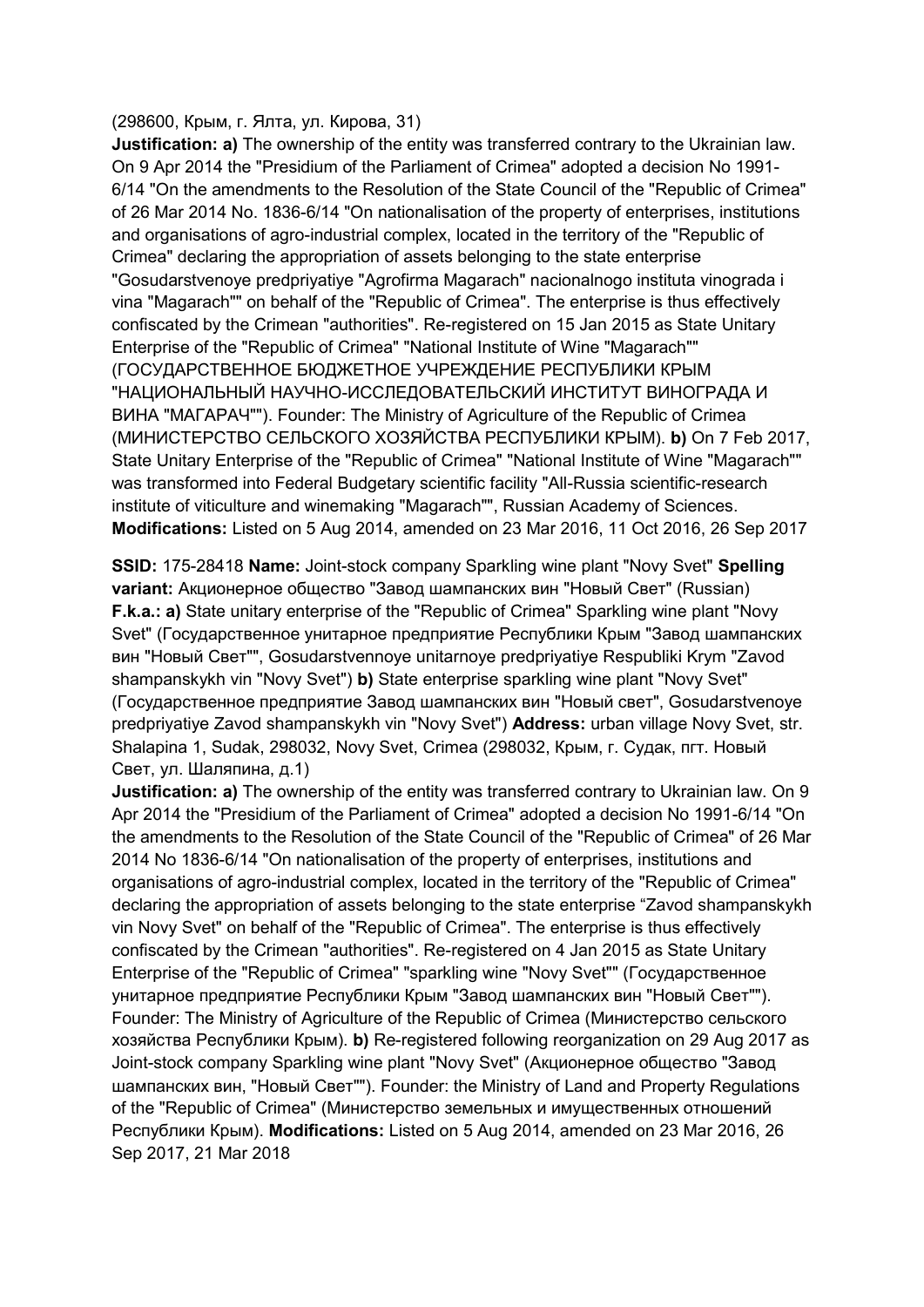# **SSID:** 175-28424 **Name:** "Lugansk Guard" **Spelling variant:** "Луганская гвардия" (Russian)

**Justification: a)** Self-defence militia of Lugansk, responsible for training separatists to fight against the Ukrainian government forces in Eastern Ukraine, thus threatening the stability or security of Ukraine. **b)** Associated with Mr. German Propokiv, active leader who is responsible for taking part in the seizure of the building of the Lugansk regional office of the Ukrainian Security Service and recorded a video address to President Putin and Russia from the occupied building. **Other information:** Social media: https://vk.com/luguard, http://vk.com/club68692201 **Modifications:** Listed on 5 Aug 2014

**SSID:** 175-28568 **Name:** Joint-Stock Company Almaz-Antey Air and Space Defence Corporation **Spelling variant:** Акционерное общество "Концерн воздушно-космической обороны 'Алмаз-Антей" (Russian)

**Good quality a.k.a.: a)** Almaz-Antey Corp **b)** Almaz-Antey Defense Corporation **c)** Almaz-Antey JSC (Концерн ВКО Алмаз-Антей) **d)** Concern Almaz-Antey **Address:** 41 ul.Vereiskaya, Moscow, 121471, Russian Federation

**Justification:** Almaz-Antey is a Russian State-owned company. It manufactures anti-aircraft weaponry including surface-to-air missiles which it supplies to the Russian army. The Russian authorities have been providing heavy weaponry to separatists in Eastern Ukraine, contributing to the destabilisation of Ukraine. These weapons are used by the separatists, including for shooting down airplanes. As a State-owned company, Almaz-Antey therefore contributes to the destabilisation of Ukraine. **Other information: a)** Website: almaz-antey.ru **b)** Email Address: antey@almaz-antey.ru **Modifications:** Listed on 27 Aug 2014, amended on 24 Mar 2017, 21 Mar 2018

**SSID:** 175-28578 **Name:** Dobrolet **Spelling variant:** Добролет (Russian)

**Good quality a.k.a.:** Dobrolyot (Добролёт) **Address:** International Highway, House 31, building 1, Moscow, 141411, Russian Federation (Международное ш, дом 31, строение 1, 141411, г. Москва)

**Justification:** Dobrolet was a subsidiary of a Russian State-owned airline. Since the illegal annexation of Crimea Dobrolet has so far exclusively operated flights between Moscow and Simferopol. It therefore facilitated the integration of the illegally annexed Autonomous Republic of Crimea into the Russian Federation and undermined Ukrainian sovereignty and territorial integrity. **Other information: a)** Airline code QD **b)** Website: www.dobrolet.com **Modifications:** Listed on 27 Aug 2014, amended on 21 Mar 2018

**SSID:** 175-28586 **Name:** Russian National Commercial Bank **Spelling variant:** Российский Национальный Коммерческий Банк (Russian)

**Address:** Naberezhnaja str named after 60th anniversary of USSR, 34, Simferopol, 295000 (295000, Симферополь, ул. Набережная имени 60–летия СССР, д. 34)

**Justification: a)** After the illegal annexation of Crimea, Russian National Commercial Bank (RNCB) became fully owned by the so-called "Republic of Crimea". In January 2016 became a property of Federal Agency for State Property Management, also known as

Rosimushchestvo (Федеральное агентство по управлению государственным имуществом (Росимущество)). **b)** It has become the dominant player in the market, while it had no presence in Crimea before the annexation. By buying or taking over from branches of retreating banks operating in Crimea, RNCB supported materially and financially the actions of the Russian government to integrate Crimea into the Russian Federation, thus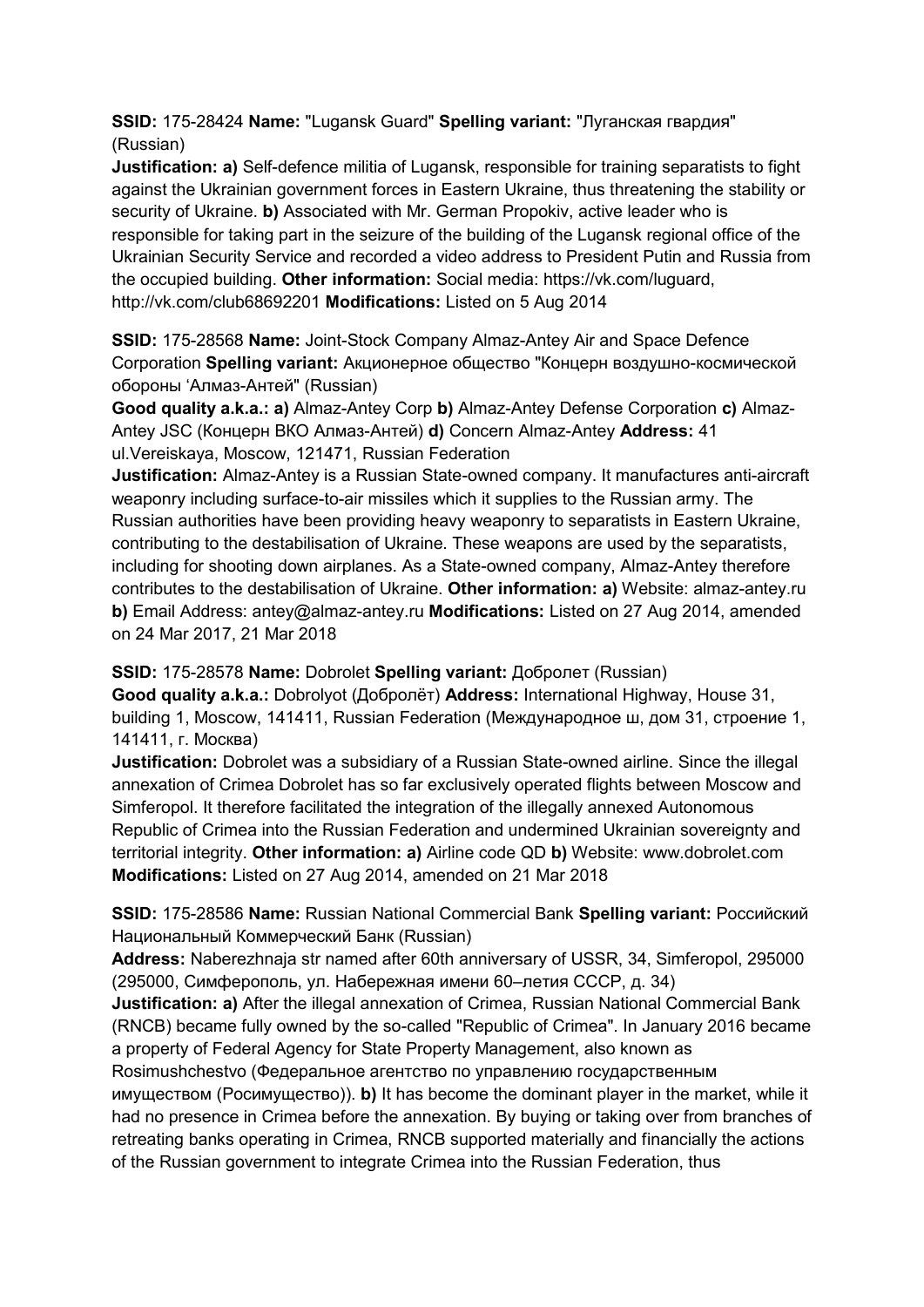undermining Ukraine's territorial integrity. **Other information:** Website: http://www.rncb.ru **Modifications:** Listed on 27 Aug 2014, amended on 23 Mar 2016, 26 Sep 2017

# **SSID:** 175-29756 **Name:** "Donetsk Republic" **Spelling variant:** "Донецкая республика" (Russian)

**Justification:** Public "organisation" that presented candidates in the so called "elections" of the so called "Donetsk People's Republic" on 2 Nov 2014. These "elections" are in breach of Ukrainian law and therefore illegal. In participating formally in the illegal "elections" it has therefore actively supported actions and policies which undermine the territorial integrity, sovereignty and independence of Ukraine, and to further destabilise Ukraine. Headed by Alexander Zakharchenko and founded by Andriy Purgin. **Relation: a)** Headed by Zakharchenko Alexander Vladimirovich (SSID 175-29275) **b)** Founded by Purhin Andriy Yevhenovych (SSID 175-27593) **Modifications:** Listed on 16 Dec 2014

**SSID:** 175-29762 **Name:** Peace to Luhansk Region **Spelling variant:** a) Мир Луганщине (Russian) b) Mir Luganschine (Russian)

**Justification: a)** Public "organisation" that presented candidates in the so-called "elections" of the so-called "Luhansk People's Republic" 2 Nov 2014. These "elections" are in breach of Ukrainian law and therefore illegal. **b)** In participating formally in the illegal "elections" it has therefore actively supported actions and policies which undermine the territorial integrity, sovereignty and independence of Ukraine, and to further destabilise Ukraine. Headed by Igor Plotnitsky. **Relation:** Headed by Plotnitsky Igor - (SSID 175-28159) **Other information:** https://mir-lug.info/ **Modifications:** Listed on 16 Dec 2014, amended on 26 Sep 2017

**SSID:** 175-29767 **Name:** Free Donbass **Spelling variant:** a) "Свободный Донбасс" (Russian) b) "Svobodny Donbass" (Russian) c) Free Donbas (English)

**Justification: a)** Public "organisation" that presented candidates in the so-called "elections" of the so-called "Donetsk People's Republic" 2 Nov 2014. These elections are in breach of Ukrainian law and therefore illegal. **b)** In participating formally in the illegal "elections" it has therefore actively supported actions and policies which undermine the territorial integrity, sovereignty and independence of Ukraine, and to further destabilise Ukraine. **Other information:** http://www.odsd.ru/ **Modifications:** Listed on 16 Dec 2014, amended on 26 Sep 2017

**SSID:** 175-29772 **Name:** "People's Union" **Spelling variant:** a) "Народный союз" (Russian) b) "Narodny Soyuz" (Russian)

**Justification:** Public "organisation" that presented candidates in the so called "elections" of the so called "Luhansk People's Republic" 2 Nov 2014. These "elections" are in breach of Ukrainian law and therefore illegal. In participating formally in the illegal "elections" it has therefore actively supported actions and policies which undermine the territorial integrity, sovereignty and independence of Ukraine, and to further destabilise Ukraine. **Modifications:**  Listed on 16 Dec 2014

**SSID:** 175-29776 **Name:** Luhansk Economic Union **Spelling variant:** a) Луганский экономический Союз (Russian) b) Luganskiy Ekonomicheskiy Soyuz (Russian) **Justification: a)** "Social organisation" that presented candidates in the illegal so-called "elections" of the so-called "Luhansk People's Republic" 2 Nov 2014. Nominated a candidate, Oleg Akimov, to be "Head" of the so-called "Luhansk People's Republic". These "elections" are in breach of Ukrainian law and therefore illegal. **b)** In participating formally in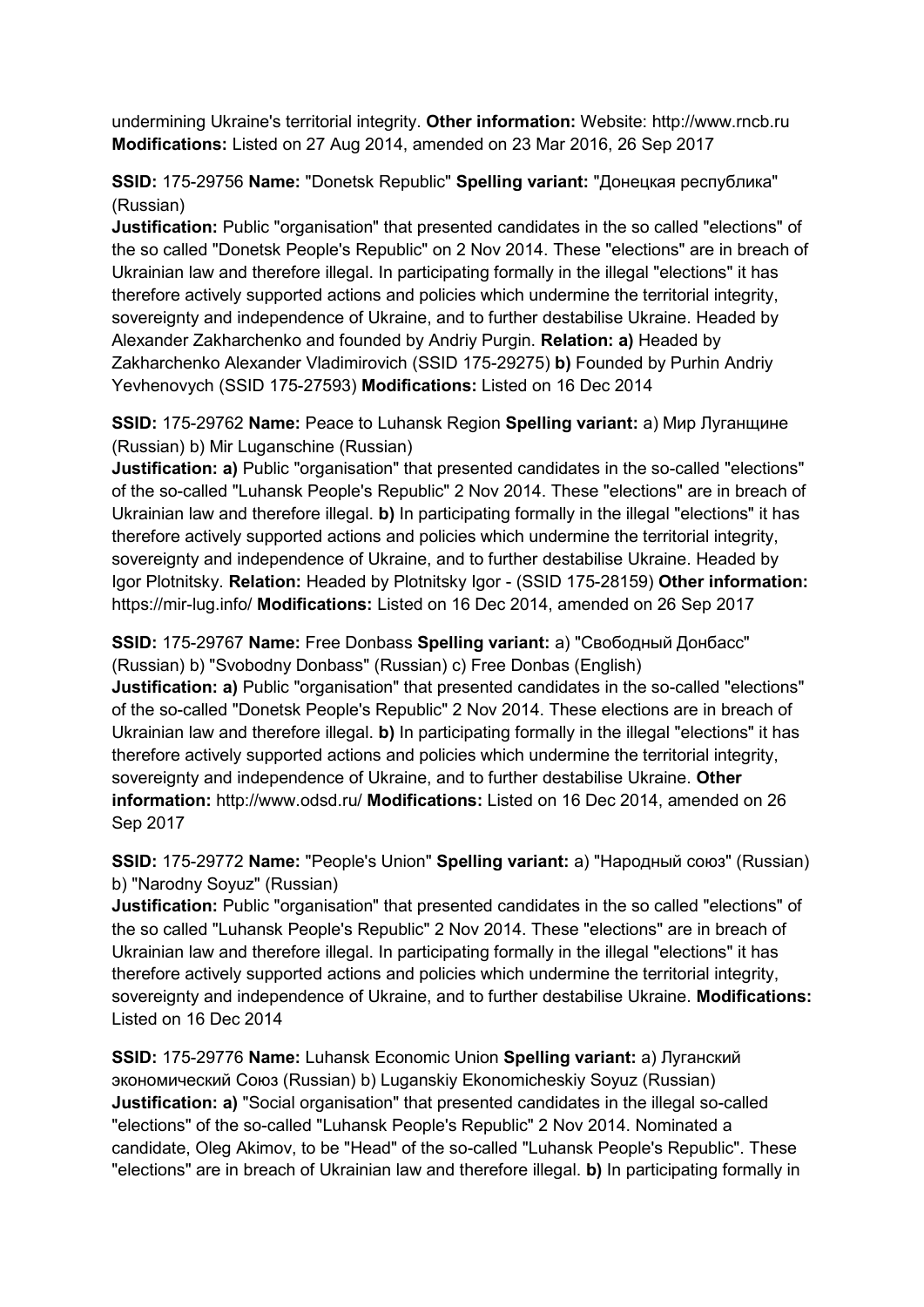the illegal "elections" it has therefore actively supported actions and policies which undermine the territorial integrity, sovereignty and independence of Ukraine, and to further destabilise Ukraine. **Modifications:** Listed on 16 Dec 2014, amended on 21 Mar 2018

**SSID:** 175-30496 **Name:** Cossack National Guard **Spelling variant:** Казачья Национальная Гвардия (Russian)

**Justification: a)** Armed separatist group which has actively supported actions which undermine the territorial integrity, sovereignty and independence of Ukraine and further destabilise Ukraine. **b)** Commanded by and therefore associated with a listed person Nikolay Kozitsyn. **c)** Reportedly part of the so-called "2nd Army Corps" of the "Lugansk People's Republic". **Relation:** Associated with Kozitsyn Nikolay Ivanovich (SSID 175-28164) **Other information:** http://казакнацгвард.рф **Modifications:** Listed on 6 Mar 2015, amended on 11 Oct 2016, 21 Mar 2018

**SSID:** 175-30501 **Name:** Sparta battalion **Spelling variant:** Батальон "Спарта" (Russian) **Justification: a)** Armed separatist group which has actively supported actions which undermine the territorial integrity, sovereignty and independence of Ukraine and further destabilise Ukraine. **b)** Part of the so-called "1st Army Corps" of the "Donetsk People's Republic". **Modifications:** Listed on 6 Mar 2015, amended on 11 Oct 2016, 24 Mar 2017, 26 Sep 2017

**SSID:** 175-30506 **Name:** Zarya battalion **Spelling variant:** Батальон "Заря" (Russian) **Justification: a)** Armed separatist group which has actively supported actions which undermine the territorial integrity, sovereignty and independence of Ukraine and further destabilise Ukraine. **b)** Reportedly part of the so-called "2nd Army Corps" of the "Lugansk People's Republic". **Modifications:** Listed on 6 Mar 2015, amended on 11 Oct 2016

**SSID:** 175-30510 **Name:** Somali battalion **Spelling variant:** Батальон "Сомали" (Russian) **Justification: a)** Armed separatist group which has actively supported actions which undermine the territorial integrity, sovereignty and independence of Ukraine and further destabilise Ukraine. **b)** Part of the so-called "1st Army Corps" of the "Donetsk People's Republic". **Modifications:** Listed on 6 Mar 2015, amended on 11 Oct 2016, 24 Mar 2017, 26 Sep 2017

**SSID:** 175-30515 **Name:** Prizrak brigade **Spelling variant:** Бригада "Призрак" (Russian) **Justification: a)** Armed separatist group which has actively supported actions which undermine the territorial integrity, sovereignty and independence of Ukraine and further destabilise Ukraine. **b)** Part of the so-called "2nd Army Corps" of the "Lugansk People's Republic". **Modifications:** Listed on 6 Mar 2015, amended on 6 Oct 2015, 11 Oct 2016, 24 Mar 2017

**SSID:** 175-30520 **Name:** Oplot battalion **Spelling variant:** Батальон "Оплот" (Russian) **Justification: a)** Armed separatist group which has actively supported actions which undermine the territorial integrity, sovereignty and independence of Ukraine and further destabilise Ukraine. **b)** Reportedly part of the so-called "1st Army Corps" of the "Donetsk People's Republic". **Other information:** http://vk.com/oplot\_ info **Modifications:** Listed on 6 Mar 2015, amended on 11 Oct 2016

**SSID:** 175-30525 **Name:** Kalmius battalion **Spelling variant:** Батальон "Кальмиус" (Russian)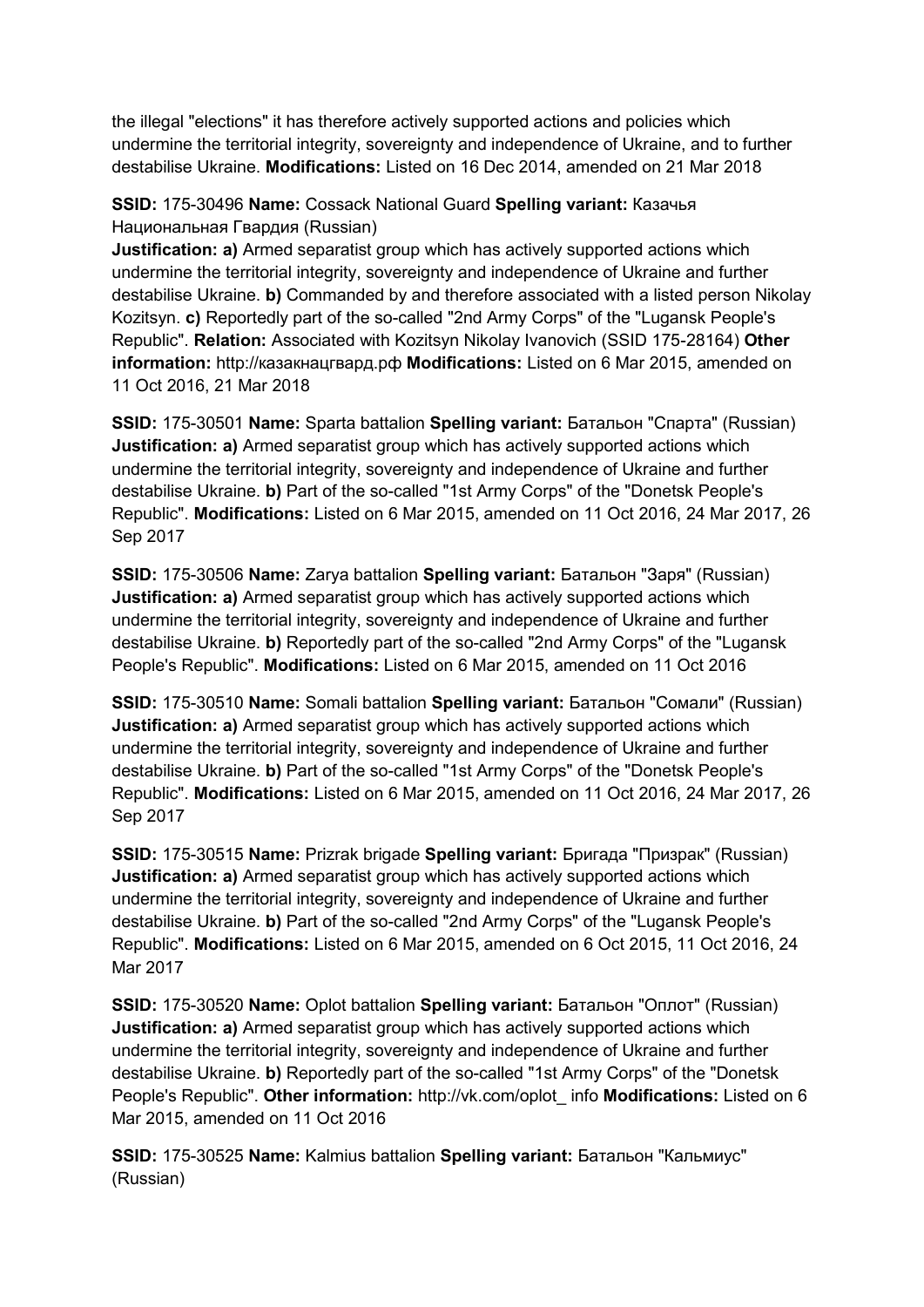**Justification: a)** Armed separatist group which has actively supported actions which undermine the territorial integrity, sovereignty and independence of Ukraine and further destabilise Ukraine. **b)** Part of the so-called "1st Army Corps" of the "Donetsk People's Republic". **Modifications:** Listed on 6 Mar 2015, amended on 11 Oct 2016, 24 Mar 2017

**SSID:** 175-30529 **Name:** Death battalion **Spelling variant:** Батальон "Смерть" (Russian) **Justification: a)** Armed separatist group which has actively supported actions which undermine the territorial integrity, sovereignty and independence of Ukraine and further destabilise Ukraine. **b)** Part of the so-called "2nd Army Corps" of the "Lugansk People's Republic". **Modifications:** Listed on 6 Mar 2015, amended on 11 Oct 2016, 24 Mar 2017

**SSID:** 175-30533 **Name:** Movement "Novorossiya" of Igor Strelkov **Spelling variant:**  Движение 'Новороссия' Игоря СТРЕЛКОВА (Russian)

**Justification: a)** The Movement "Novorossiya"/"New Russia" was established in November 2014 in Russia and is headed by Russian officer Igor Strelkov/Girkin (identified as a staff member of the Main Intelligence Directorate of the General Staff of the Armed Forces of the Russian Federation (GRU)). **b)** According to its stated objectives, it aims at providing allround, effective assistance to "Novorossiya", including by helping militia fighting in Eastern Ukraine, thereby supporting policies undermining the territorial integrity, sovereignty and independence of Ukraine. **c)** Associated with a person listed for undermining the territorial integrity of Ukraine. **Other information:** http://novorossia.pro/ **Modifications:** Listed on 6 Mar 2015, amended on 24 Mar 2017, 26 Sep 2017

**SSID:** 175-37079 **Name:** OAO "VO Technopromexport" (OAO "VO TPE") **Spelling variant:**  Открытое акционерное общество Внешнеэкономическое объединение Технопромэкспорт (Russian)

**Good quality a.k.a.:** Open Joint Stock Company "Foreign Economic Association" **Address:** Novyi Arbat str., 15, building 2, Moscow, 119019, Russian Federation

**Justification:** Contracting party with Siemens Gas Turbine Technologies OOO, OAO "VO TPE" purchased gas turbines declared to be destined for a power plant in Taman, Krasnodar region, Russian Federation, and as the contractor was responsible for the transfer of the gas turbines to OOO "VO TPE" which in turn transferred them to be installed in Crimea. This contributes to establishing an independent power supply for Crimea and Sevastopol as a means of supporting their separation from Ukraine, and undermines the territorial integrity, sovereignty and independence of Ukraine. **Other information:** Registration date: 27.7.1992; State Registration Number: 1067746244026; Tax Registration Number: 7705713236 **Modifications:** Listed on 15 Aug 2017

**SSID:** 175-37086 **Name:** OOO "VO Technopromexport" (OOO "VO TPE") **Spelling variant:**  Общество с ограниченной ответственностью "Внешнеэкономическое объединение Технопромэкспорт" (Russian)

**Good quality a.k.a.:** Limited Liability Company "Foreign Economic Association" "Technopromexport" **Address:** Novyi Arbat str., 15, building 2, Moscow, 119019, Russian **Federation** 

**Justification:** Current owner of the gas turbines originally supplied by Siemens Gas Turbine Technologies OOO to OAO "VO TPE". OOO "VO TPE" transferred the gas turbines to be installed in Crimea. This contributes to establishing an independent power supply for Crimea and Sevastopol as a means of supporting their separation from Ukraine, and undermines the territorial integrity, sovereignty and independence of Ukraine. **Other information:**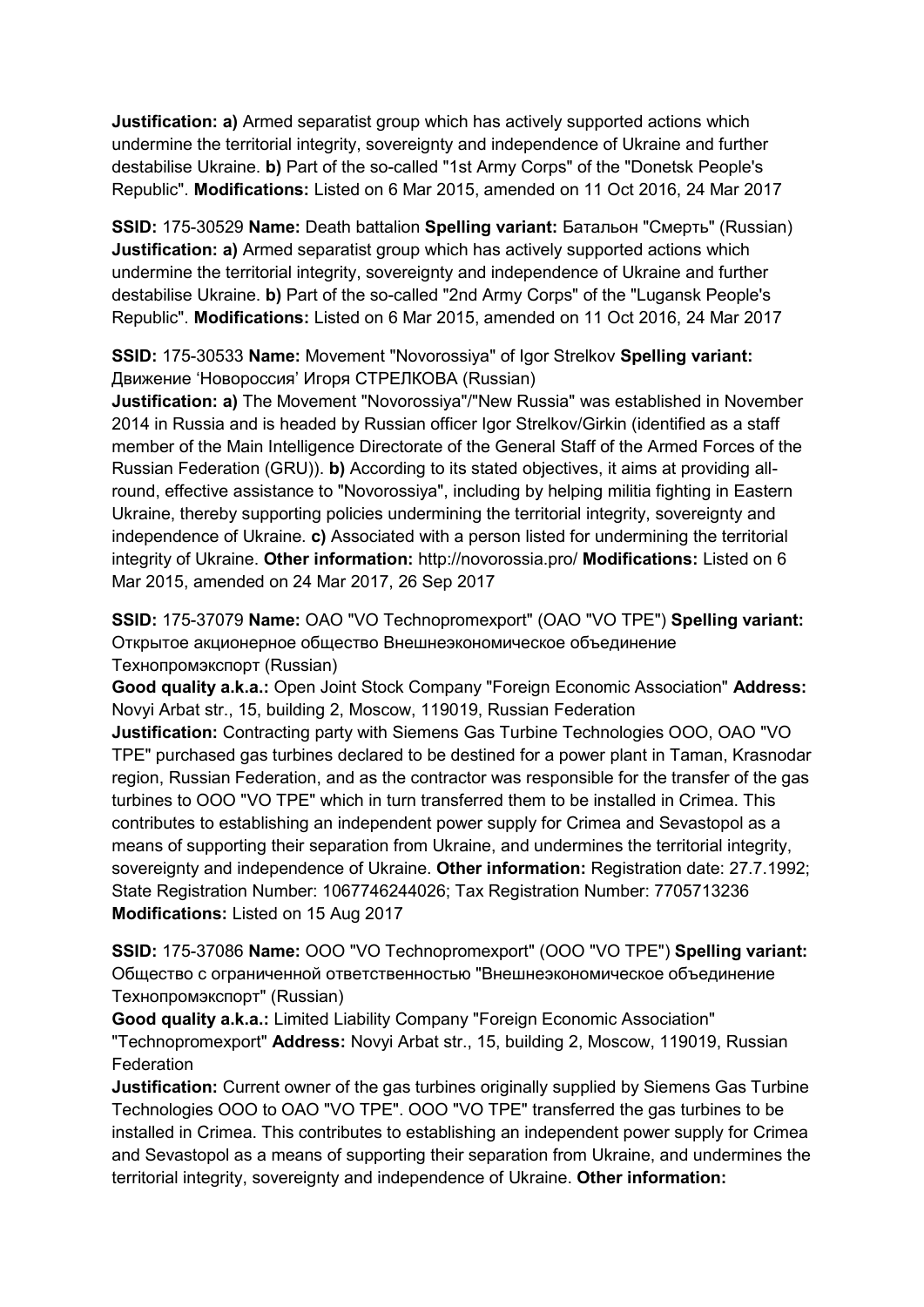Registration date: 8.5.2014; State Registration Number: 1147746527279; Tax Registration Number: 7704863782e **Modifications:** Listed on 15 Aug 2017

**SSID:** 175-37092 **Name:** ZAO Interavtomatika (IA)

**Good quality a.k.a.: a)** CJSC "Interavtomatika" **b)** ЗАО "Интеравтоматика" **Address:** Avtozavodskaya st., 14, Moscow, 115280, Russian Federation

**Justification:** Company specialised in control and communication systems for power plants, which has entered into contracts for projects concerning the building of the power plants and the installation of gas turbines in Sevastopol and in Simferopol. This contributes to establishing an independent power supply for Crimea and Sevastopol as a means of supporting their separation from Ukraine, and undermines the territorial integrity, sovereignty and independence of Ukraine. **Other information:** Registration Date: 31.1.1994; State Registration Number: 1037739044111; Tax Registration Number: 7725056162 **Modifications:** Listed on 15 Aug 2017

**SSID:** 175-37492 **Name:** "State Unitary Enterprise of the Crimean Republic "Crimean Sea Ports"" **Spelling variant:** Государственное унитарное предприятие Республики Крым "Крымские морские порты" (Russian)

**F.k.a.: a)** Feodosia Commercial Port **b)** Kerch Ferry **c)** Kerch Commercial Port **Address:** 28 Kirova Street, Kerch, 298312, Crimea (298312, Республика Крым, гор. Керчь, ул. Кирова, дом 28)

**Justification:** The "Parliament of Crimea" adopted Resolution No 1757-6/14 on 17 Mar 2014 "On nationalisation of some companies belonging to the Ukrainian Ministries of Infrastructure or Agriculture" and Resolution No 1865-6/14 on 26 Mar 2014 "On State-Owned Enterprise "Crimean Sea Ports"" ("О Государственном предприятии "Крымские морские порты"") declaring the appropriation of assets belonging to several State enterprises which were merged into the "State Unitary Enterprise of the Crimean Republic "Crimean Sea Ports"" on behalf of the "Republic of Crimea". Those enterprises were thus effectively confiscated by the Crimean "authorities" and the "Crimean Sea Ports" has benefited from the illegal transfer of their ownership. **Other information:** F.k.a. a–c represent branches. **Modifications:** Listed on 26 Sep 2017, amended on 21 Mar 2018

**Sanctions program:** Situation in der Ukraine: Verordnung vom 27. August 2014 über Massnahmen zur Vermeidung der Umgehung internationaler Sanktionen im Zusammenhang mit der Situation in der Ukraine (SR 946.231.176.72), Anhänge 2, 3 und 4 **Origin:** EU **Sanctions:** Art. 5 und 5a (Restriktionen auf dem Geld- und Kapitalmarkt)

**Sanctions program:** Situation en Ukraine: Ordonnance du 27 août 2014 instituant des mesures visant à empêcher le contournement de sanctions internationales en lien avec la situation en Ukraine (RS 946.231.176.72), annexes 2, 3 et 4 **Origin:** EU **Sanctions:** art. 5 et 5a (Restrictions sur les marchés monétaire et financier)

**Sanctions program:** Situazione in Ucraina: Ordinanza del 27 agosto 2014 che istituisce provvedimenti per impedire l'aggiramento delle sanzioni internazionali in relazione alla situazione in Ucraina (RS 946.231.176.72), allegati 2, 3 e 4 **Origin:** EU **Sanctions:** art. 5 e 5a (Restrizioni sui mercati finanziari)

## **Entities**

**SSID:** 175-28750 **Name:** Sberbank **Modifications:** Listed on 27 Aug 2014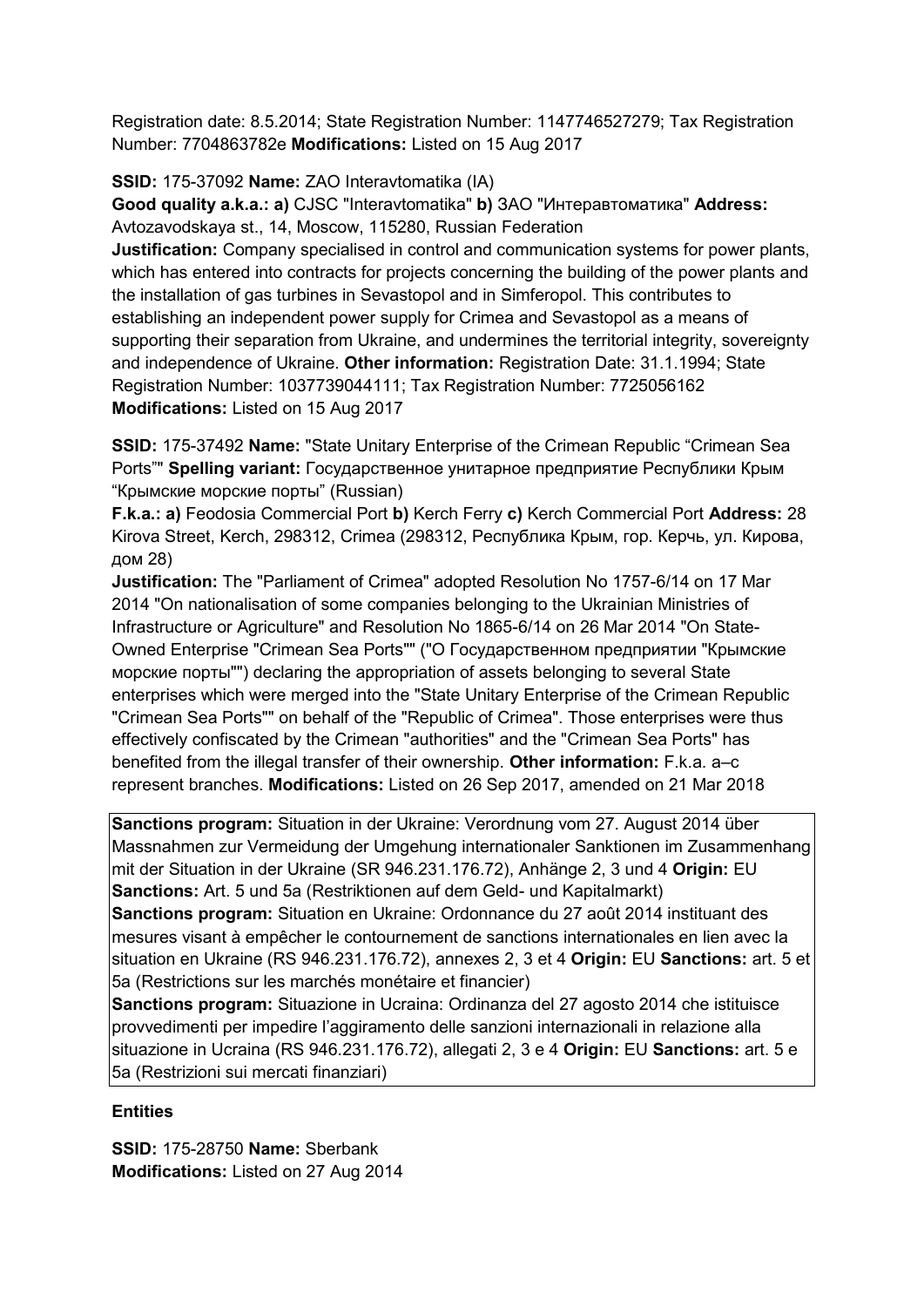**SSID:** 175-28753 **Name:** VTB Bank **Modifications:** Listed on 27 Aug 2014

**SSID:** 175-28756 **Name:** Gazprombank **Modifications:** Listed on 27 Aug 2014

**SSID:** 175-28759 **Name:** Vnesheconombank **Good quality a.k.a.:** VEB **Modifications:** Listed on 27 Aug 2014

**SSID:** 175-28763 **Name:** Rosselkhozbank **Modifications:** Listed on 27 Aug 2014

**SSID:** 175-29266 **Name:** Rosneft **Modifications:** Listed on 12 Nov 2014

**SSID:** 175-29269 **Name:** Transneft **Modifications:** Listed on 12 Nov 2014

**SSID:** 175-29272 **Name:** Gazprom Neft **Modifications:** Listed on 12 Nov 2014

**SSID:** 175-29436 **Name:** OPK Oboronprom **Modifications:** Listed on 12 Nov 2014

**SSID:** 175-29439 **Name:** United Aircraft Corporation **Modifications:** Listed on 12 Nov 2014

**SSID:** 175-29442 **Name:** Uralvagonzavod **Modifications:** Listed on 12 Nov 2014

**Sanctions program:** Situation in der Ukraine: Verordnung vom 27. August 2014 über Massnahmen zur Vermeidung der Umgehung internationaler Sanktionen im Zusammenhang mit der Situation in der Ukraine (SR 946.231.176.72), Anhänge 2, 3 und 4 **Origin:** EU **Sanctions:** Art. 1 (Auflagen bezüglich bestimmter Güter)

**Sanctions program:** Situation en Ukraine: Ordonnance du 27 août 2014 instituant des mesures visant à empêcher le contournement de sanctions internationales en lien avec la situation en Ukraine (RS 946.231.176.72), annexes 2, 3 et 4 **Origin:** EU **Sanctions:** art. 1 (Charges portant sur certains biens)

**Sanctions program:** Situazione in Ucraina: Ordinanza del 27 agosto 2014 che istituisce provvedimenti per impedire l'aggiramento delle sanzioni internazionali in relazione alla situazione in Ucraina (RS 946.231.176.72), allegati 2, 3 e 4 **Origin:** EU **Sanctions:** art. 1 (Vincoli relativi a determinati beni)

#### **Entities**

**SSID:** 175-29446 **Name:** JSC Sirius **Modifications:** Listed on 12 Nov 2014

**SSID:** 175-29449 **Name:** OJSC Stankoinstrument **Modifications:** Listed on 12 Nov 2014